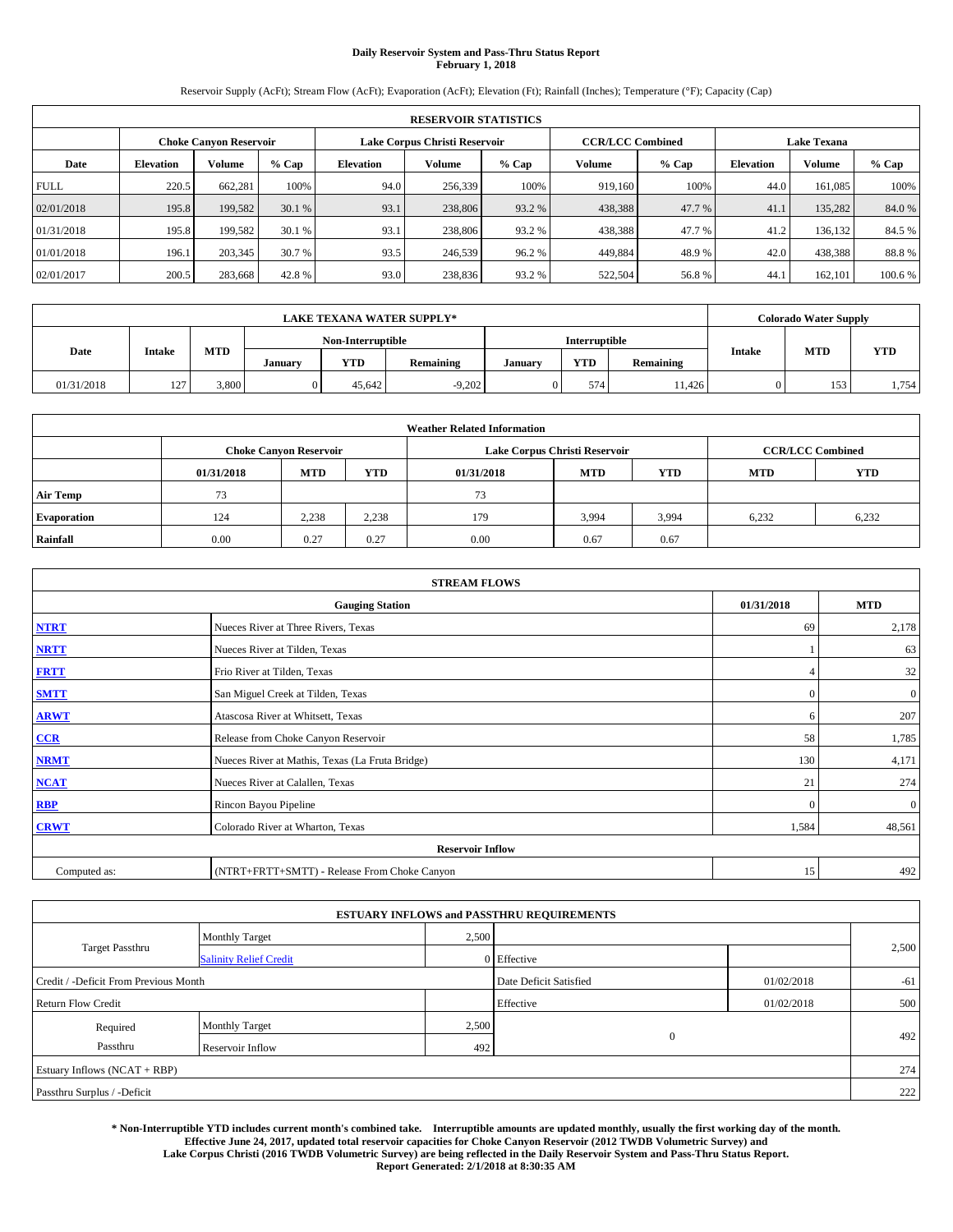# **Daily Reservoir System and Pass-Thru Status Report February 2, 2018**

Reservoir Supply (AcFt); Stream Flow (AcFt); Evaporation (AcFt); Elevation (Ft); Rainfall (Inches); Temperature (°F); Capacity (Cap)

|             | <b>RESERVOIR STATISTICS</b> |                               |         |                  |                               |                              |                         |                  |               |                    |         |  |
|-------------|-----------------------------|-------------------------------|---------|------------------|-------------------------------|------------------------------|-------------------------|------------------|---------------|--------------------|---------|--|
|             |                             | <b>Choke Canyon Reservoir</b> |         |                  | Lake Corpus Christi Reservoir |                              | <b>CCR/LCC Combined</b> |                  |               | <b>Lake Texana</b> |         |  |
| Date        | <b>Elevation</b>            | Volume                        | $%$ Cap | <b>Elevation</b> | Volume                        | Volume<br>$%$ Cap<br>$%$ Cap |                         | <b>Elevation</b> | <b>Volume</b> | % Cap              |         |  |
| <b>FULL</b> | 220.5                       | 662,281                       | 100%    | 94.0             | 256,339                       | 100%                         | 919.160                 | 100%             | 44.0          | 161.085            | 100%    |  |
| 02/02/2018  | 195.7                       | 198,337                       | 29.9 %  | 93.2             | 240,730                       | 93.9 %                       | 439,067                 | 47.8%            | 41.           | 135,282            | 84.0%   |  |
| 02/01/2018  | 195.8                       | 199.582                       | 30.1 %  | 93.1             | 238,806                       | 93.2 %                       | 438,388                 | 47.7%            | 41.           | 135.282            | 84.0%   |  |
| 01/02/2018  | 196.0                       | 202,086                       | 30.5 %  | 93.4             | 244,597                       | 95.4 %                       | 446,683                 | 48.6%            | 42.0          | 439,067            | 88.8%   |  |
| 02/02/2017  | 200.6                       | 284,137                       | 42.9 %  | 93.0             | 239,014                       | 93.2 %                       | 523,151                 | 56.9%            | 44.           | 162.101            | 100.6 % |  |

|            | <b>LAKE TEXANA WATER SUPPLY*</b> |                   |         |                   |           |         |               |           |               | Colorado Water Supply |            |
|------------|----------------------------------|-------------------|---------|-------------------|-----------|---------|---------------|-----------|---------------|-----------------------|------------|
|            |                                  |                   |         | Non-Interruptible |           |         | Interruptible |           |               | <b>MTD</b>            |            |
| Date       | <b>Intake</b>                    | <b>MTD</b>        | January | <b>YTD</b>        | Remaining | January | <b>YTD</b>    | Remaining | <b>Intake</b> |                       | <b>YTD</b> |
| 02/01/2018 | 127                              | 127<br>$1 \leq l$ | 3,800   | 3.927             | 32,513    |         | 0             | 12,000    |               |                       | 153        |

| <b>Weather Related Information</b> |                                                                         |                                                      |       |      |                               |       |                         |            |  |  |  |
|------------------------------------|-------------------------------------------------------------------------|------------------------------------------------------|-------|------|-------------------------------|-------|-------------------------|------------|--|--|--|
|                                    | <b>Choke Canyon Reservoir</b><br><b>MTD</b><br><b>YTD</b><br>02/01/2018 |                                                      |       |      | Lake Corpus Christi Reservoir |       | <b>CCR/LCC Combined</b> |            |  |  |  |
|                                    |                                                                         | <b>YTD</b><br><b>MTD</b><br><b>MTD</b><br>02/01/2018 |       |      |                               |       |                         | <b>YTD</b> |  |  |  |
| <b>Air Temp</b>                    | 80                                                                      |                                                      |       | 81   |                               |       |                         |            |  |  |  |
| <b>Evaporation</b>                 | 166                                                                     | 166                                                  | 2,404 | 168  | 168                           | 4,162 | 334                     | 6,566      |  |  |  |
| Rainfall                           | 0.00                                                                    | 0.00                                                 | 0.27  | 0.00 | 0.00                          | 0.67  |                         |            |  |  |  |

|              | <b>STREAM FLOWS</b>                             |            |                |  |  |  |  |  |  |  |
|--------------|-------------------------------------------------|------------|----------------|--|--|--|--|--|--|--|
|              | <b>Gauging Station</b>                          | 02/01/2018 | <b>MTD</b>     |  |  |  |  |  |  |  |
| <b>NTRT</b>  | Nueces River at Three Rivers, Texas             | 69         | 69             |  |  |  |  |  |  |  |
| <b>NRTT</b>  | Nueces River at Tilden, Texas                   | 2          | $\overline{2}$ |  |  |  |  |  |  |  |
| <b>FRTT</b>  | Frio River at Tilden, Texas                     |            | 5 <sup>5</sup> |  |  |  |  |  |  |  |
| <b>SMTT</b>  | San Miguel Creek at Tilden, Texas               | C          | $\overline{0}$ |  |  |  |  |  |  |  |
| <b>ARWT</b>  | Atascosa River at Whitsett, Texas               |            | 7 <sup>1</sup> |  |  |  |  |  |  |  |
| CCR          | Release from Choke Canyon Reservoir             | 58         | 58             |  |  |  |  |  |  |  |
| <b>NRMT</b>  | Nueces River at Mathis, Texas (La Fruta Bridge) | 127        | 127            |  |  |  |  |  |  |  |
| NCAT         | Nueces River at Calallen, Texas                 |            |                |  |  |  |  |  |  |  |
| <b>RBP</b>   | Rincon Bayou Pipeline                           | £          | $\overline{0}$ |  |  |  |  |  |  |  |
| <b>CRWT</b>  | Colorado River at Wharton, Texas                | 1,550      | 1,550          |  |  |  |  |  |  |  |
|              | <b>Reservoir Inflow</b>                         |            |                |  |  |  |  |  |  |  |
| Computed as: | (NTRT+FRTT+SMTT) - Release From Choke Canyon    | 17         | 17             |  |  |  |  |  |  |  |

| <b>ESTUARY INFLOWS and PASSTHRU REQUIREMENTS</b> |                               |                        |              |            |       |  |  |  |  |  |
|--------------------------------------------------|-------------------------------|------------------------|--------------|------------|-------|--|--|--|--|--|
|                                                  | Monthly Target                | 2,500                  |              |            |       |  |  |  |  |  |
| <b>Target Passthru</b>                           | <b>Salinity Relief Credit</b> |                        | 0 Effective  |            | 2,500 |  |  |  |  |  |
| Credit / -Deficit From Previous Month            |                               | Date Deficit Satisfied |              | 222        |       |  |  |  |  |  |
| <b>Return Flow Credit</b>                        |                               |                        | Effective    | 02/02/2018 | 500   |  |  |  |  |  |
| Required                                         | Monthly Target                | 2,500                  |              |            |       |  |  |  |  |  |
| Passthru                                         | Reservoir Inflow              | 17                     | $\mathbf{0}$ |            | 17    |  |  |  |  |  |
| Estuary Inflows (NCAT + RBP)                     |                               |                        |              |            |       |  |  |  |  |  |
| Passthru Surplus / -Deficit                      |                               |                        |              |            |       |  |  |  |  |  |

**\* Non-Interruptible YTD includes current month's combined take. Interruptible amounts are updated monthly, usually the first working day of the month. Effective June 24, 2017, updated total reservoir capacities for Choke Canyon Reservoir (2012 TWDB Volumetric Survey) and Lake Corpus Christi (2016 TWDB Volumetric Survey) are being reflected in the Daily Reservoir System and Pass-Thru Status Report. Report Generated: 2/2/2018 at 8:38:58 AM**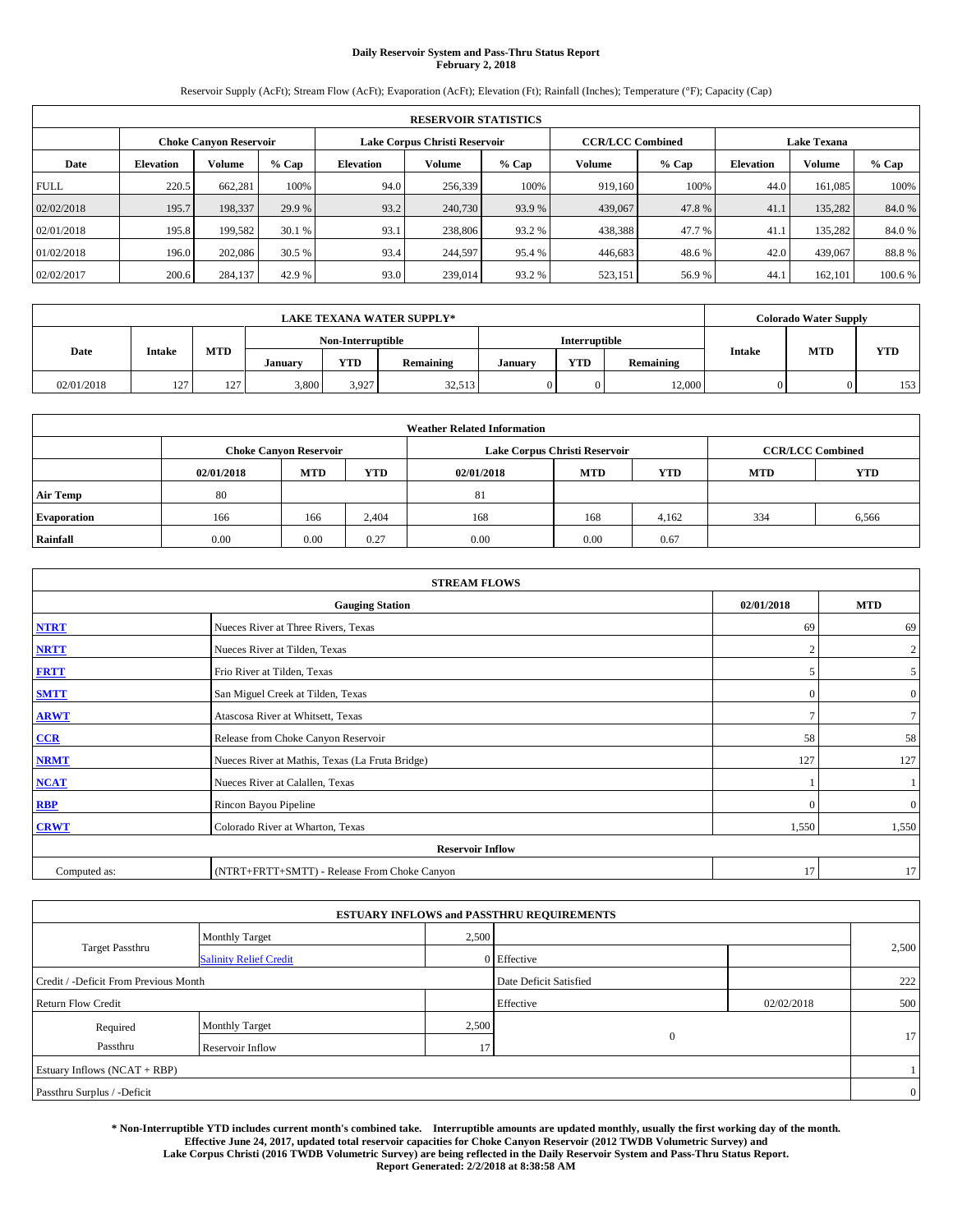# **Daily Reservoir System and Pass-Thru Status Report February 3, 2018**

Reservoir Supply (AcFt); Stream Flow (AcFt); Evaporation (AcFt); Elevation (Ft); Rainfall (Inches); Temperature (°F); Capacity (Cap)

|             | <b>RESERVOIR STATISTICS</b> |                               |         |                  |                               |                              |                         |                  |                    |         |         |  |
|-------------|-----------------------------|-------------------------------|---------|------------------|-------------------------------|------------------------------|-------------------------|------------------|--------------------|---------|---------|--|
|             |                             | <b>Choke Canyon Reservoir</b> |         |                  | Lake Corpus Christi Reservoir |                              | <b>CCR/LCC Combined</b> |                  | <b>Lake Texana</b> |         |         |  |
| Date        | <b>Elevation</b>            | Volume                        | $%$ Cap | <b>Elevation</b> | Volume                        | Volume<br>$%$ Cap<br>$%$ Cap |                         | <b>Elevation</b> | <b>Volume</b>      | % Cap   |         |  |
| <b>FULL</b> | 220.5                       | 662,281                       | 100%    | 94.0             | 256,339                       | 100%                         | 919.160                 | 100%             | 44.0               | 161.085 | 100%    |  |
| 02/03/2018  | 195.8                       | 199,582                       | 30.1 %  | 93.1             | 238,806                       | 93.2 %                       | 438,388                 | 47.7 %           | 41.                | 135,282 | 84.0%   |  |
| 02/02/2018  | 195.7                       | 198,337                       | 29.9 %  | 93.2             | 240,730                       | 93.9 %                       | 439,067                 | 47.8%            | 41.                | 135.282 | 84.0%   |  |
| 01/03/2018  | 196.0                       | 202,086                       | 30.5 %  | 93.4             | 244,597                       | 95.4 %                       | 446,683                 | 48.6%            | 41.9               | 438,388 | 88.3%   |  |
| 02/03/2017  | 200.5                       | 282,732                       | 42.7 %  | 93.0             | 239,014                       | 93.2 %                       | 521,746                 | 56.8%            | 44.2               | 163.121 | 101.3 % |  |

|            | <b>LAKE TEXANA WATER SUPPLY*</b> |            |         |                   |           |         |               |           |               | <b>Colorado Water Supply</b> |                  |
|------------|----------------------------------|------------|---------|-------------------|-----------|---------|---------------|-----------|---------------|------------------------------|------------------|
|            |                                  |            |         | Non-Interruptible |           |         | Interruptible |           |               | <b>MTD</b>                   |                  |
| Date       | <b>Intake</b>                    | <b>MTD</b> | January | <b>YTD</b>        | Remaining | January | <b>YTD</b>    | Remaining | <b>Intake</b> |                              | <b>YTD</b>       |
| 02/02/2018 | 127                              | 254        | 3,800   | 4.054             | 32,386    |         |               | 12,000    |               |                              | 153 <sub>1</sub> |

| <b>Weather Related Information</b> |                                                                                                              |                               |       |      |                               |                         |     |       |  |
|------------------------------------|--------------------------------------------------------------------------------------------------------------|-------------------------------|-------|------|-------------------------------|-------------------------|-----|-------|--|
|                                    |                                                                                                              | <b>Choke Canyon Reservoir</b> |       |      | Lake Corpus Christi Reservoir | <b>CCR/LCC Combined</b> |     |       |  |
|                                    | <b>MTD</b><br><b>YTD</b><br><b>YTD</b><br><b>YTD</b><br><b>MTD</b><br><b>MTD</b><br>02/02/2018<br>02/02/2018 |                               |       |      |                               |                         |     |       |  |
| <b>Air Temp</b>                    | 58                                                                                                           |                               |       | 61   |                               |                         |     |       |  |
| <b>Evaporation</b>                 | 94                                                                                                           | 260                           | 2,498 | 213  | 381                           | 4,375                   | 641 | 6,873 |  |
| Rainfall                           | 0.00                                                                                                         | 0.00                          | 0.27  | 0.00 | 0.00                          | 0.67                    |     |       |  |

| <b>STREAM FLOWS</b> |                                                 |                |                  |  |  |  |  |  |  |
|---------------------|-------------------------------------------------|----------------|------------------|--|--|--|--|--|--|
|                     | 02/02/2018                                      | <b>MTD</b>     |                  |  |  |  |  |  |  |
| <b>NTRT</b>         | Nueces River at Three Rivers, Texas             | 69             | 138              |  |  |  |  |  |  |
| <b>NRTT</b>         | Nueces River at Tilden, Texas                   | $\overline{2}$ | 3                |  |  |  |  |  |  |
| <b>FRTT</b>         | Frio River at Tilden, Texas                     | 6              | 12               |  |  |  |  |  |  |
| <b>SMTT</b>         | San Miguel Creek at Tilden, Texas               | $\mathbf{0}$   | $\boldsymbol{0}$ |  |  |  |  |  |  |
| <b>ARWT</b>         | Atascosa River at Whitsett, Texas               | $\mathcal{I}$  | 13               |  |  |  |  |  |  |
| $CCR$               | Release from Choke Canyon Reservoir             | 58             | 115              |  |  |  |  |  |  |
| <b>NRMT</b>         | Nueces River at Mathis, Texas (La Fruta Bridge) | 119            | 246              |  |  |  |  |  |  |
| <b>NCAT</b>         | Nueces River at Calallen, Texas                 | $\Omega$       |                  |  |  |  |  |  |  |
| RBP                 | Rincon Bayou Pipeline                           | $\Omega$       | $\boldsymbol{0}$ |  |  |  |  |  |  |
| <b>CRWT</b>         | Colorado River at Wharton, Texas                | 1,427          | 2,978            |  |  |  |  |  |  |
|                     | <b>Reservoir Inflow</b>                         |                |                  |  |  |  |  |  |  |
| Computed as:        | (NTRT+FRTT+SMTT) - Release From Choke Canyon    | 18             | 35               |  |  |  |  |  |  |

|                                       |                               |       | <b>ESTUARY INFLOWS and PASSTHRU REQUIREMENTS</b> |            |                |
|---------------------------------------|-------------------------------|-------|--------------------------------------------------|------------|----------------|
|                                       | <b>Monthly Target</b>         | 2,500 |                                                  |            |                |
| <b>Target Passthru</b>                | <b>Salinity Relief Credit</b> |       | 0 Effective                                      |            | 2,500          |
| Credit / -Deficit From Previous Month |                               |       | Date Deficit Satisfied                           |            | 222            |
| <b>Return Flow Credit</b>             |                               |       | Effective                                        | 02/02/2018 | 500            |
| Required                              | Monthly Target                | 2,500 |                                                  |            |                |
| Passthru                              | Reservoir Inflow              | 35    | $\mathbf{0}$                                     |            | 35             |
| Estuary Inflows (NCAT + RBP)          |                               |       |                                                  |            |                |
| Passthru Surplus / -Deficit           |                               |       |                                                  |            | $\overline{0}$ |

**\* Non-Interruptible YTD includes current month's combined take. Interruptible amounts are updated monthly, usually the first working day of the month. Effective June 24, 2017, updated total reservoir capacities for Choke Canyon Reservoir (2012 TWDB Volumetric Survey) and Lake Corpus Christi (2016 TWDB Volumetric Survey) are being reflected in the Daily Reservoir System and Pass-Thru Status Report. Report Generated: 2/3/2018 at 8:14:03 AM**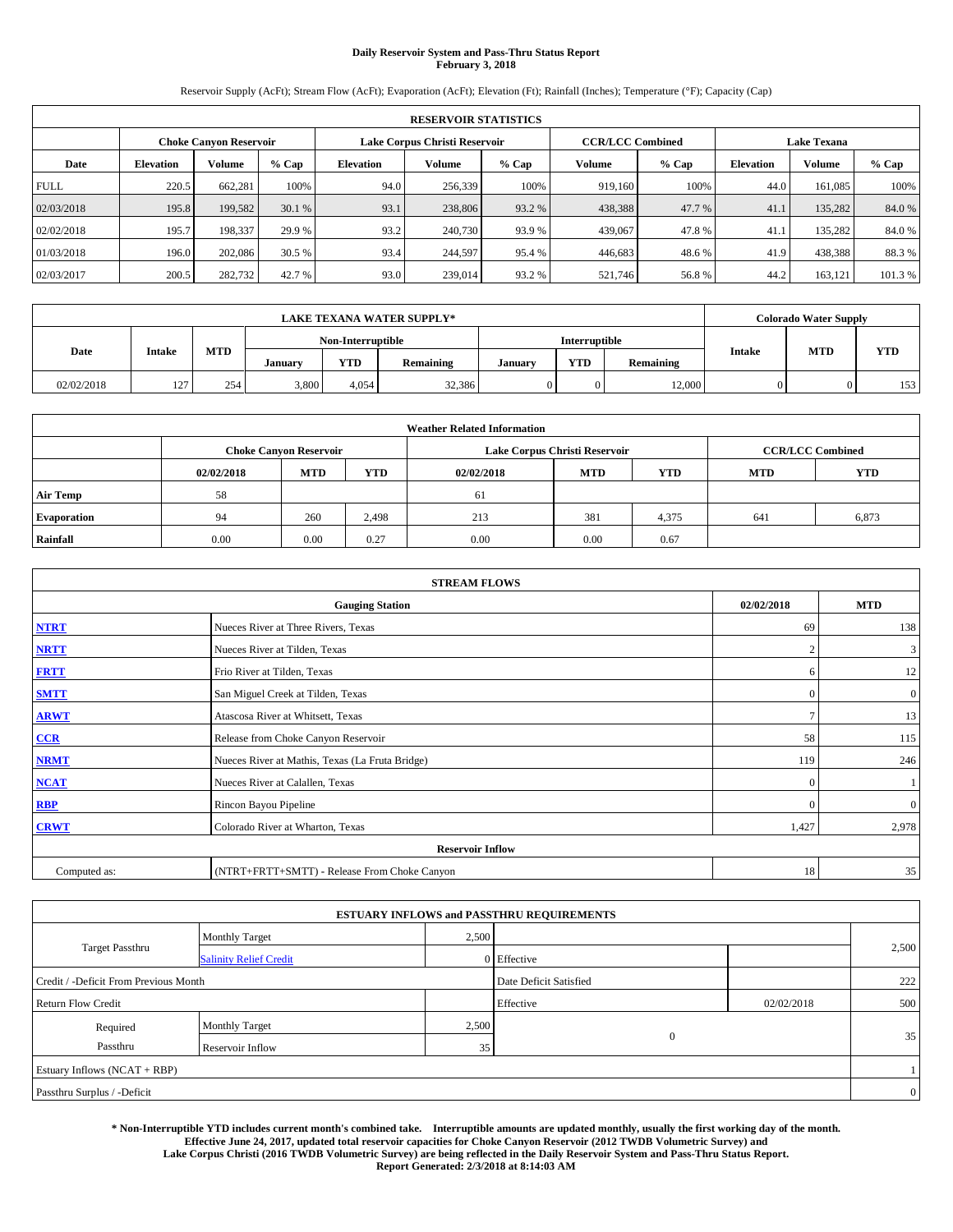# **Daily Reservoir System and Pass-Thru Status Report February 4, 2018**

Reservoir Supply (AcFt); Stream Flow (AcFt); Evaporation (AcFt); Elevation (Ft); Rainfall (Inches); Temperature (°F); Capacity (Cap)

|             | <b>RESERVOIR STATISTICS</b> |                               |         |                  |                               |         |                         |         |                  |                    |         |
|-------------|-----------------------------|-------------------------------|---------|------------------|-------------------------------|---------|-------------------------|---------|------------------|--------------------|---------|
|             |                             | <b>Choke Canyon Reservoir</b> |         |                  | Lake Corpus Christi Reservoir |         | <b>CCR/LCC Combined</b> |         |                  | <b>Lake Texana</b> |         |
| Date        | <b>Elevation</b>            | Volume                        | $%$ Cap | <b>Elevation</b> | Volume                        | $%$ Cap | Volume                  | $%$ Cap | <b>Elevation</b> | <b>Volume</b>      | $%$ Cap |
| <b>FULL</b> | 220.5                       | 662,281                       | 100%    | 94.0             | 256,339                       | 100%    | 919.160                 | 100%    | 44.0             | 161.085            | 100%    |
| 02/04/2018  | 195.8                       | 199,582                       | 30.1 %  | 93.1             | 238,806                       | 93.2 %  | 438,388                 | 47.7 %  | 41.              | 135,282            | 84.0%   |
| 02/03/2018  | 195.8                       | 199.582                       | 30.1 %  | 93.1             | 238,806                       | 93.2 %  | 438,388                 | 47.7%   | 41.              | 135.282            | 84.0%   |
| 01/04/2018  | 196.0                       | 202,086                       | 30.5 %  | 93.4             | 244,597                       | 95.4 %  | 446,683                 | 48.6%   | 41.8             | 438,388            | 87.7 %  |
| 02/04/2017  | 200.5                       | 282,888                       | 42.7 %  | 93.0             | 238,657                       | 93.1 %  | 521,545                 | 56.7%   | 44.2             | 163.121            | 101.3 % |

| <b>LAKE TEXANA WATER SUPPLY*</b> |               |            |         |                   |           |         |               |           | <b>Colorado Water Supply</b> |            |                  |
|----------------------------------|---------------|------------|---------|-------------------|-----------|---------|---------------|-----------|------------------------------|------------|------------------|
|                                  |               |            |         | Non-Interruptible |           |         | Interruptible |           |                              |            |                  |
| Date                             | <b>Intake</b> | <b>MTD</b> | January | <b>YTD</b>        | Remaining | January | <b>YTD</b>    | Remaining | <b>Intake</b>                | <b>MTD</b> | <b>YTD</b>       |
| 02/03/2018                       | 127           | 381        | 3,800   | 4.181             | 32,259    |         |               | 12,000    |                              |            | 153 <sub>1</sub> |

| <b>Weather Related Information</b> |            |                               |                                                                                  |      |                               |                         |     |       |  |  |
|------------------------------------|------------|-------------------------------|----------------------------------------------------------------------------------|------|-------------------------------|-------------------------|-----|-------|--|--|
|                                    |            | <b>Choke Canyon Reservoir</b> |                                                                                  |      | Lake Corpus Christi Reservoir | <b>CCR/LCC Combined</b> |     |       |  |  |
|                                    | 02/03/2018 | <b>MTD</b>                    | <b>YTD</b><br><b>YTD</b><br><b>YTD</b><br><b>MTD</b><br><b>MTD</b><br>02/03/2018 |      |                               |                         |     |       |  |  |
| <b>Air Temp</b>                    | 65         |                               |                                                                                  | 68   |                               |                         |     |       |  |  |
| <b>Evaporation</b>                 | 29         | 289                           | 2,527                                                                            |      | 392                           | 4,386                   | 681 | 6,913 |  |  |
| Rainfall                           | 0.00       | 0.00                          | 0.27                                                                             | 0.02 | 0.02                          | 0.69                    |     |       |  |  |

| <b>STREAM FLOWS</b> |                                                 |            |                |  |  |  |  |  |
|---------------------|-------------------------------------------------|------------|----------------|--|--|--|--|--|
|                     | <b>Gauging Station</b>                          | 02/03/2018 | <b>MTD</b>     |  |  |  |  |  |
| <b>NTRT</b>         | Nueces River at Three Rivers, Texas             | 68         | 206            |  |  |  |  |  |
| <b>NRTT</b>         | Nueces River at Tilden, Texas                   |            | 5 <sub>5</sub> |  |  |  |  |  |
| <b>FRTT</b>         | Frio River at Tilden, Texas                     |            | 19             |  |  |  |  |  |
| <b>SMTT</b>         | San Miguel Creek at Tilden, Texas               | $\bf{0}$   | $\overline{0}$ |  |  |  |  |  |
| <b>ARWT</b>         | Atascosa River at Whitsett, Texas               |            | 20             |  |  |  |  |  |
| CCR                 | Release from Choke Canyon Reservoir             | 58         | 173            |  |  |  |  |  |
| <b>NRMT</b>         | Nueces River at Mathis, Texas (La Fruta Bridge) | 111        | 358            |  |  |  |  |  |
| <b>NCAT</b>         | Nueces River at Calallen, Texas                 | $\Omega$   |                |  |  |  |  |  |
| RBP                 | Rincon Bayou Pipeline                           | $\Omega$   | $\overline{0}$ |  |  |  |  |  |
| <b>CRWT</b>         | Colorado River at Wharton, Texas                | 1,364      | 4,341          |  |  |  |  |  |
|                     | <b>Reservoir Inflow</b>                         |            |                |  |  |  |  |  |
| Computed as:        | (NTRT+FRTT+SMTT) - Release From Choke Canyon    | 17         | 52             |  |  |  |  |  |

|                                       |                               |       | <b>ESTUARY INFLOWS and PASSTHRU REQUIREMENTS</b> |            |                |
|---------------------------------------|-------------------------------|-------|--------------------------------------------------|------------|----------------|
|                                       | Monthly Target                | 2,500 |                                                  |            |                |
| <b>Target Passthru</b>                | <b>Salinity Relief Credit</b> |       | 0 Effective                                      |            | 2,500          |
| Credit / -Deficit From Previous Month |                               |       | Date Deficit Satisfied                           |            | 222            |
| <b>Return Flow Credit</b>             |                               |       | Effective                                        | 02/02/2018 | 500            |
| Required                              | Monthly Target                | 2,500 |                                                  |            |                |
| Passthru                              | Reservoir Inflow              | 52    | $\mathbf{0}$                                     |            | 52             |
| Estuary Inflows (NCAT + RBP)          |                               |       |                                                  |            |                |
| Passthru Surplus / -Deficit           |                               |       |                                                  |            | $\overline{0}$ |

**\* Non-Interruptible YTD includes current month's combined take. Interruptible amounts are updated monthly, usually the first working day of the month. Effective June 24, 2017, updated total reservoir capacities for Choke Canyon Reservoir (2012 TWDB Volumetric Survey) and Lake Corpus Christi (2016 TWDB Volumetric Survey) are being reflected in the Daily Reservoir System and Pass-Thru Status Report. Report Generated: 2/4/2018 at 8:01:04 AM**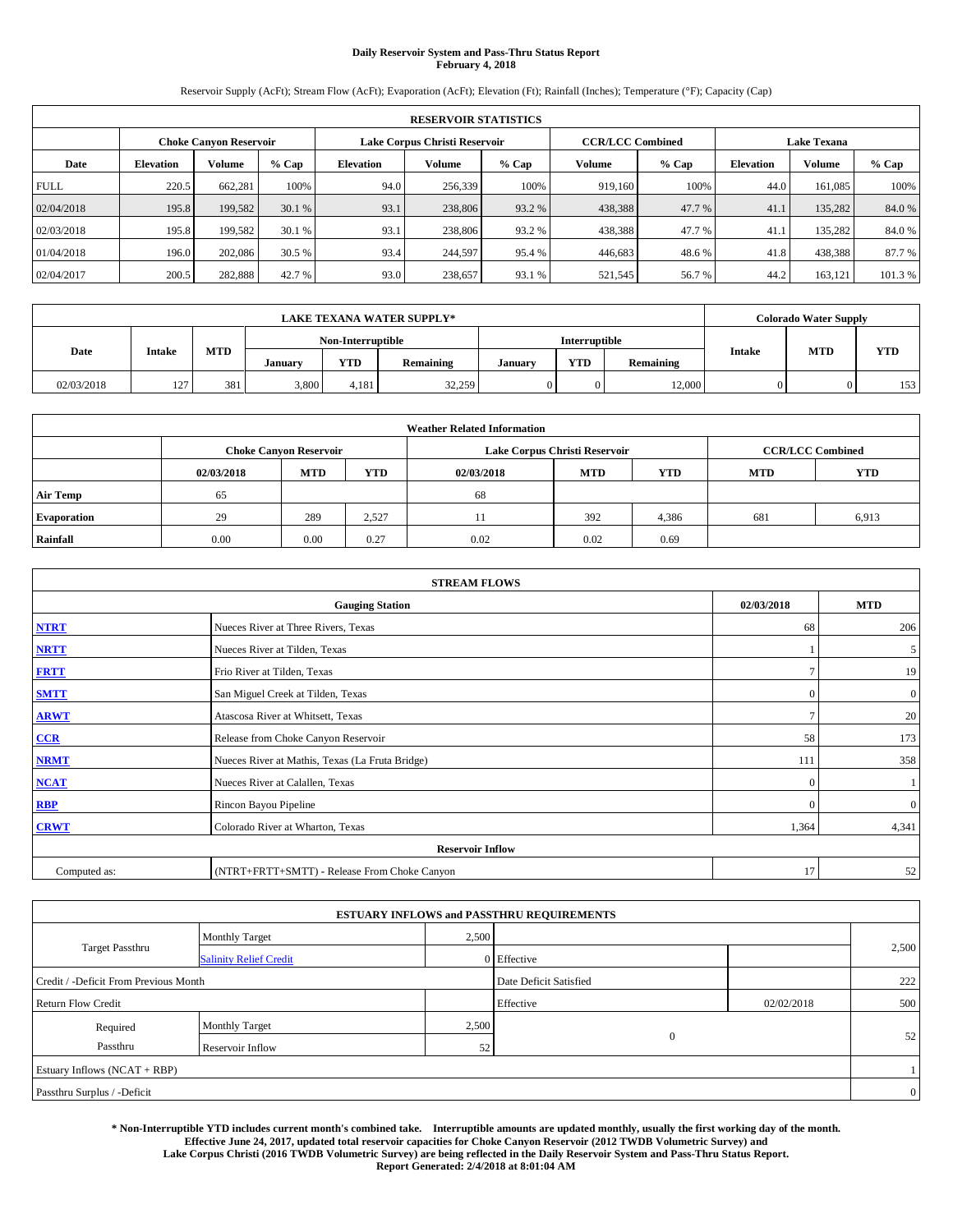# **Daily Reservoir System and Pass-Thru Status Report February 5, 2018**

Reservoir Supply (AcFt); Stream Flow (AcFt); Evaporation (AcFt); Elevation (Ft); Rainfall (Inches); Temperature (°F); Capacity (Cap)

|             | <b>RESERVOIR STATISTICS</b> |                               |         |                  |                               |         |                         |         |                  |                    |         |
|-------------|-----------------------------|-------------------------------|---------|------------------|-------------------------------|---------|-------------------------|---------|------------------|--------------------|---------|
|             |                             | <b>Choke Canyon Reservoir</b> |         |                  | Lake Corpus Christi Reservoir |         | <b>CCR/LCC Combined</b> |         |                  | <b>Lake Texana</b> |         |
| Date        | <b>Elevation</b>            | Volume                        | $%$ Cap | <b>Elevation</b> | Volume                        | $%$ Cap | Volume                  | $%$ Cap | <b>Elevation</b> | <b>Volume</b>      | % Cap   |
| <b>FULL</b> | 220.5                       | 662.281                       | 100%    | 94.0             | 256,339                       | 100%    | 919.160                 | 100%    | 44.0             | 161.085            | 100%    |
| 02/05/2018  | 195.6                       | 197,097                       | 29.7 %  | 93.1             | 238,806                       | 93.2 %  | 435,903                 | 47.4 %  | 41.              | 135.282            | 84.0%   |
| 02/04/2018  | 195.8                       | 199.582                       | 30.1 %  | 93.1             | 238,806                       | 93.2 %  | 438,388                 | 47.7 %  | 41.              | 135.282            | 84.0%   |
| 01/05/2018  | 196.1                       | 203,345                       | 30.7 %  | 93.4             | 244,597                       | 95.4 %  | 447.942                 | 48.7 %  | 41.8             | 435,903            | 87.7 %  |
| 02/05/2017  | 200.5                       | 283,980                       | 42.8%   | 93.0             | 238,657                       | 93.1 %  | 522,637                 | 56.9%   | 44.2             | 163.121            | 101.3 % |

| <b>LAKE TEXANA WATER SUPPLY*</b> |               |            |         |                   |           |         |               |           | <b>Colorado Water Supply</b> |            |                  |
|----------------------------------|---------------|------------|---------|-------------------|-----------|---------|---------------|-----------|------------------------------|------------|------------------|
|                                  |               |            |         | Non-Interruptible |           |         | Interruptible |           |                              |            |                  |
| Date                             | <b>Intake</b> | <b>MTD</b> | January | <b>YTD</b>        | Remaining | January | <b>YTD</b>    | Remaining | <b>Intake</b>                | <b>MTD</b> | <b>YTD</b>       |
| 02/04/2018                       | 127           | 508        | 3,800   | 4.308             | 32.132    |         |               | 12,000    |                              |            | 153 <sub>1</sub> |

| <b>Weather Related Information</b> |            |                               |            |            |                               |                         |            |            |  |
|------------------------------------|------------|-------------------------------|------------|------------|-------------------------------|-------------------------|------------|------------|--|
|                                    |            | <b>Choke Canyon Reservoir</b> |            |            | Lake Corpus Christi Reservoir | <b>CCR/LCC Combined</b> |            |            |  |
|                                    | 02/04/2018 | <b>MTD</b>                    | <b>YTD</b> | 02/04/2018 | <b>MTD</b>                    | <b>YTD</b>              | <b>MTD</b> | <b>YTD</b> |  |
| <b>Air Temp</b>                    | 76         |                               |            | 75         |                               |                         |            |            |  |
| <b>Evaporation</b>                 | 79         | 368                           | 2,606      | 146        | 538                           | 4,532                   | 906        | 7,138      |  |
| Rainfall                           | 0.00       | 0.00                          | 0.27       | 0.00       | 0.02                          | 0.69                    |            |            |  |

| <b>STREAM FLOWS</b> |                                                 |            |                |  |  |  |  |  |
|---------------------|-------------------------------------------------|------------|----------------|--|--|--|--|--|
|                     | <b>Gauging Station</b>                          | 02/04/2018 | <b>MTD</b>     |  |  |  |  |  |
| <b>NTRT</b>         | Nueces River at Three Rivers, Texas             | 67         | 273            |  |  |  |  |  |
| <b>NRTT</b>         | Nueces River at Tilden, Texas                   | n          | 7 <sup>1</sup> |  |  |  |  |  |
| <b>FRTT</b>         | Frio River at Tilden, Texas                     |            | 26             |  |  |  |  |  |
| <b>SMTT</b>         | San Miguel Creek at Tilden, Texas               | $\bf{0}$   | $\overline{0}$ |  |  |  |  |  |
| <b>ARWT</b>         | Atascosa River at Whitsett, Texas               |            | 27             |  |  |  |  |  |
| CCR                 | Release from Choke Canyon Reservoir             | 58         | 230            |  |  |  |  |  |
| <b>NRMT</b>         | Nueces River at Mathis, Texas (La Fruta Bridge) | 98         | 456            |  |  |  |  |  |
| <b>NCAT</b>         | Nueces River at Calallen, Texas                 | 14         | 15             |  |  |  |  |  |
| RBP                 | Rincon Bayou Pipeline                           | $\Omega$   | $\overline{0}$ |  |  |  |  |  |
| <b>CRWT</b>         | Colorado River at Wharton, Texas                | 1,391      | 5,733          |  |  |  |  |  |
|                     |                                                 |            |                |  |  |  |  |  |
| Computed as:        | (NTRT+FRTT+SMTT) - Release From Choke Canyon    | 16         | 68             |  |  |  |  |  |

| <b>ESTUARY INFLOWS and PASSTHRU REQUIREMENTS</b> |                               |       |                        |            |       |  |  |  |  |  |
|--------------------------------------------------|-------------------------------|-------|------------------------|------------|-------|--|--|--|--|--|
|                                                  | Monthly Target                | 2,500 |                        |            |       |  |  |  |  |  |
| <b>Target Passthru</b>                           | <b>Salinity Relief Credit</b> |       | 0 Effective            |            | 2,500 |  |  |  |  |  |
| Credit / -Deficit From Previous Month            |                               |       | Date Deficit Satisfied |            | 222   |  |  |  |  |  |
| <b>Return Flow Credit</b>                        |                               |       | Effective              | 02/01/2018 | 500   |  |  |  |  |  |
| Required                                         | Monthly Target                | 2,500 |                        |            |       |  |  |  |  |  |
| Passthru                                         | Reservoir Inflow              | 68    | $\mathbf{0}$           |            | 68    |  |  |  |  |  |
| Estuary Inflows (NCAT + RBP)                     |                               |       |                        |            |       |  |  |  |  |  |
| Passthru Surplus / -Deficit                      |                               |       |                        |            |       |  |  |  |  |  |

**\* Non-Interruptible YTD includes current month's combined take. Interruptible amounts are updated monthly, usually the first working day of the month. Effective June 24, 2017, updated total reservoir capacities for Choke Canyon Reservoir (2012 TWDB Volumetric Survey) and Lake Corpus Christi (2016 TWDB Volumetric Survey) are being reflected in the Daily Reservoir System and Pass-Thru Status Report. Report Generated: 2/5/2018 at 9:02:33 AM**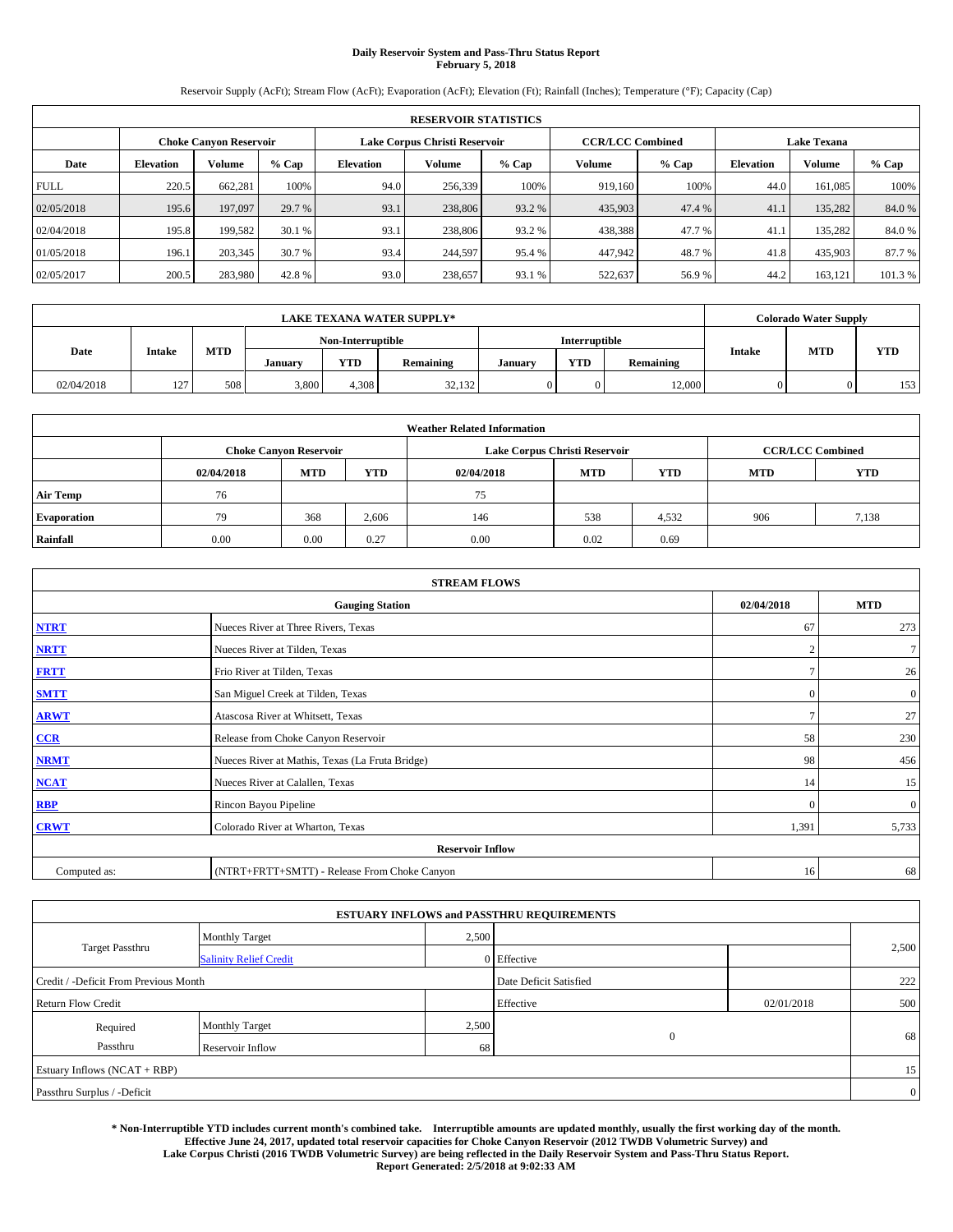# **Daily Reservoir System and Pass-Thru Status Report February 6, 2018**

Reservoir Supply (AcFt); Stream Flow (AcFt); Evaporation (AcFt); Elevation (Ft); Rainfall (Inches); Temperature (°F); Capacity (Cap)

|                        | <b>RESERVOIR STATISTICS</b> |         |         |                  |                               |         |                                               |         |                  |               |         |
|------------------------|-----------------------------|---------|---------|------------------|-------------------------------|---------|-----------------------------------------------|---------|------------------|---------------|---------|
| Choke Canvon Reservoir |                             |         |         |                  | Lake Corpus Christi Reservoir |         | <b>CCR/LCC Combined</b><br><b>Lake Texana</b> |         |                  |               |         |
| Date                   | <b>Elevation</b>            | Volume  | $%$ Cap | <b>Elevation</b> | Volume                        | $%$ Cap | Volume                                        | $%$ Cap | <b>Elevation</b> | <b>Volume</b> | % Cap   |
| <b>FULL</b>            | 220.5                       | 662,281 | 100%    | 94.0             | 256,339                       | 100%    | 919.160                                       | 100%    | 44.0             | 161.085       | 100%    |
| 02/06/2018             | 195.7                       | 198,337 | 29.9 %  | 93.1             | 238,806                       | 93.2 %  | 437,143                                       | 47.6 %  | 41.0             | 134,434       | 83.5 %  |
| 02/05/2018             | 195.6                       | 197,097 | 29.7 %  | 93.1             | 238,806                       | 93.2 %  | 435,903                                       | 47.4 %  | 41.              | 135,282       | 84.0%   |
| 01/06/2018             | 196.0                       | 202,086 | 30.5 %  | 93.4             | 244,597                       | 95.4 %  | 446.683                                       | 48.6%   | 41.7             | 437.143       | 87.2 %  |
| 02/06/2017             | 200.4                       | 282,419 | 42.6 %  | 93.0             | 238,657                       | 93.1 %  | 521,076                                       | 56.7%   | 44.2             | 163,121       | 101.3 % |

|            |        |            |                   |            | <b>LAKE TEXANA WATER SUPPLY*</b> |               |            |           |               | <b>Colorado Water Supply</b> |            |
|------------|--------|------------|-------------------|------------|----------------------------------|---------------|------------|-----------|---------------|------------------------------|------------|
|            |        |            | Non-Interruptible |            |                                  | Interruptible |            |           |               |                              |            |
| Date       | Intake | <b>MTD</b> | January           | <b>YTD</b> | Remaining                        | January       | <b>YTD</b> | Remaining | <b>Intake</b> | <b>MTD</b>                   | <b>YTD</b> |
| 02/05/2018 | 111    | 604        | 3,800             | 4.404      | 32,036                           |               |            | 12,000    | 15            | ັ                            | 184        |

| <b>Weather Related Information</b> |            |                                                                                  |       |      |                                                          |       |       |            |  |  |
|------------------------------------|------------|----------------------------------------------------------------------------------|-------|------|----------------------------------------------------------|-------|-------|------------|--|--|
|                                    |            | <b>Choke Canyon Reservoir</b>                                                    |       |      | <b>CCR/LCC Combined</b><br>Lake Corpus Christi Reservoir |       |       |            |  |  |
|                                    | 02/05/2018 | <b>MTD</b><br><b>YTD</b><br><b>YTD</b><br><b>MTD</b><br><b>MTD</b><br>02/05/2018 |       |      |                                                          |       |       | <b>YTD</b> |  |  |
| <b>Air Temp</b>                    | 62         |                                                                                  |       | 64   |                                                          |       |       |            |  |  |
| <b>Evaporation</b>                 | 65         | 433                                                                              | 2,671 | 67   | 605                                                      | 4,599 | 1,038 | 7,270      |  |  |
| Rainfall                           | 0.00       | 0.00                                                                             | 0.27  | 0.02 | 0.04                                                     | 0.71  |       |            |  |  |

|              | <b>STREAM FLOWS</b>                             |                |                  |
|--------------|-------------------------------------------------|----------------|------------------|
|              | <b>Gauging Station</b>                          | 02/05/2018     | <b>MTD</b>       |
| <b>NTRT</b>  | Nueces River at Three Rivers, Texas             | 66             | 339              |
| <b>NRTT</b>  | Nueces River at Tilden, Texas                   | $\overline{2}$ | 9                |
| <b>FRTT</b>  | Frio River at Tilden, Texas                     | 6              | 32               |
| <b>SMTT</b>  | San Miguel Creek at Tilden, Texas               | $\mathbf{0}$   | $\boldsymbol{0}$ |
| <b>ARWT</b>  | Atascosa River at Whitsett, Texas               | $\mathcal{I}$  | 34               |
| $CCR$        | Release from Choke Canyon Reservoir             | 58             | 288              |
| <b>NRMT</b>  | Nueces River at Mathis, Texas (La Fruta Bridge) | 89             | 545              |
| <b>NCAT</b>  | Nueces River at Calallen, Texas                 | 18             | 33               |
| RBP          | Rincon Bayou Pipeline                           | $\Omega$       | $\mathbf{0}$     |
| <b>CRWT</b>  | Colorado River at Wharton, Texas                | 1,391          | 7,124            |
|              | <b>Reservoir Inflow</b>                         |                |                  |
| Computed as: | (NTRT+FRTT+SMTT) - Release From Choke Canyon    | 15             | 83               |

| <b>ESTUARY INFLOWS and PASSTHRU REQUIREMENTS</b> |                               |           |                        |     |       |  |  |  |  |  |
|--------------------------------------------------|-------------------------------|-----------|------------------------|-----|-------|--|--|--|--|--|
|                                                  | <b>Monthly Target</b>         | 2,500     |                        |     |       |  |  |  |  |  |
| <b>Target Passthru</b>                           | <b>Salinity Relief Credit</b> |           | 0 Effective            |     | 2,500 |  |  |  |  |  |
| Credit / -Deficit From Previous Month            |                               |           | Date Deficit Satisfied |     | 222   |  |  |  |  |  |
| <b>Return Flow Credit</b>                        |                               | Effective | 02/01/2018             | 500 |       |  |  |  |  |  |
| Required                                         | Monthly Target                | 2,500     |                        |     |       |  |  |  |  |  |
| Passthru                                         | Reservoir Inflow              | 83        | $\mathbf{0}$           |     | 83    |  |  |  |  |  |
| Estuary Inflows (NCAT + RBP)                     |                               |           |                        |     |       |  |  |  |  |  |
| Passthru Surplus / -Deficit                      |                               |           |                        |     |       |  |  |  |  |  |

**\* Non-Interruptible YTD includes current month's combined take. Interruptible amounts are updated monthly, usually the first working day of the month. Effective June 24, 2017, updated total reservoir capacities for Choke Canyon Reservoir (2012 TWDB Volumetric Survey) and Lake Corpus Christi (2016 TWDB Volumetric Survey) are being reflected in the Daily Reservoir System and Pass-Thru Status Report. Report Generated: 2/6/2018 at 8:45:37 AM**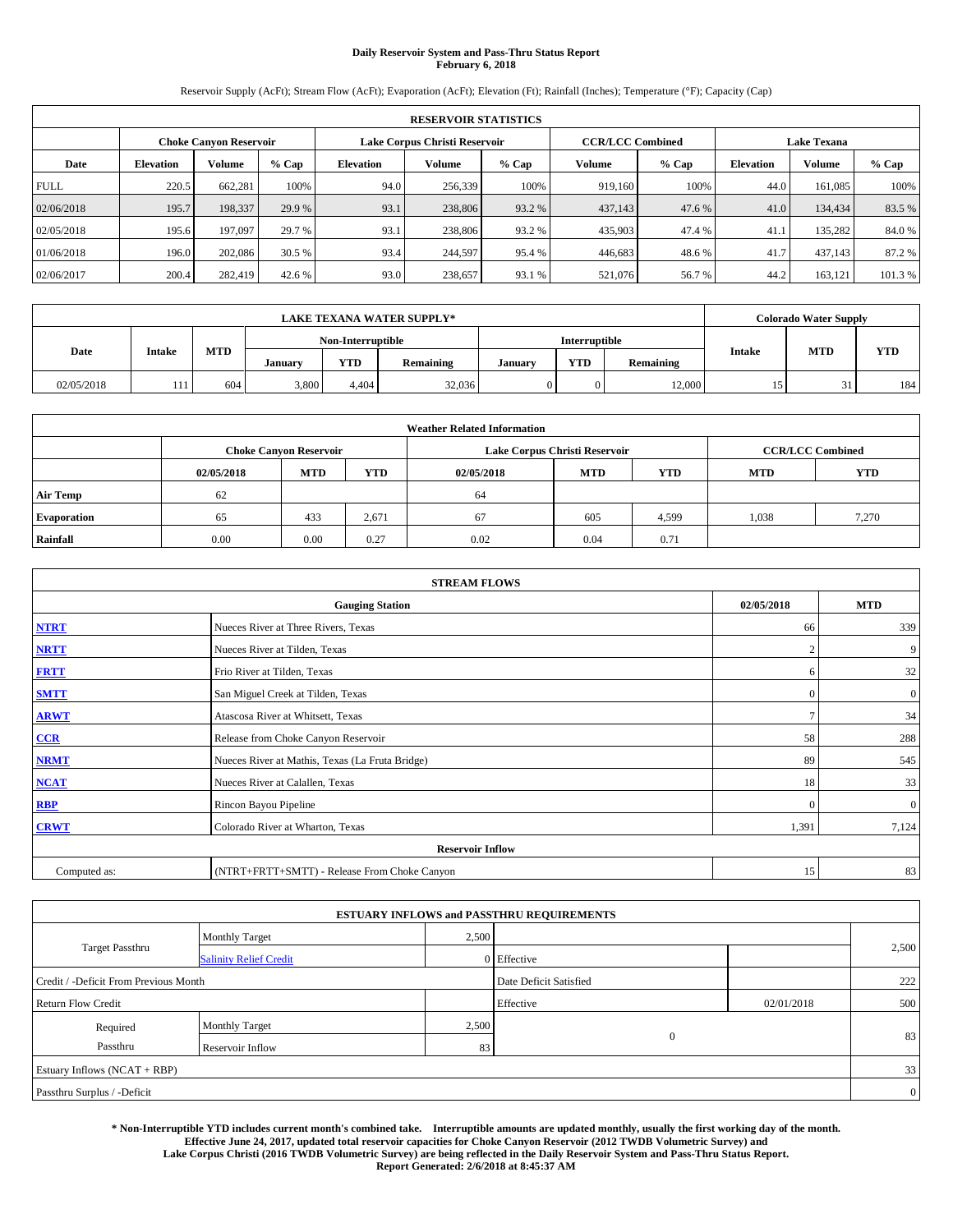# **Daily Reservoir System and Pass-Thru Status Report February 7, 2018**

Reservoir Supply (AcFt); Stream Flow (AcFt); Evaporation (AcFt); Elevation (Ft); Rainfall (Inches); Temperature (°F); Capacity (Cap)

|                                                         | <b>RESERVOIR STATISTICS</b> |         |         |                  |         |         |                         |         |                  |                    |         |
|---------------------------------------------------------|-----------------------------|---------|---------|------------------|---------|---------|-------------------------|---------|------------------|--------------------|---------|
| Lake Corpus Christi Reservoir<br>Choke Canvon Reservoir |                             |         |         |                  |         |         | <b>CCR/LCC Combined</b> |         |                  | <b>Lake Texana</b> |         |
| Date                                                    | <b>Elevation</b>            | Volume  | $%$ Cap | <b>Elevation</b> | Volume  | $%$ Cap | Volume                  | $%$ Cap | <b>Elevation</b> | <b>Volume</b>      | % Cap   |
| <b>FULL</b>                                             | 220.5                       | 662,281 | 100%    | 94.0             | 256,339 | 100%    | 919.160                 | 100%    | 44.0             | 161.085            | 100%    |
| 02/07/2018                                              | 195.6                       | 197,097 | 29.7 %  | 93.2             | 240,730 | 93.9%   | 437,827                 | 47.6 %  | 40.9             | 133,588            | 82.9%   |
| 02/06/2018                                              | 195.7                       | 198,337 | 29.9 %  | 93.1             | 238,806 | 93.2 %  | 437,143                 | 47.6 %  | 41.0             | 134,434            | 83.5 %  |
| 01/07/2018                                              | 196.0                       | 202,086 | 30.5 %  | 93.4             | 244,597 | 95.4 %  | 446.683                 | 48.6%   | 41.7             | 437,827            | 87.2 %  |
| 02/07/2017                                              | 200.5                       | 283,824 | 42.8%   | 93.0             | 238,836 | 93.2 %  | 522,660                 | 56.9%   | 44.              | 162,101            | 100.6 % |

|            |        |            |         |                   | <b>LAKE TEXANA WATER SUPPLY*</b> |         |               |           |               | <b>Colorado Water Supply</b> |            |
|------------|--------|------------|---------|-------------------|----------------------------------|---------|---------------|-----------|---------------|------------------------------|------------|
|            |        |            |         | Non-Interruptible |                                  |         | Interruptible |           |               |                              |            |
| Date       | Intake | <b>MTD</b> | January | <b>YTD</b>        | Remaining                        | January | <b>YTD</b>    | Remaining | <b>Intake</b> | <b>MTD</b>                   | <b>YTD</b> |
| 02/06/2018 | 58     | 619        | 3,800   | 4.419             | 32.021                           |         |               | 12,000    | 68            | 142                          | 296        |

| <b>Weather Related Information</b> |            |                               |                                                                    |      |                               |       |                         |            |  |  |
|------------------------------------|------------|-------------------------------|--------------------------------------------------------------------|------|-------------------------------|-------|-------------------------|------------|--|--|
|                                    |            | <b>Choke Canvon Reservoir</b> |                                                                    |      | Lake Corpus Christi Reservoir |       | <b>CCR/LCC Combined</b> |            |  |  |
|                                    | 02/06/2018 | <b>MTD</b>                    | <b>YTD</b><br><b>YTD</b><br><b>MTD</b><br><b>MTD</b><br>02/06/2018 |      |                               |       |                         | <b>YTD</b> |  |  |
| <b>Air Temp</b>                    | 76         |                               |                                                                    | 77   |                               |       |                         |            |  |  |
| <b>Evaporation</b>                 | 36         | 469                           | 2.707                                                              | 135  | 740                           | 4,734 | 1.209                   | 7,441      |  |  |
| Rainfall                           | 0.01       | 0.01                          | 0.28                                                               | 0.00 | 0.04                          | 0.71  |                         |            |  |  |

|              | <b>STREAM FLOWS</b>                             |                |                  |
|--------------|-------------------------------------------------|----------------|------------------|
|              | <b>Gauging Station</b>                          | 02/06/2018     | <b>MTD</b>       |
| <b>NTRT</b>  | Nueces River at Three Rivers, Texas             | 67             | 406              |
| <b>NRTT</b>  | Nueces River at Tilden, Texas                   | $\overline{2}$ | 11               |
| <b>FRTT</b>  | Frio River at Tilden, Texas                     | 6              | 38               |
| <b>SMTT</b>  | San Miguel Creek at Tilden, Texas               | $\mathbf{0}$   | $\boldsymbol{0}$ |
| <b>ARWT</b>  | Atascosa River at Whitsett, Texas               | $\mathcal{I}$  | 41               |
| $CCR$        | Release from Choke Canyon Reservoir             | 58             | 345              |
| <b>NRMT</b>  | Nueces River at Mathis, Texas (La Fruta Bridge) | 93             | 637              |
| <b>NCAT</b>  | Nueces River at Calallen, Texas                 | $\Omega$       | 33               |
| RBP          | Rincon Bayou Pipeline                           | $\Omega$       | $\mathbf{0}$     |
| <b>CRWT</b>  | Colorado River at Wharton, Texas                | 1,447          | 8,571            |
|              | <b>Reservoir Inflow</b>                         |                |                  |
| Computed as: | (NTRT+FRTT+SMTT) - Release From Choke Canyon    | 15             | 99               |

| <b>ESTUARY INFLOWS and PASSTHRU REQUIREMENTS</b> |                               |       |                        |            |       |  |  |  |  |  |
|--------------------------------------------------|-------------------------------|-------|------------------------|------------|-------|--|--|--|--|--|
|                                                  | <b>Monthly Target</b>         | 2,500 |                        |            |       |  |  |  |  |  |
| <b>Target Passthru</b>                           | <b>Salinity Relief Credit</b> |       | 0 Effective            |            | 2,500 |  |  |  |  |  |
| Credit / -Deficit From Previous Month            |                               |       | Date Deficit Satisfied |            | 222   |  |  |  |  |  |
| <b>Return Flow Credit</b>                        |                               |       | Effective              | 02/01/2018 | 500   |  |  |  |  |  |
| Required                                         | <b>Monthly Target</b>         | 2,500 |                        |            |       |  |  |  |  |  |
| Passthru                                         | Reservoir Inflow              | 99    | $\mathbf{0}$           |            | 99    |  |  |  |  |  |
| Estuary Inflows (NCAT + RBP)                     |                               |       |                        |            |       |  |  |  |  |  |
| Passthru Surplus / -Deficit                      |                               |       |                        |            |       |  |  |  |  |  |

**\* Non-Interruptible YTD includes current month's combined take. Interruptible amounts are updated monthly, usually the first working day of the month. Effective June 24, 2017, updated total reservoir capacities for Choke Canyon Reservoir (2012 TWDB Volumetric Survey) and Lake Corpus Christi (2016 TWDB Volumetric Survey) are being reflected in the Daily Reservoir System and Pass-Thru Status Report. Report Generated: 2/7/2018 at 8:50:15 AM**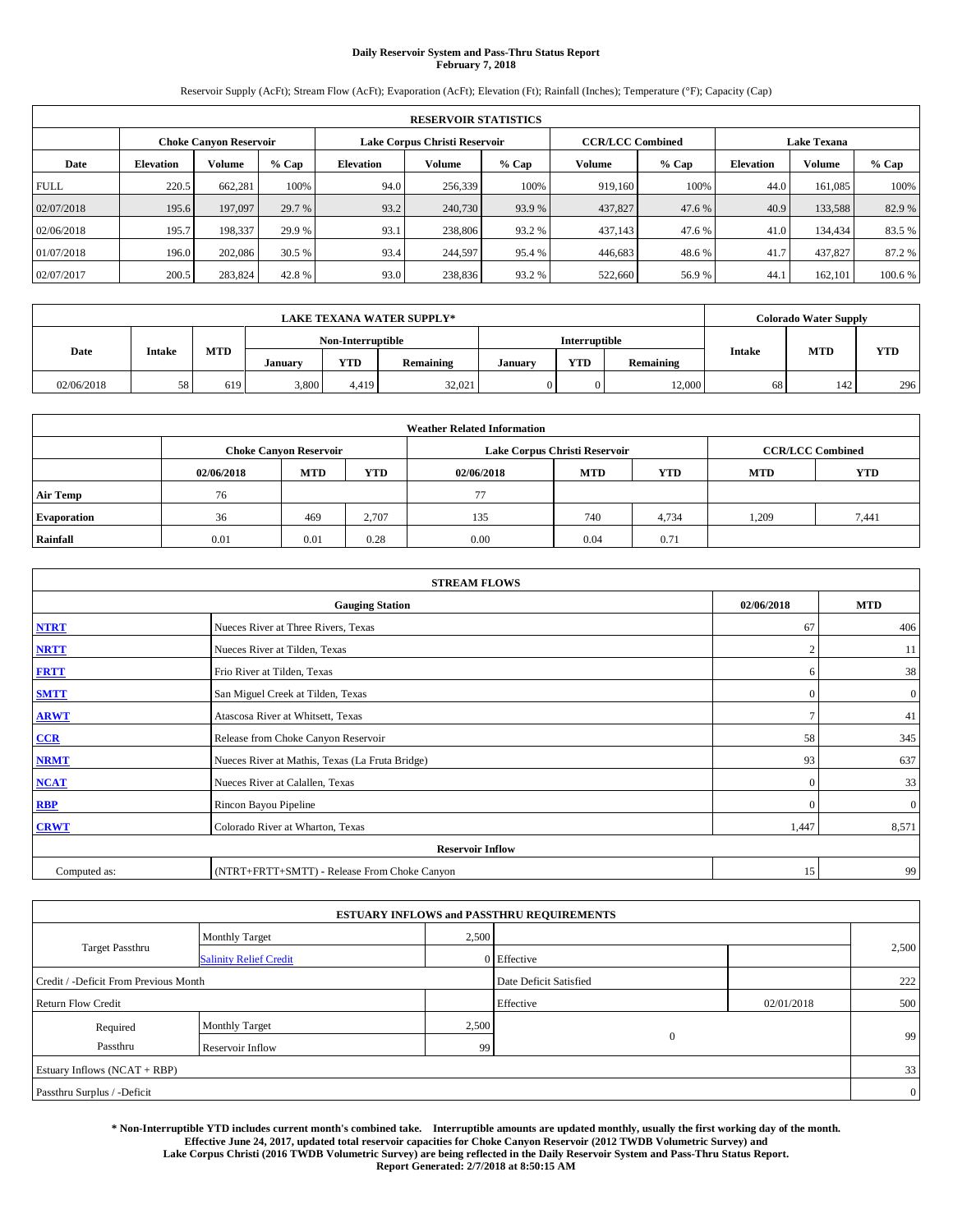# **Daily Reservoir System and Pass-Thru Status Report February 8, 2018**

Reservoir Supply (AcFt); Stream Flow (AcFt); Evaporation (AcFt); Elevation (Ft); Rainfall (Inches); Temperature (°F); Capacity (Cap)

|             | <b>RESERVOIR STATISTICS</b> |                               |         |                  |                               |         |                         |         |                    |               |         |
|-------------|-----------------------------|-------------------------------|---------|------------------|-------------------------------|---------|-------------------------|---------|--------------------|---------------|---------|
|             |                             | <b>Choke Canyon Reservoir</b> |         |                  | Lake Corpus Christi Reservoir |         | <b>CCR/LCC Combined</b> |         | <b>Lake Texana</b> |               |         |
| Date        | <b>Elevation</b>            | Volume                        | $%$ Cap | <b>Elevation</b> | Volume                        | $%$ Cap | Volume                  | $%$ Cap | <b>Elevation</b>   | <b>Volume</b> | % Cap   |
| <b>FULL</b> | 220.5                       | 662,281                       | 100%    | 94.0             | 256,339                       | 100%    | 919.160                 | 100%    | 44.0               | 161.085       | 100%    |
| 02/08/2018  | 195.6                       | 197,097                       | 29.7 %  | 93.0             | 238,806                       | 93.2 %  | 435,903                 | 47.4 %  | 40.9               | 133,588       | 82.9%   |
| 02/07/2018  | 195.6                       | 197,097                       | 29.7 %  | 93.2             | 240,730                       | 93.9 %  | 437,827                 | 47.6%   | 40.9               | 133.588       | 82.9%   |
| 01/08/2018  | 195.9                       | 200,832                       | 30.3 %  | 93.4             | 244,597                       | 95.4 %  | 445,429                 | 48.5 %  | 41.7               | 435,903       | 87.2 %  |
| 02/08/2017  | 200.5                       | 283,824                       | 42.8%   | 93.0             | 238,478                       | 93.0%   | 522,302                 | 56.8%   | 44.                | 162.101       | 100.6 % |

|            |               |            |         |                   | <b>LAKE TEXANA WATER SUPPLY*</b> |         |               |           |               | <b>Colorado Water Supply</b> |            |
|------------|---------------|------------|---------|-------------------|----------------------------------|---------|---------------|-----------|---------------|------------------------------|------------|
|            |               |            |         | Non-Interruptible |                                  |         | Interruptible |           |               | <b>MTD</b>                   |            |
| Date       | <b>Intake</b> | <b>MTD</b> | January | <b>YTD</b>        | Remaining                        | January | <b>YTD</b>    | Remaining | <b>Intake</b> |                              | <b>YTD</b> |
| 02/07/2018 | 25<br>رے      | 643        | 3,800   | 4.443             | 31,997                           |         | 0             | 12,000    | 102           | 244                          | 398        |

|                    | <b>Weather Related Information</b>                                                             |                               |       |      |                               |                         |       |            |  |  |  |  |
|--------------------|------------------------------------------------------------------------------------------------|-------------------------------|-------|------|-------------------------------|-------------------------|-------|------------|--|--|--|--|
|                    |                                                                                                | <b>Choke Canyon Reservoir</b> |       |      | Lake Corpus Christi Reservoir | <b>CCR/LCC Combined</b> |       |            |  |  |  |  |
|                    | <b>MTD</b><br><b>YTD</b><br><b>YTD</b><br><b>MTD</b><br><b>MTD</b><br>02/07/2018<br>02/07/2018 |                               |       |      |                               |                         |       | <b>YTD</b> |  |  |  |  |
| <b>Air Temp</b>    | 48                                                                                             |                               |       | 47   |                               |                         |       |            |  |  |  |  |
| <b>Evaporation</b> | 65                                                                                             | 534                           | 2.772 | 34   | 774                           | 4,768                   | 1,308 | 7,540      |  |  |  |  |
| Rainfall           | 0.01                                                                                           | 0.02                          | 0.29  | 0.01 | 0.05                          | 0.72                    |       |            |  |  |  |  |

| <b>STREAM FLOWS</b> |                                                 |                |                  |  |  |  |  |  |
|---------------------|-------------------------------------------------|----------------|------------------|--|--|--|--|--|
|                     | <b>Gauging Station</b>                          | 02/07/2018     | <b>MTD</b>       |  |  |  |  |  |
| <b>NTRT</b>         | Nueces River at Three Rivers, Texas             | 66             | 472              |  |  |  |  |  |
| <b>NRTT</b>         | Nueces River at Tilden, Texas                   | $\mathfrak{D}$ | 12               |  |  |  |  |  |
| <b>FRTT</b>         | Frio River at Tilden, Texas                     |                | 43               |  |  |  |  |  |
| <b>SMTT</b>         | San Miguel Creek at Tilden, Texas               | $\mathbf{0}$   | $\boldsymbol{0}$ |  |  |  |  |  |
| <b>ARWT</b>         | Atascosa River at Whitsett, Texas               | $\mathcal{I}$  | 48               |  |  |  |  |  |
| CCR                 | Release from Choke Canyon Reservoir             | 58             | 403              |  |  |  |  |  |
| <b>NRMT</b>         | Nueces River at Mathis, Texas (La Fruta Bridge) | 129            | 766              |  |  |  |  |  |
| <b>NCAT</b>         | Nueces River at Calallen, Texas                 | $\mathcal{R}$  | 36               |  |  |  |  |  |
| <b>RBP</b>          | Rincon Bayou Pipeline                           | $\Omega$       | $\mathbf{0}$     |  |  |  |  |  |
| <b>CRWT</b>         | Colorado River at Wharton, Texas                | 1,439          | 10,010           |  |  |  |  |  |
|                     | <b>Reservoir Inflow</b>                         |                |                  |  |  |  |  |  |
| Computed as:        | (NTRT+FRTT+SMTT) - Release From Choke Canyon    | 13             | 112              |  |  |  |  |  |

|                                       |                               |       | <b>ESTUARY INFLOWS and PASSTHRU REQUIREMENTS</b> |            |                |
|---------------------------------------|-------------------------------|-------|--------------------------------------------------|------------|----------------|
|                                       | Monthly Target                | 2,500 |                                                  |            |                |
| <b>Target Passthru</b>                | <b>Salinity Relief Credit</b> |       | 0 Effective                                      |            | 2,500          |
| Credit / -Deficit From Previous Month |                               |       | Date Deficit Satisfied                           |            | 222            |
| <b>Return Flow Credit</b>             |                               |       | Effective                                        | 02/01/2018 | 500            |
| Required                              | Monthly Target                | 2,500 |                                                  |            |                |
| Passthru                              | Reservoir Inflow              | 112   | $\mathbf{0}$                                     |            | 112            |
| Estuary Inflows (NCAT + RBP)          |                               |       |                                                  |            | 36             |
| Passthru Surplus / -Deficit           |                               |       |                                                  |            | $\overline{0}$ |

**\* Non-Interruptible YTD includes current month's combined take. Interruptible amounts are updated monthly, usually the first working day of the month. Effective June 24, 2017, updated total reservoir capacities for Choke Canyon Reservoir (2012 TWDB Volumetric Survey) and Lake Corpus Christi (2016 TWDB Volumetric Survey) are being reflected in the Daily Reservoir System and Pass-Thru Status Report. Report Generated: 2/8/2018 at 8:49:31 AM**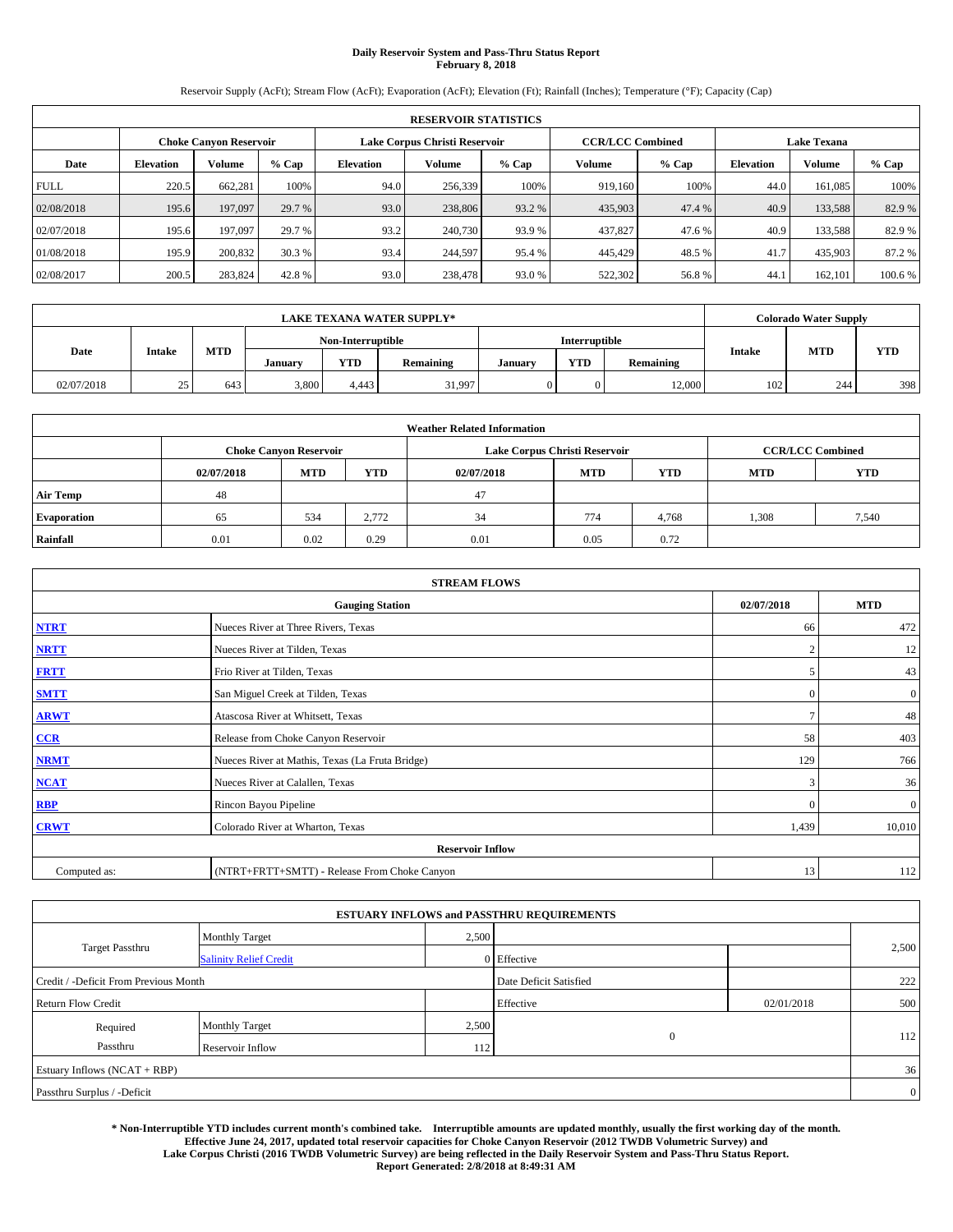# **Daily Reservoir System and Pass-Thru Status Report February 9, 2018**

Reservoir Supply (AcFt); Stream Flow (AcFt); Evaporation (AcFt); Elevation (Ft); Rainfall (Inches); Temperature (°F); Capacity (Cap)

|             | <b>RESERVOIR STATISTICS</b> |                               |         |                               |         |         |                         |         |                    |               |         |  |  |  |
|-------------|-----------------------------|-------------------------------|---------|-------------------------------|---------|---------|-------------------------|---------|--------------------|---------------|---------|--|--|--|
|             |                             | <b>Choke Canyon Reservoir</b> |         | Lake Corpus Christi Reservoir |         |         | <b>CCR/LCC Combined</b> |         | <b>Lake Texana</b> |               |         |  |  |  |
| Date        | <b>Elevation</b>            | Volume                        | $%$ Cap | <b>Elevation</b>              | Volume  | $%$ Cap | Volume                  | $%$ Cap | <b>Elevation</b>   | <b>Volume</b> | $%$ Cap |  |  |  |
| <b>FULL</b> | 220.5                       | 662,281                       | 100%    | 94.0                          | 256,339 | 100%    | 919.160                 | 100%    | 44.0               | 161.085       | 100%    |  |  |  |
| 02/09/2018  | 195.7                       | 198,337                       | 29.9 %  | 93.0                          | 238,806 | 93.2 %  | 437,143                 | 47.6 %  | 40.9               | 133,588       | 82.9%   |  |  |  |
| 02/08/2018  | 195.6                       | 197,097                       | 29.7 %  | 93.0                          | 238,806 | 93.2 %  | 435,903                 | 47.4 %  | 40.9               | 133.588       | 82.9%   |  |  |  |
| 01/09/2018  | 196.0                       | 202,086                       | 30.5 %  | 93.3                          | 242,661 | 94.7%   | 444,747                 | 48.4%   | 41.7               | 437,143       | 87.2 %  |  |  |  |
| 02/09/2017  | 200.5                       | 282,576                       | 42.6 %  | 93.0                          | 239,193 | 93.3 %  | 521,769                 | 56.8%   | 44.                | 162.101       | 100.6 % |  |  |  |

|            |               |            |         |                   | <b>LAKE TEXANA WATER SUPPLY*</b> |         |               |           |               | <b>Colorado Water Supply</b> |            |
|------------|---------------|------------|---------|-------------------|----------------------------------|---------|---------------|-----------|---------------|------------------------------|------------|
|            |               |            |         | Non-Interruptible |                                  |         | Interruptible |           |               | <b>MTD</b>                   |            |
| Date       | <b>Intake</b> | <b>MTD</b> | January | <b>YTD</b>        | Remaining                        | January | <b>YTD</b>    | Remaining | <b>Intake</b> |                              | <b>YTD</b> |
| 02/08/2018 |               | 645        | 3,800   | 4.445             | 31,995                           |         | 0             | 12,000    | 125           | 369                          | 522        |

|                    | <b>Weather Related Information</b>                                                             |                               |       |      |                               |                         |       |            |  |  |  |  |
|--------------------|------------------------------------------------------------------------------------------------|-------------------------------|-------|------|-------------------------------|-------------------------|-------|------------|--|--|--|--|
|                    |                                                                                                | <b>Choke Canyon Reservoir</b> |       |      | Lake Corpus Christi Reservoir | <b>CCR/LCC Combined</b> |       |            |  |  |  |  |
|                    | <b>MTD</b><br><b>YTD</b><br><b>YTD</b><br><b>MTD</b><br><b>MTD</b><br>02/08/2018<br>02/08/2018 |                               |       |      |                               |                         |       | <b>YTD</b> |  |  |  |  |
| <b>Air Temp</b>    | 53                                                                                             |                               |       | 53   |                               |                         |       |            |  |  |  |  |
| <b>Evaporation</b> | 36                                                                                             | 570                           | 2,808 | 90   | 864                           | 4,858                   | 1,434 | 7,666      |  |  |  |  |
| Rainfall           | 0.00                                                                                           | 0.02                          | 0.29  | 0.00 | 0.05                          | 0.72                    |       |            |  |  |  |  |

| <b>STREAM FLOWS</b> |                                                 |              |              |  |  |  |  |  |  |
|---------------------|-------------------------------------------------|--------------|--------------|--|--|--|--|--|--|
|                     | <b>Gauging Station</b>                          | 02/08/2018   | <b>MTD</b>   |  |  |  |  |  |  |
| <b>NTRT</b>         | Nueces River at Three Rivers, Texas             | 66           | 538          |  |  |  |  |  |  |
| <b>NRTT</b>         | Nueces River at Tilden, Texas                   |              | 14           |  |  |  |  |  |  |
| <b>FRTT</b>         | Frio River at Tilden, Texas                     |              | 47           |  |  |  |  |  |  |
| <b>SMTT</b>         | San Miguel Creek at Tilden, Texas               | $\mathbf{0}$ | $\mathbf{0}$ |  |  |  |  |  |  |
| <b>ARWT</b>         | Atascosa River at Whitsett, Texas               | 8            | 55           |  |  |  |  |  |  |
| CCR                 | Release from Choke Canyon Reservoir             | 58           | 461          |  |  |  |  |  |  |
| <b>NRMT</b>         | Nueces River at Mathis, Texas (La Fruta Bridge) | 119          | 885          |  |  |  |  |  |  |
| <b>NCAT</b>         | Nueces River at Calallen, Texas                 | 3            | 39           |  |  |  |  |  |  |
| <b>RBP</b>          | Rincon Bayou Pipeline                           | $\Omega$     | $\mathbf{0}$ |  |  |  |  |  |  |
| <b>CRWT</b>         | Colorado River at Wharton, Texas                | 1,439        | 11,449       |  |  |  |  |  |  |
|                     | <b>Reservoir Inflow</b>                         |              |              |  |  |  |  |  |  |
| Computed as:        | (NTRT+FRTT+SMTT) - Release From Choke Canyon    | 13           | 125          |  |  |  |  |  |  |

|                                       |                               |       | <b>ESTUARY INFLOWS and PASSTHRU REQUIREMENTS</b> |            |                |
|---------------------------------------|-------------------------------|-------|--------------------------------------------------|------------|----------------|
|                                       | <b>Monthly Target</b>         | 2,500 |                                                  |            |                |
| Target Passthru                       | <b>Salinity Relief Credit</b> |       | 0 Effective                                      |            | 2,500          |
| Credit / -Deficit From Previous Month |                               |       | Date Deficit Satisfied                           |            | 222            |
| <b>Return Flow Credit</b>             |                               |       | Effective                                        | 02/01/2018 | 500            |
| Required                              | <b>Monthly Target</b>         | 2,500 |                                                  |            |                |
| Passthru                              | Reservoir Inflow              | 125   | $\theta$                                         |            | 125            |
| Estuary Inflows (NCAT + RBP)          |                               |       |                                                  |            | 39             |
| Passthru Surplus / -Deficit           |                               |       |                                                  |            | $\overline{0}$ |

**\* Non-Interruptible YTD includes current month's combined take. Interruptible amounts are updated monthly, usually the first working day of the month. Effective June 24, 2017, updated total reservoir capacities for Choke Canyon Reservoir (2012 TWDB Volumetric Survey) and Lake Corpus Christi (2016 TWDB Volumetric Survey) are being reflected in the Daily Reservoir System and Pass-Thru Status Report. Report Generated: 2/9/2018 at 8:32:12 AM**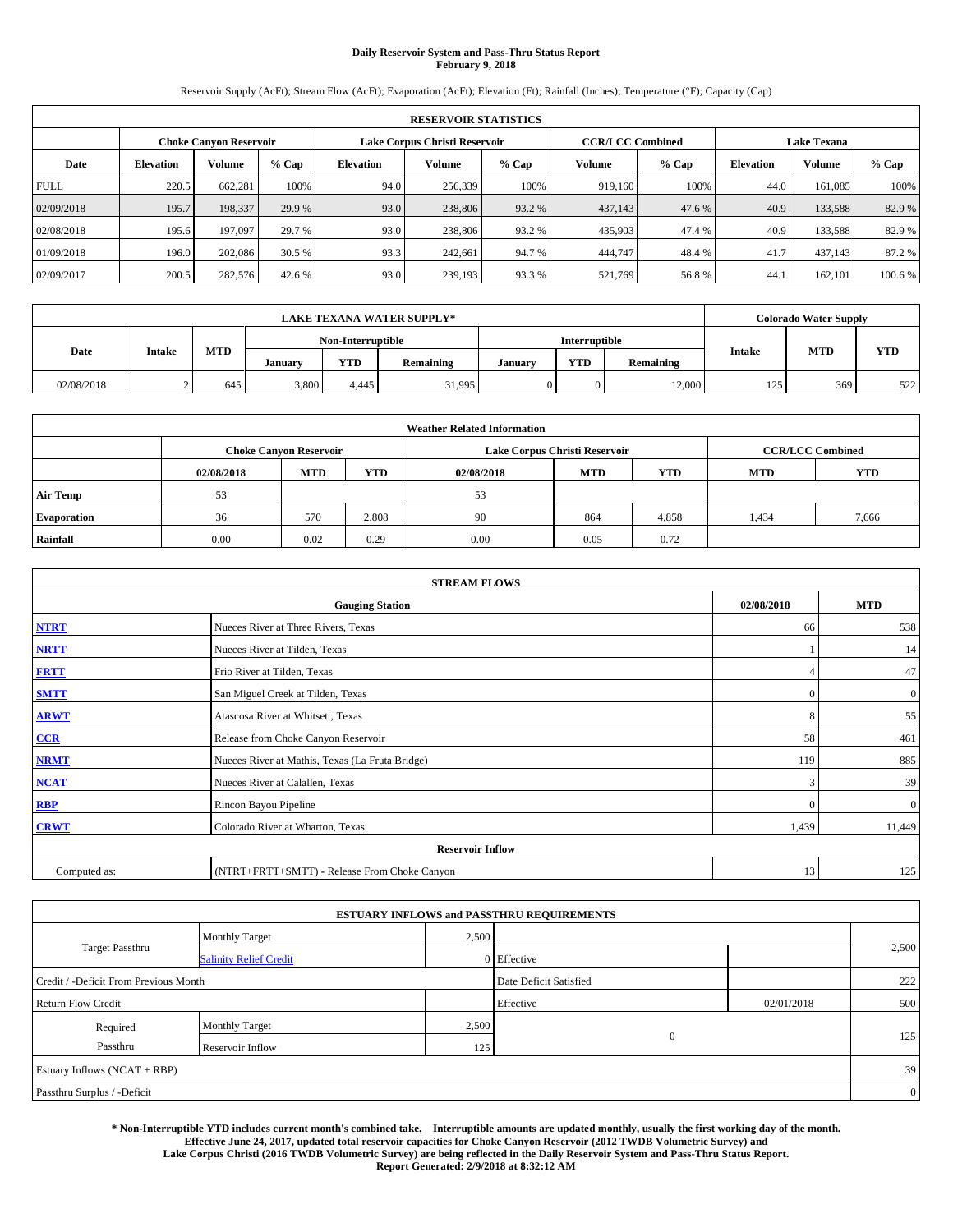## **Daily Reservoir System and Pass-Thru Status Report February 10, 2018**

Reservoir Supply (AcFt); Stream Flow (AcFt); Evaporation (AcFt); Elevation (Ft); Rainfall (Inches); Temperature (°F); Capacity (Cap)

|             | <b>RESERVOIR STATISTICS</b>                             |         |         |                  |         |         |         |                         |                    |               |         |  |  |
|-------------|---------------------------------------------------------|---------|---------|------------------|---------|---------|---------|-------------------------|--------------------|---------------|---------|--|--|
|             | Lake Corpus Christi Reservoir<br>Choke Canvon Reservoir |         |         |                  |         |         |         | <b>CCR/LCC Combined</b> | <b>Lake Texana</b> |               |         |  |  |
| Date        | <b>Elevation</b>                                        | Volume  | $%$ Cap | <b>Elevation</b> | Volume  | $%$ Cap | Volume  | $%$ Cap                 | <b>Elevation</b>   | <b>Volume</b> | % Cap   |  |  |
| <b>FULL</b> | 220.5                                                   | 662,281 | 100%    | 94.0             | 256,339 | 100%    | 919.160 | 100%                    | 44.0               | 161.085       | 100%    |  |  |
| 02/10/2018  | 195.7                                                   | 198,337 | 29.9 %  | 93.0             | 238,806 | 93.2 %  | 437,143 | 47.6 %                  | 40.9               | 133,588       | 82.9%   |  |  |
| 02/09/2018  | 195.7                                                   | 198,337 | 29.9 %  | 93.0             | 238,806 | 93.2 %  | 437,143 | 47.6 %                  | 40.9               | 133,588       | 82.9 %  |  |  |
| 01/10/2018  | 196.0                                                   | 202,086 | 30.5 %  | 93.3             | 242,661 | 94.7 %  | 444,747 | 48.4 %                  | 41.7               | 437.143       | 87.2 %  |  |  |
| 02/10/2017  | 200.5                                                   | 283,044 | 42.7 %  | 92.9             | 238,121 | 92.9 %  | 521,165 | 56.7%                   | 44.                | 162,101       | 100.6 % |  |  |

|            |        |            |         |                   | <b>LAKE TEXANA WATER SUPPLY*</b> |               |                      |           |               | <b>Colorado Water Supply</b> |            |
|------------|--------|------------|---------|-------------------|----------------------------------|---------------|----------------------|-----------|---------------|------------------------------|------------|
|            |        |            |         | Non-Interruptible |                                  |               | <b>Interruptible</b> |           |               |                              |            |
| Date       | Intake | <b>MTD</b> | Januarv | <b>YTD</b>        | Remaining                        | <b>Januar</b> | <b>YTD</b>           | Remaining | <b>Intake</b> | <b>MTD</b>                   | <b>YTD</b> |
| 02/09/2018 |        | 646        | 3,800   | 4.446             | 31,994                           |               |                      | 12,000    | 125           | 494                          | 647        |

|                    | <b>Weather Related Information</b>                                                             |                               |       |      |                               |                         |       |            |  |  |  |  |
|--------------------|------------------------------------------------------------------------------------------------|-------------------------------|-------|------|-------------------------------|-------------------------|-------|------------|--|--|--|--|
|                    |                                                                                                | <b>Choke Canvon Reservoir</b> |       |      | Lake Corpus Christi Reservoir | <b>CCR/LCC Combined</b> |       |            |  |  |  |  |
|                    | <b>YTD</b><br><b>YTD</b><br><b>MTD</b><br><b>MTD</b><br><b>MTD</b><br>02/09/2018<br>02/09/2018 |                               |       |      |                               |                         |       | <b>YTD</b> |  |  |  |  |
| <b>Air Temp</b>    | 59                                                                                             |                               |       | 60   |                               |                         |       |            |  |  |  |  |
| <b>Evaporation</b> |                                                                                                | 577                           | 2,815 | 101  | 965                           | 4,959                   | 1,542 | 7,774      |  |  |  |  |
| Rainfall           | 0.02                                                                                           | 0.04                          | 0.31  | 0.09 | 0.14                          | 0.81                    |       |            |  |  |  |  |

| <b>STREAM FLOWS</b> |                                                 |              |                  |  |  |  |  |  |  |
|---------------------|-------------------------------------------------|--------------|------------------|--|--|--|--|--|--|
|                     | <b>Gauging Station</b>                          |              |                  |  |  |  |  |  |  |
| <b>NTRT</b>         | Nueces River at Three Rivers, Texas             |              |                  |  |  |  |  |  |  |
| <b>NRTT</b>         | Nueces River at Tilden, Texas                   |              | 15               |  |  |  |  |  |  |
| <b>FRTT</b>         | Frio River at Tilden, Texas                     |              | 51               |  |  |  |  |  |  |
| <b>SMTT</b>         | San Miguel Creek at Tilden, Texas               | $\mathbf{0}$ | $\boldsymbol{0}$ |  |  |  |  |  |  |
| <b>ARWT</b>         | Atascosa River at Whitsett, Texas               | 10           | 66               |  |  |  |  |  |  |
| $CCR$               | Release from Choke Canyon Reservoir             | 58           | 518              |  |  |  |  |  |  |
| <b>NRMT</b>         | Nueces River at Mathis, Texas (La Fruta Bridge) | 143          | 1,027            |  |  |  |  |  |  |
| <b>NCAT</b>         | Nueces River at Calallen, Texas                 | $\Omega$     | 39               |  |  |  |  |  |  |
| RBP                 | Rincon Bayou Pipeline                           | $\Omega$     | $\mathbf{0}$     |  |  |  |  |  |  |
| <b>CRWT</b>         | Colorado River at Wharton, Texas                | 1,437        | 12,887           |  |  |  |  |  |  |
|                     |                                                 |              |                  |  |  |  |  |  |  |
| Computed as:        | (NTRT+FRTT+SMTT) - Release From Choke Canyon    | 13           | 138              |  |  |  |  |  |  |

| <b>ESTUARY INFLOWS and PASSTHRU REQUIREMENTS</b> |                               |                        |                |            |                |  |  |  |  |  |
|--------------------------------------------------|-------------------------------|------------------------|----------------|------------|----------------|--|--|--|--|--|
|                                                  | <b>Monthly Target</b>         | 2,500                  |                |            |                |  |  |  |  |  |
| <b>Target Passthru</b>                           | <b>Salinity Relief Credit</b> |                        | 0 Effective    |            | 2,500          |  |  |  |  |  |
| Credit / -Deficit From Previous Month            |                               | Date Deficit Satisfied |                | 222        |                |  |  |  |  |  |
| <b>Return Flow Credit</b>                        |                               |                        | Effective      | 02/01/2018 | 500            |  |  |  |  |  |
| Required                                         | Monthly Target                | 2,500                  |                |            |                |  |  |  |  |  |
| Passthru                                         | Reservoir Inflow              | 138                    | $\overline{0}$ |            | 138            |  |  |  |  |  |
| Estuary Inflows (NCAT + RBP)                     |                               |                        |                |            |                |  |  |  |  |  |
| Passthru Surplus / -Deficit                      |                               |                        |                |            | $\overline{0}$ |  |  |  |  |  |

**\* Non-Interruptible YTD includes current month's combined take. Interruptible amounts are updated monthly, usually the first working day of the month. Effective June 24, 2017, updated total reservoir capacities for Choke Canyon Reservoir (2012 TWDB Volumetric Survey) and Lake Corpus Christi (2016 TWDB Volumetric Survey) are being reflected in the Daily Reservoir System and Pass-Thru Status Report. Report Generated: 2/10/2018 at 9:05:49 AM**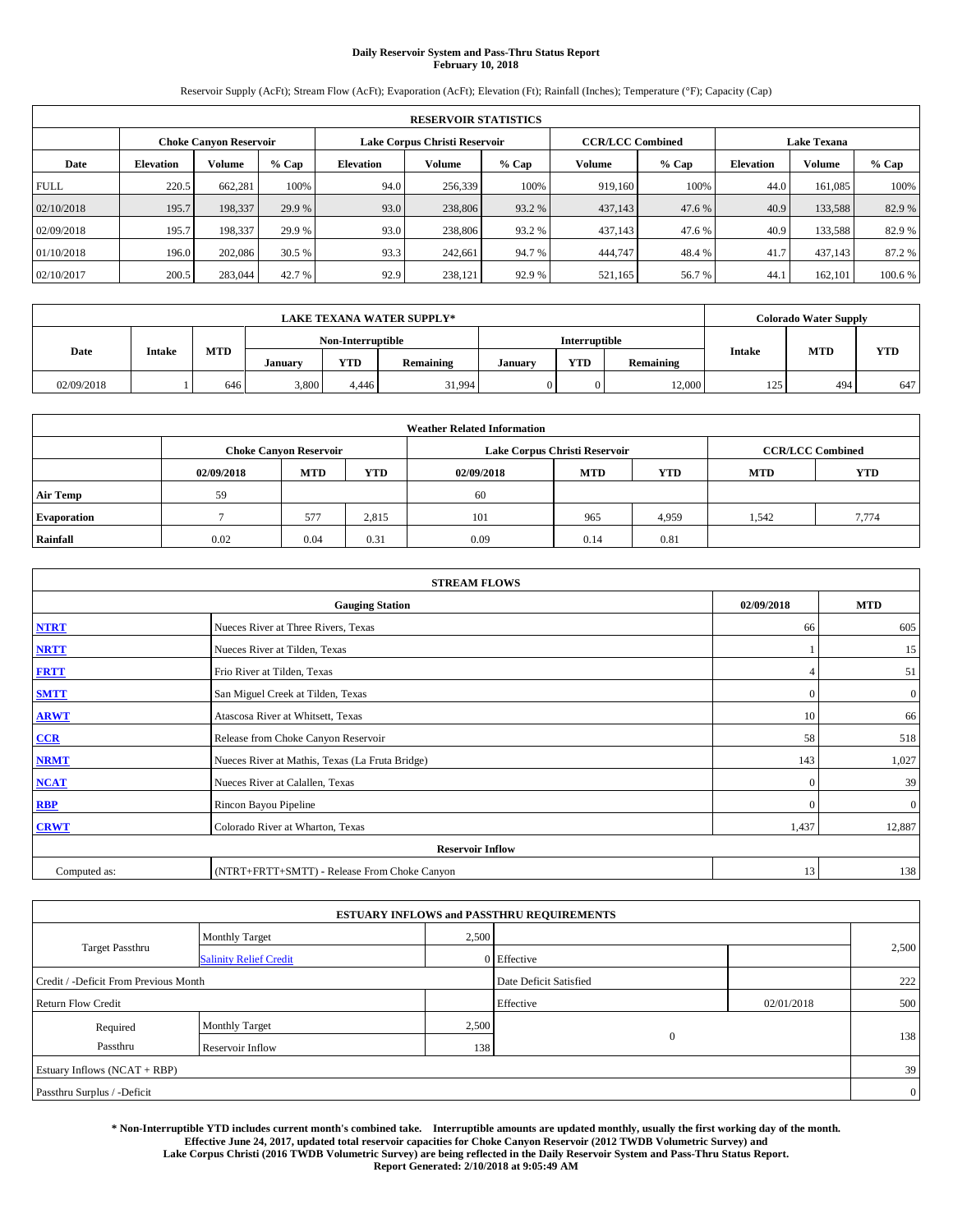## **Daily Reservoir System and Pass-Thru Status Report February 11, 2018**

Reservoir Supply (AcFt); Stream Flow (AcFt); Evaporation (AcFt); Elevation (Ft); Rainfall (Inches); Temperature (°F); Capacity (Cap)

|             | <b>RESERVOIR STATISTICS</b> |                        |         |                  |                               |         |                         |         |                  |                    |        |  |
|-------------|-----------------------------|------------------------|---------|------------------|-------------------------------|---------|-------------------------|---------|------------------|--------------------|--------|--|
|             |                             | Choke Canvon Reservoir |         |                  | Lake Corpus Christi Reservoir |         | <b>CCR/LCC Combined</b> |         |                  | <b>Lake Texana</b> |        |  |
| Date        | <b>Elevation</b>            | Volume                 | $%$ Cap | <b>Elevation</b> | Volume                        | $%$ Cap | Volume                  | $%$ Cap | <b>Elevation</b> | <b>Volume</b>      | % Cap  |  |
| <b>FULL</b> | 220.5                       | 662,281                | 100%    | 94.0             | 256,339                       | 100%    | 919.160                 | 100%    | 44.0             | 161.085            | 100%   |  |
| 02/11/2018  | 195.6                       | 197,097                | 29.7 %  | 93.1             | 238,806                       | 93.2 %  | 435,903                 | 47.4 %  | 40.9             | 133,588            | 82.9%  |  |
| 02/10/2018  | 195.7                       | 198,337                | 29.9 %  | 93.0             | 238,806                       | 93.2 %  | 437,143                 | 47.6 %  | 40.9             | 133,588            | 82.9 % |  |
| 01/11/2018  | 196.0                       | 202,086                | 30.5 %  | 93.3             | 242,661                       | 94.7 %  | 444,747                 | 48.4 %  | 41.6             | 435,903            | 86.6 % |  |
| 02/11/2017  | 200.5                       | 282,576                | 42.6 %  | 92.9             | 237,764                       | 92.8%   | 520,340                 | 56.6%   | 44.0             | 161.085            | 100.0% |  |

| <b>LAKE TEXANA WATER SUPPLY*</b> |               |            |                   |            |               |         | Colorado Water Supply |           |               |            |            |
|----------------------------------|---------------|------------|-------------------|------------|---------------|---------|-----------------------|-----------|---------------|------------|------------|
|                                  |               |            | Non-Interruptible |            | Interruptible |         |                       |           |               |            |            |
| Date                             | <b>Intake</b> | <b>MTD</b> | January           | <b>YTD</b> | Remaining     | January | <b>YTD</b>            | Remaining | <b>Intake</b> | <b>MTD</b> | <b>YTD</b> |
| 02/10/2018                       |               | 646        | 3,800             | 4.446      | 31,994        |         | 0                     | 12,000    | 125           | 619        | 772        |

| <b>Weather Related Information</b> |            |                               |            |            |                               |                         |            |            |  |  |  |
|------------------------------------|------------|-------------------------------|------------|------------|-------------------------------|-------------------------|------------|------------|--|--|--|
|                                    |            | <b>Choke Canyon Reservoir</b> |            |            | Lake Corpus Christi Reservoir | <b>CCR/LCC Combined</b> |            |            |  |  |  |
|                                    | 02/10/2018 | <b>MTD</b>                    | <b>YTD</b> | 02/10/2018 | <b>MTD</b>                    | <b>YTD</b>              | <b>MTD</b> | <b>YTD</b> |  |  |  |
| <b>Air Temp</b>                    | 66         |                               |            | 70         |                               |                         |            |            |  |  |  |
| <b>Evaporation</b>                 | 43         | 620                           | 2,858      |            | 965                           | 4,959                   | 1,585      | 7,817      |  |  |  |
| Rainfall                           | 0.00       | 0.04                          | 0.31       | 0.01       | 0.15                          | 0.82                    |            |            |  |  |  |

| <b>STREAM FLOWS</b> |                                                 |                |              |  |  |  |  |  |  |
|---------------------|-------------------------------------------------|----------------|--------------|--|--|--|--|--|--|
|                     | <b>Gauging Station</b>                          |                |              |  |  |  |  |  |  |
| <b>NTRT</b>         | Nueces River at Three Rivers, Texas             | 70             | 675          |  |  |  |  |  |  |
| <b>NRTT</b>         | Nueces River at Tilden, Texas                   | $\overline{2}$ | 17           |  |  |  |  |  |  |
| <b>FRTT</b>         | Frio River at Tilden, Texas                     |                | 55           |  |  |  |  |  |  |
| <b>SMTT</b>         | San Miguel Creek at Tilden, Texas               | $\mathbf{0}$   | $\mathbf{0}$ |  |  |  |  |  |  |
| <b>ARWT</b>         | Atascosa River at Whitsett, Texas               | 12             | 78           |  |  |  |  |  |  |
| CCR                 | Release from Choke Canyon Reservoir             | 58             | 576          |  |  |  |  |  |  |
| <b>NRMT</b>         | Nueces River at Mathis, Texas (La Fruta Bridge) | 128            | 1,155        |  |  |  |  |  |  |
| <b>NCAT</b>         | Nueces River at Calallen, Texas                 | $\Omega$       | 39           |  |  |  |  |  |  |
| <b>RBP</b>          | Rincon Bayou Pipeline                           | $\Omega$       | $\mathbf{0}$ |  |  |  |  |  |  |
| <b>CRWT</b>         | Colorado River at Wharton, Texas                | 1,792          | 14,679       |  |  |  |  |  |  |
|                     | <b>Reservoir Inflow</b>                         |                |              |  |  |  |  |  |  |
| Computed as:        | (NTRT+FRTT+SMTT) - Release From Choke Canyon    | 16             | 154          |  |  |  |  |  |  |

| <b>ESTUARY INFLOWS and PASSTHRU REQUIREMENTS</b> |                               |       |                        |            |                |  |  |  |  |  |
|--------------------------------------------------|-------------------------------|-------|------------------------|------------|----------------|--|--|--|--|--|
|                                                  | <b>Monthly Target</b>         | 2,500 |                        |            |                |  |  |  |  |  |
| <b>Target Passthru</b>                           | <b>Salinity Relief Credit</b> |       | 0 Effective            |            | 2,500          |  |  |  |  |  |
| Credit / -Deficit From Previous Month            |                               |       | Date Deficit Satisfied |            | 222            |  |  |  |  |  |
| <b>Return Flow Credit</b>                        |                               |       | Effective              | 02/01/2018 | 500            |  |  |  |  |  |
| Required                                         | <b>Monthly Target</b>         | 2,500 |                        |            |                |  |  |  |  |  |
| Passthru                                         | Reservoir Inflow              | 1541  | $\mathbf{0}$           |            | 154            |  |  |  |  |  |
| Estuary Inflows (NCAT + RBP)                     |                               |       |                        |            |                |  |  |  |  |  |
| Passthru Surplus / -Deficit                      |                               |       |                        |            | $\overline{0}$ |  |  |  |  |  |

**\* Non-Interruptible YTD includes current month's combined take. Interruptible amounts are updated monthly, usually the first working day of the month. Effective June 24, 2017, updated total reservoir capacities for Choke Canyon Reservoir (2012 TWDB Volumetric Survey) and Lake Corpus Christi (2016 TWDB Volumetric Survey) are being reflected in the Daily Reservoir System and Pass-Thru Status Report. Report Generated: 2/11/2018 at 8:47:17 AM**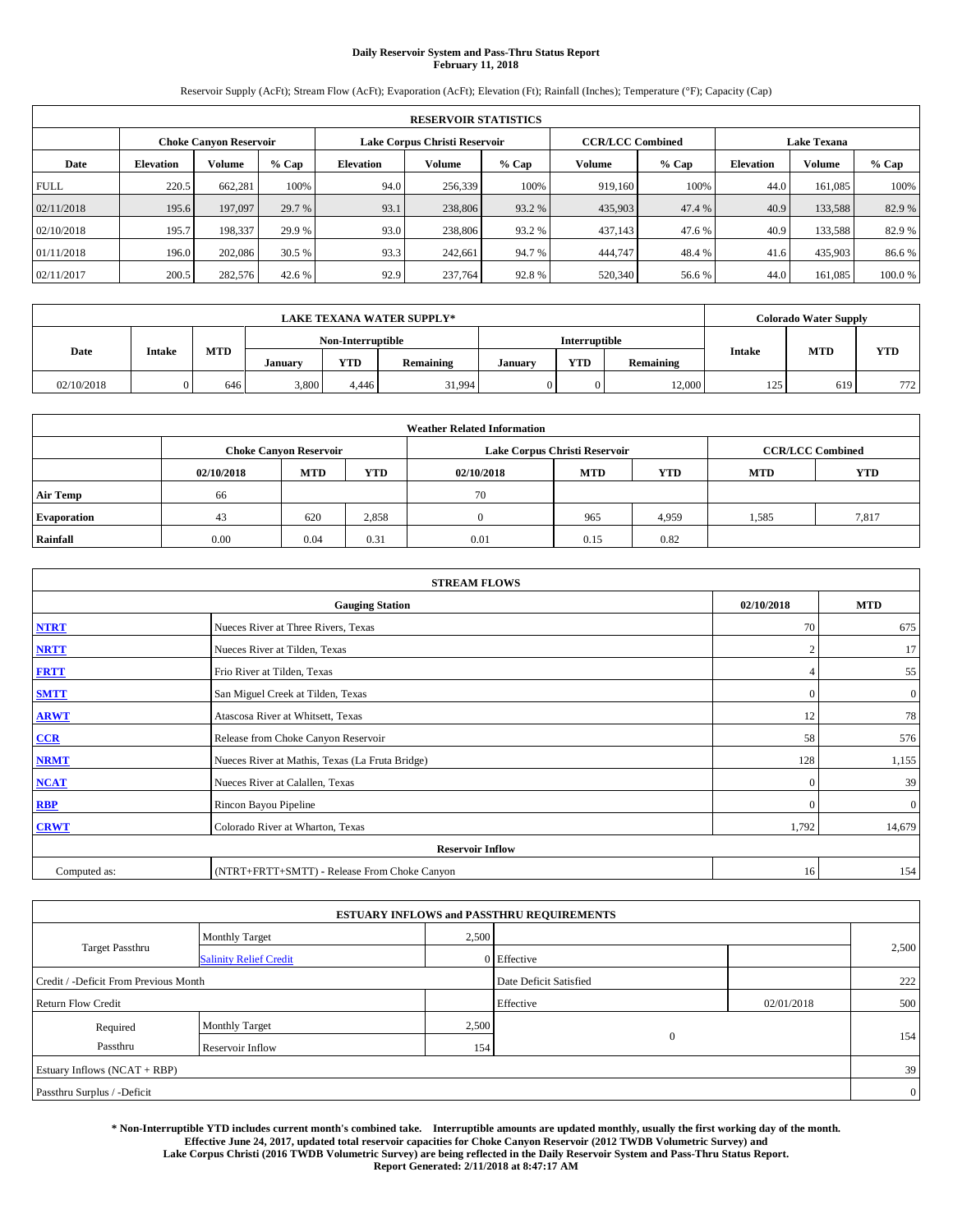## **Daily Reservoir System and Pass-Thru Status Report February 12, 2018**

Reservoir Supply (AcFt); Stream Flow (AcFt); Evaporation (AcFt); Elevation (Ft); Rainfall (Inches); Temperature (°F); Capacity (Cap)

|             | <b>RESERVOIR STATISTICS</b> |                        |         |                  |                               |         |                         |         |                  |                    |        |  |
|-------------|-----------------------------|------------------------|---------|------------------|-------------------------------|---------|-------------------------|---------|------------------|--------------------|--------|--|
|             |                             | Choke Canvon Reservoir |         |                  | Lake Corpus Christi Reservoir |         | <b>CCR/LCC Combined</b> |         |                  | <b>Lake Texana</b> |        |  |
| Date        | <b>Elevation</b>            | Volume                 | $%$ Cap | <b>Elevation</b> | Volume                        | $%$ Cap | Volume                  | $%$ Cap | <b>Elevation</b> | <b>Volume</b>      | % Cap  |  |
| <b>FULL</b> | 220.5                       | 662,281                | 100%    | 94.0             | 256,339                       | 100%    | 919.160                 | 100%    | 44.0             | 161.085            | 100%   |  |
| 02/12/2018  | 195.6                       | 197,097                | 29.7 %  | 93.1             | 238,806                       | 93.2 %  | 435,903                 | 47.4 %  | 40.9             | 133,588            | 82.9%  |  |
| 02/11/2018  | 195.6                       | 197,097                | 29.7 %  | 93.1             | 238,806                       | 93.2 %  | 435,903                 | 47.4 %  | 40.9             | 133,588            | 82.9 % |  |
| 01/12/2018  | 196.0                       | 202,086                | 30.5 %  | 93.3             | 242,661                       | 94.7 %  | 444,747                 | 48.4 %  | 41.6             | 435,903            | 86.6 % |  |
| 02/12/2017  | 200.4                       | 281,641                | 42.5 %  | 92.9             | 237,586                       | 92.7 %  | 519,227                 | 56.5 %  | 44.0             | 161.085            | 100.0% |  |

| <b>LAKE TEXANA WATER SUPPLY*</b> |               |            |                   |            |           |               | <b>Colorado Water Supply</b> |           |               |            |            |
|----------------------------------|---------------|------------|-------------------|------------|-----------|---------------|------------------------------|-----------|---------------|------------|------------|
|                                  |               |            | Non-Interruptible |            |           | Interruptible |                              |           |               |            |            |
| Date                             | <b>Intake</b> | <b>MTD</b> | January           | <b>YTD</b> | Remaining | January       | <b>YTD</b>                   | Remaining | <b>Intake</b> | <b>MTD</b> | <b>YTD</b> |
| 02/11/2018                       | $\sim$ 1      | 644        | 3,800             | 4.444      | 31.996    |               | $\Omega$                     | 12,000    | 126           | 745        | 898        |

| <b>Weather Related Information</b> |            |                               |            |            |                               |                         |            |            |  |  |  |
|------------------------------------|------------|-------------------------------|------------|------------|-------------------------------|-------------------------|------------|------------|--|--|--|
|                                    |            | <b>Choke Canyon Reservoir</b> |            |            | Lake Corpus Christi Reservoir | <b>CCR/LCC Combined</b> |            |            |  |  |  |
|                                    | 02/11/2018 | <b>MTD</b>                    | <b>YTD</b> | 02/11/2018 | <b>MTD</b>                    | <b>YTD</b>              | <b>MTD</b> | <b>YTD</b> |  |  |  |
| <b>Air Temp</b>                    | 41         |                               |            | 43         |                               |                         |            |            |  |  |  |
| <b>Evaporation</b>                 | 43         | 663                           | 2,901      |            | 965                           | 4,959                   | 1,628      | 7,860      |  |  |  |
| Rainfall                           | 0.01       | 0.05                          | 0.32       | 0.00       | 0.15                          | 0.82                    |            |            |  |  |  |

| <b>STREAM FLOWS</b> |                                                 |              |                  |  |  |  |  |  |  |  |
|---------------------|-------------------------------------------------|--------------|------------------|--|--|--|--|--|--|--|
|                     | <b>Gauging Station</b>                          |              |                  |  |  |  |  |  |  |  |
| <b>NTRT</b>         | Nueces River at Three Rivers, Texas             |              |                  |  |  |  |  |  |  |  |
| <b>NRTT</b>         | Nueces River at Tilden, Texas                   |              | 18               |  |  |  |  |  |  |  |
| <b>FRTT</b>         | Frio River at Tilden, Texas                     | 3            | 58               |  |  |  |  |  |  |  |
| <b>SMTT</b>         | San Miguel Creek at Tilden, Texas               | $\mathbf{0}$ | $\boldsymbol{0}$ |  |  |  |  |  |  |  |
| <b>ARWT</b>         | Atascosa River at Whitsett, Texas               | 11           | 89               |  |  |  |  |  |  |  |
| $CCR$               | Release from Choke Canyon Reservoir             | 58           | 633              |  |  |  |  |  |  |  |
| <b>NRMT</b>         | Nueces River at Mathis, Texas (La Fruta Bridge) | 119          | 1,274            |  |  |  |  |  |  |  |
| <b>NCAT</b>         | Nueces River at Calallen, Texas                 | $\Omega$     | 39               |  |  |  |  |  |  |  |
| RBP                 | Rincon Bayou Pipeline                           | $\Omega$     | $\mathbf{0}$     |  |  |  |  |  |  |  |
| <b>CRWT</b>         | Colorado River at Wharton, Texas                | 1,546        | 16,225           |  |  |  |  |  |  |  |
|                     |                                                 |              |                  |  |  |  |  |  |  |  |
| Computed as:        | (NTRT+FRTT+SMTT) - Release From Choke Canyon    | 16           | 170              |  |  |  |  |  |  |  |

| <b>ESTUARY INFLOWS and PASSTHRU REQUIREMENTS</b> |                               |                        |                |     |                |  |  |  |  |  |
|--------------------------------------------------|-------------------------------|------------------------|----------------|-----|----------------|--|--|--|--|--|
|                                                  | <b>Monthly Target</b>         | 2,500                  |                |     |                |  |  |  |  |  |
| <b>Target Passthru</b>                           | <b>Salinity Relief Credit</b> |                        | 0 Effective    |     | 2,500          |  |  |  |  |  |
| Credit / -Deficit From Previous Month            |                               | Date Deficit Satisfied |                | 222 |                |  |  |  |  |  |
| <b>Return Flow Credit</b>                        |                               | Effective              | 02/01/2018     | 500 |                |  |  |  |  |  |
| Required                                         | Monthly Target                | 2,500                  |                |     |                |  |  |  |  |  |
| Passthru                                         | Reservoir Inflow              | 170                    | $\overline{0}$ |     | 170            |  |  |  |  |  |
| Estuary Inflows (NCAT + RBP)                     |                               |                        |                |     |                |  |  |  |  |  |
| Passthru Surplus / -Deficit                      |                               |                        |                |     | $\overline{0}$ |  |  |  |  |  |

**\* Non-Interruptible YTD includes current month's combined take. Interruptible amounts are updated monthly, usually the first working day of the month. Effective June 24, 2017, updated total reservoir capacities for Choke Canyon Reservoir (2012 TWDB Volumetric Survey) and Lake Corpus Christi (2016 TWDB Volumetric Survey) are being reflected in the Daily Reservoir System and Pass-Thru Status Report. Report Generated: 2/12/2018 at 8:25:22 AM**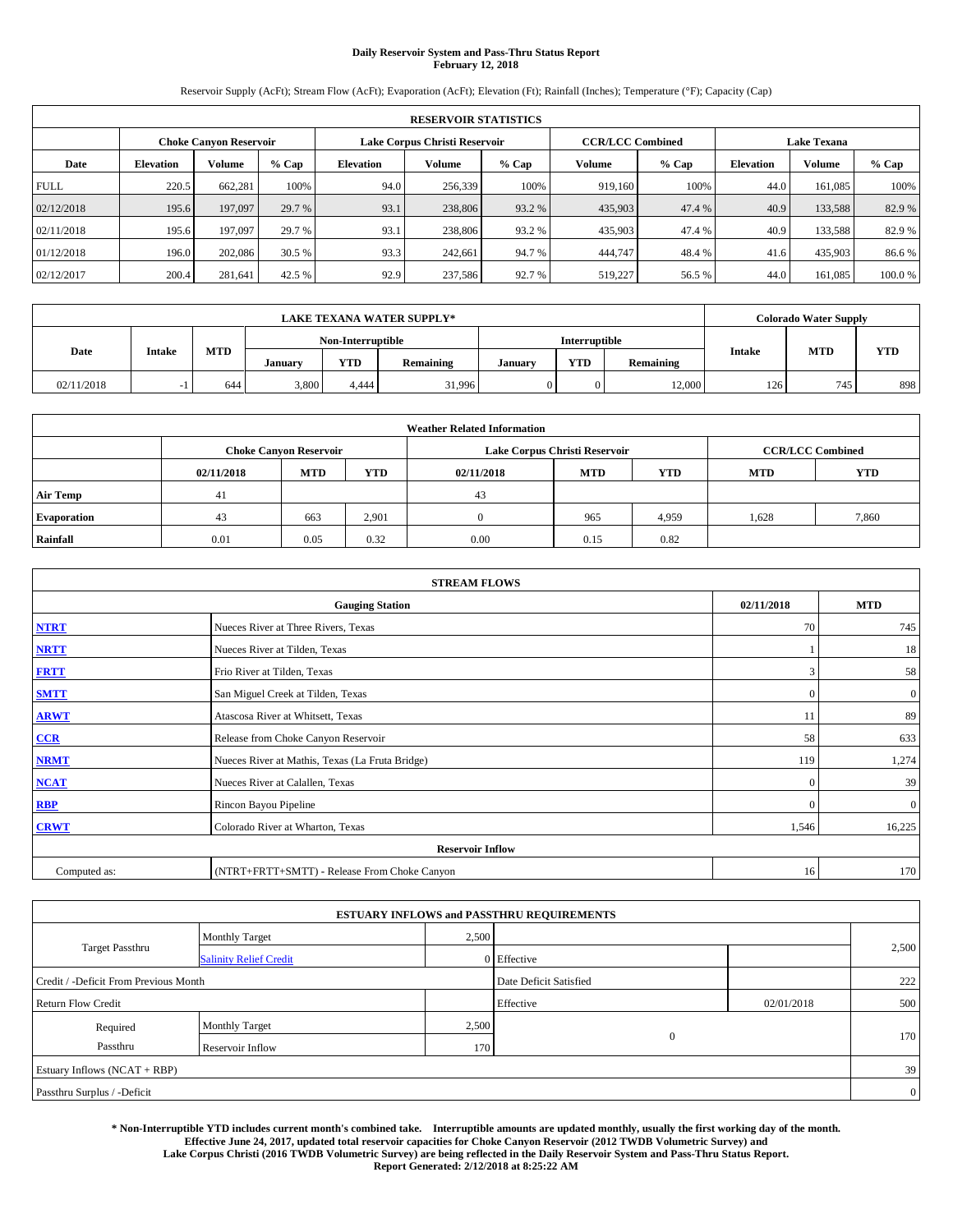## **Daily Reservoir System and Pass-Thru Status Report February 13, 2018**

Reservoir Supply (AcFt); Stream Flow (AcFt); Evaporation (AcFt); Elevation (Ft); Rainfall (Inches); Temperature (°F); Capacity (Cap)

|             | <b>RESERVOIR STATISTICS</b> |         |         |                  |                               |                         |         |         |                  |                    |        |  |
|-------------|-----------------------------|---------|---------|------------------|-------------------------------|-------------------------|---------|---------|------------------|--------------------|--------|--|
|             | Choke Canvon Reservoir      |         |         |                  | Lake Corpus Christi Reservoir | <b>CCR/LCC Combined</b> |         |         |                  | <b>Lake Texana</b> |        |  |
| Date        | <b>Elevation</b>            | Volume  | $%$ Cap | <b>Elevation</b> | Volume                        | $%$ Cap                 | Volume  | $%$ Cap | <b>Elevation</b> | <b>Volume</b>      | % Cap  |  |
| <b>FULL</b> | 220.5                       | 662,281 | 100%    | 94.0             | 256,339                       | 100%                    | 919.160 | 100%    | 44.0             | 161.085            | 100%   |  |
| 02/13/2018  | 195.6                       | 197,097 | 29.7 %  | 93.0             | 236,887                       | 92.4 %                  | 433,984 | 47.2 %  | 40.9             | 133,588            | 82.9%  |  |
| 02/12/2018  | 195.6                       | 197,097 | 29.7 %  | 93.1             | 238,806                       | 93.2 %                  | 435,903 | 47.4 %  | 40.9             | 133,588            | 82.9 % |  |
| 01/13/2018  | 195.9                       | 200,832 | 30.3 %  | 93.3             | 242,661                       | 94.7 %                  | 443,493 | 48.2 %  | 41.6             | 433,984            | 86.6%  |  |
| 02/13/2017  | 200.4                       | 281,487 | 42.5 %  | 92.9             | 237,586                       | 92.7 %                  | 519,073 | 56.5 %  | 44.0             | 161.085            | 100.0% |  |

|            | <b>LAKE TEXANA WATER SUPPLY*</b> |            |         |                   |           |               |            |           |        | <b>Colorado Water Supply</b> |            |  |
|------------|----------------------------------|------------|---------|-------------------|-----------|---------------|------------|-----------|--------|------------------------------|------------|--|
|            |                                  |            |         | Non-Interruptible |           | Interruptible |            |           |        |                              |            |  |
| Date       | <b>Intake</b>                    | <b>MTD</b> | January | <b>YTD</b>        | Remaining | January       | <b>YTD</b> | Remaining | Intake | <b>MTD</b>                   | <b>YTD</b> |  |
| 02/12/2018 |                                  | 645        | 3,800   | 4.445             | 31,995    |               | 0          | 12,000    | 125    | 870                          | 1.024      |  |

| <b>Weather Related Information</b> |            |                               |            |            |                                                      |                         |       |       |  |  |
|------------------------------------|------------|-------------------------------|------------|------------|------------------------------------------------------|-------------------------|-------|-------|--|--|
|                                    |            | <b>Choke Canyon Reservoir</b> |            |            | Lake Corpus Christi Reservoir                        | <b>CCR/LCC Combined</b> |       |       |  |  |
|                                    | 02/12/2018 | <b>MTD</b>                    | <b>YTD</b> | 02/12/2018 | <b>YTD</b><br><b>YTD</b><br><b>MTD</b><br><b>MTD</b> |                         |       |       |  |  |
| <b>Air Temp</b>                    | 54         |                               |            | 56         |                                                      |                         |       |       |  |  |
| <b>Evaporation</b>                 | 65         | 728                           | 2,966      | 123        | 1,088                                                | 5,082                   | 1,816 | 8,048 |  |  |
| Rainfall                           | 0.05       | 0.10                          | 0.37       | 0.10       | 0.25                                                 | 0.92                    |       |       |  |  |

| <b>STREAM FLOWS</b> |                                                 |              |              |  |  |  |  |  |  |
|---------------------|-------------------------------------------------|--------------|--------------|--|--|--|--|--|--|
|                     | <b>Gauging Station</b>                          | 02/12/2018   | <b>MTD</b>   |  |  |  |  |  |  |
| <b>NTRT</b>         | Nueces River at Three Rivers, Texas             | 71           | 816          |  |  |  |  |  |  |
| <b>NRTT</b>         | Nueces River at Tilden, Texas                   |              | 19           |  |  |  |  |  |  |
| <b>FRTT</b>         | Frio River at Tilden, Texas                     |              | 60           |  |  |  |  |  |  |
| <b>SMTT</b>         | San Miguel Creek at Tilden, Texas               | $\mathbf{0}$ | $\mathbf{0}$ |  |  |  |  |  |  |
| <b>ARWT</b>         | Atascosa River at Whitsett, Texas               | 11           | 100          |  |  |  |  |  |  |
| CCR                 | Release from Choke Canyon Reservoir             | 58           | 691          |  |  |  |  |  |  |
| <b>NRMT</b>         | Nueces River at Mathis, Texas (La Fruta Bridge) | 83           | 1,358        |  |  |  |  |  |  |
| <b>NCAT</b>         | Nueces River at Calallen, Texas                 | $\Omega$     | 39           |  |  |  |  |  |  |
| <b>RBP</b>          | Rincon Bayou Pipeline                           | $\Omega$     | $\mathbf{0}$ |  |  |  |  |  |  |
| <b>CRWT</b>         | Colorado River at Wharton, Texas                | 1,463        | 17,688       |  |  |  |  |  |  |
|                     | <b>Reservoir Inflow</b>                         |              |              |  |  |  |  |  |  |
| Computed as:        | (NTRT+FRTT+SMTT) - Release From Choke Canyon    | 15           | 185          |  |  |  |  |  |  |

|                                       |                               |       | <b>ESTUARY INFLOWS and PASSTHRU REQUIREMENTS</b> |            |                |
|---------------------------------------|-------------------------------|-------|--------------------------------------------------|------------|----------------|
|                                       | <b>Monthly Target</b>         | 2,500 |                                                  |            |                |
| Target Passthru                       | <b>Salinity Relief Credit</b> |       | 0 Effective                                      |            | 2,500          |
| Credit / -Deficit From Previous Month |                               |       | Date Deficit Satisfied                           |            | 222            |
| <b>Return Flow Credit</b>             |                               |       | Effective                                        | 02/01/2018 | 500            |
| Required                              | <b>Monthly Target</b>         | 2,500 |                                                  |            |                |
| Passthru                              | Reservoir Inflow              | 185   | $\theta$                                         |            | 185            |
| Estuary Inflows (NCAT + RBP)          |                               |       |                                                  |            | 39             |
| Passthru Surplus / -Deficit           |                               |       |                                                  |            | $\overline{0}$ |

**\* Non-Interruptible YTD includes current month's combined take. Interruptible amounts are updated monthly, usually the first working day of the month. Effective June 24, 2017, updated total reservoir capacities for Choke Canyon Reservoir (2012 TWDB Volumetric Survey) and Lake Corpus Christi (2016 TWDB Volumetric Survey) are being reflected in the Daily Reservoir System and Pass-Thru Status Report. Report Generated: 2/13/2018 at 8:18:07 AM**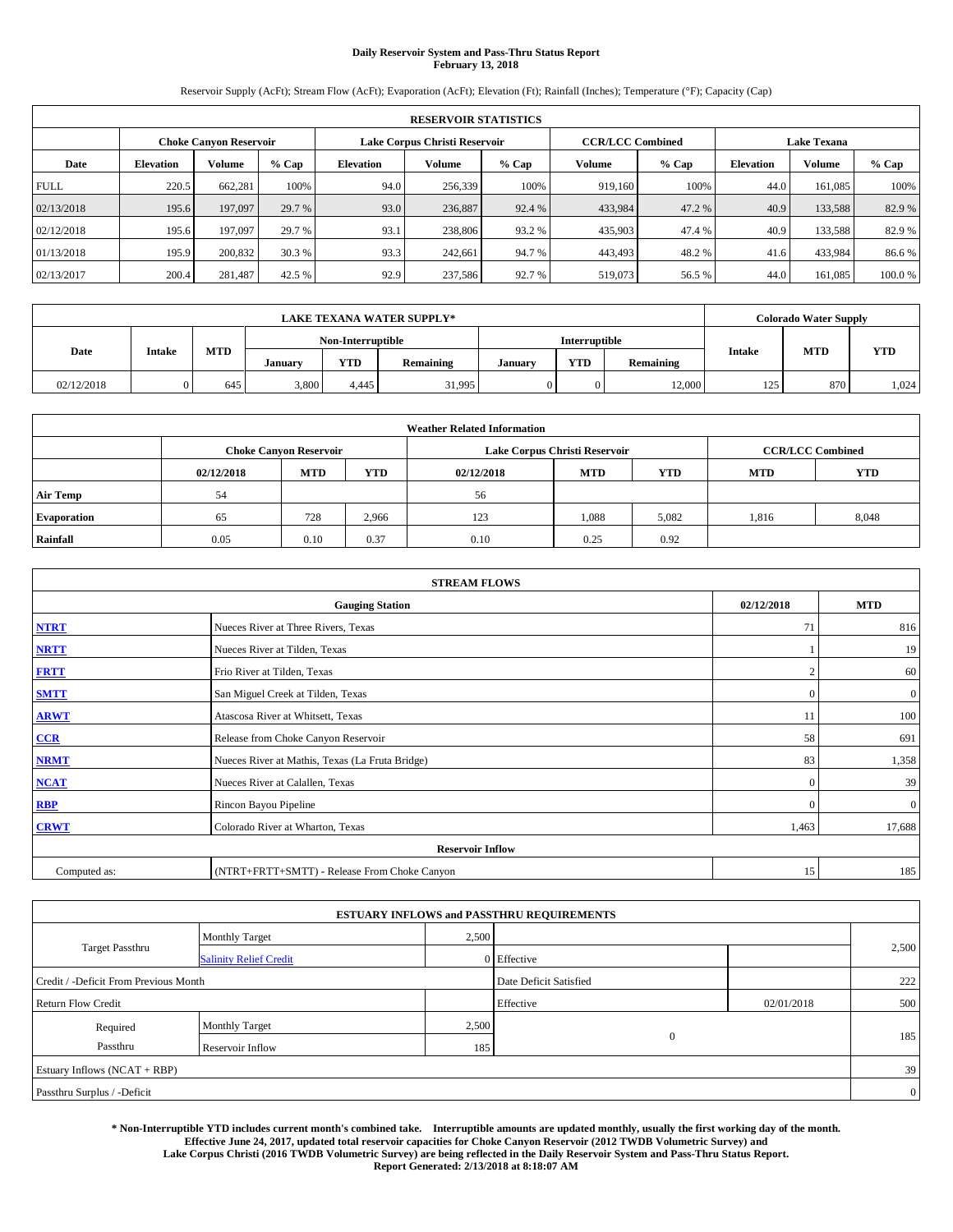## **Daily Reservoir System and Pass-Thru Status Report February 14, 2018**

Reservoir Supply (AcFt); Stream Flow (AcFt); Evaporation (AcFt); Elevation (Ft); Rainfall (Inches); Temperature (°F); Capacity (Cap)

|             | <b>RESERVOIR STATISTICS</b> |         |         |                  |                               |         |                         |         |                    |               |        |
|-------------|-----------------------------|---------|---------|------------------|-------------------------------|---------|-------------------------|---------|--------------------|---------------|--------|
|             | Choke Canvon Reservoir      |         |         |                  | Lake Corpus Christi Reservoir |         | <b>CCR/LCC Combined</b> |         | <b>Lake Texana</b> |               |        |
| Date        | <b>Elevation</b>            | Volume  | $%$ Cap | <b>Elevation</b> | Volume                        | $%$ Cap | Volume                  | $%$ Cap | <b>Elevation</b>   | <b>Volume</b> | % Cap  |
| <b>FULL</b> | 220.5                       | 662,281 | 100%    | 94.0             | 256,339                       | 100%    | 919.160                 | 100%    | 44.0               | 161.085       | 100%   |
| 02/14/2018  | 195.6                       | 197,097 | 29.7 %  | 93.0             | 236,887                       | 92.4 %  | 433,984                 | 47.2 %  | 40.8               | 132,746       | 82.4 % |
| 02/13/2018  | 195.6                       | 197,097 | 29.7 %  | 93.0             | 236,887                       | 92.4 %  | 433,984                 | 47.2 %  | 40.9               | 133,588       | 82.9 % |
| 01/14/2018  | 195.9                       | 200,832 | 30.3 %  | 93.3             | 242,661                       | 94.7 %  | 443,493                 | 48.2 %  | 41.6               | 433,984       | 86.6%  |
| 02/14/2017  | 200.4                       | 282,263 | 42.6 %  | 93.1             | 240,625                       | 93.9%   | 522,888                 | 56.9%   | 44.0               | 161.085       | 100.0% |

|            | <b>LAKE TEXANA WATER SUPPLY*</b> |            |         |                   |           |         |                      |           |               | <b>Colorado Water Supply</b> |            |  |
|------------|----------------------------------|------------|---------|-------------------|-----------|---------|----------------------|-----------|---------------|------------------------------|------------|--|
|            |                                  |            |         | Non-Interruptible |           |         | <b>Interruptible</b> |           |               |                              |            |  |
| Date       | Intake                           | <b>MTD</b> | January | <b>YTD</b>        | Remaining | January | <b>YTD</b>           | Remaining | <b>Intake</b> | <b>MTD</b>                   | <b>YTD</b> |  |
| 02/13/2018 |                                  | 645        | 3,800   | 4.445             | 31,995    |         |                      | 12,000    | 122           | 992                          | 1,146      |  |

| <b>Weather Related Information</b> |            |                               |            |            |                                                      |                         |       |       |  |  |
|------------------------------------|------------|-------------------------------|------------|------------|------------------------------------------------------|-------------------------|-------|-------|--|--|
|                                    |            | <b>Choke Canyon Reservoir</b> |            |            | Lake Corpus Christi Reservoir                        | <b>CCR/LCC Combined</b> |       |       |  |  |
|                                    | 02/13/2018 | <b>MTD</b>                    | <b>YTD</b> | 02/13/2018 | <b>YTD</b><br><b>YTD</b><br><b>MTD</b><br><b>MTD</b> |                         |       |       |  |  |
| <b>Air Temp</b>                    | 51         |                               |            | 56         |                                                      |                         |       |       |  |  |
| <b>Evaporation</b>                 |            | 735                           | 2,973      |            | 1,099                                                | 5,093                   | 1,834 | 8,066 |  |  |
| Rainfall                           | 0.02       | 0.12                          | 0.39       | 0.01       | 0.26                                                 | 0.93                    |       |       |  |  |

| <b>STREAM FLOWS</b> |                                                 |              |              |  |  |  |  |  |  |
|---------------------|-------------------------------------------------|--------------|--------------|--|--|--|--|--|--|
|                     | <b>Gauging Station</b>                          | 02/13/2018   | <b>MTD</b>   |  |  |  |  |  |  |
| <b>NTRT</b>         | Nueces River at Three Rivers, Texas             | 68           | 884          |  |  |  |  |  |  |
| <b>NRTT</b>         | Nueces River at Tilden, Texas                   |              | 20           |  |  |  |  |  |  |
| <b>FRTT</b>         | Frio River at Tilden, Texas                     |              | 62           |  |  |  |  |  |  |
| <b>SMTT</b>         | San Miguel Creek at Tilden, Texas               | $\mathbf{0}$ | $\mathbf{0}$ |  |  |  |  |  |  |
| <b>ARWT</b>         | Atascosa River at Whitsett, Texas               | 11           | 112          |  |  |  |  |  |  |
| CCR                 | Release from Choke Canyon Reservoir             | 58           | 748          |  |  |  |  |  |  |
| <b>NRMT</b>         | Nueces River at Mathis, Texas (La Fruta Bridge) | 81           | 1,438        |  |  |  |  |  |  |
| <b>NCAT</b>         | Nueces River at Calallen, Texas                 | $\Omega$     | 39           |  |  |  |  |  |  |
| <b>RBP</b>          | Rincon Bayou Pipeline                           | $\Omega$     | $\mathbf{0}$ |  |  |  |  |  |  |
| <b>CRWT</b>         | Colorado River at Wharton, Texas                | 1,411        | 19,100       |  |  |  |  |  |  |
|                     | <b>Reservoir Inflow</b>                         |              |              |  |  |  |  |  |  |
| Computed as:        | (NTRT+FRTT+SMTT) - Release From Choke Canyon    | 13           | 198          |  |  |  |  |  |  |

|                                       |                               |       | <b>ESTUARY INFLOWS and PASSTHRU REQUIREMENTS</b> |            |                |
|---------------------------------------|-------------------------------|-------|--------------------------------------------------|------------|----------------|
|                                       | <b>Monthly Target</b>         | 2,500 |                                                  |            |                |
| Target Passthru                       | <b>Salinity Relief Credit</b> |       | 0 Effective                                      |            | 2,500          |
| Credit / -Deficit From Previous Month |                               |       | Date Deficit Satisfied                           |            | 222            |
| <b>Return Flow Credit</b>             |                               |       | Effective                                        | 02/01/2018 | 500            |
| Required                              | <b>Monthly Target</b>         | 2,500 |                                                  |            |                |
| Passthru                              | Reservoir Inflow              | 198   | $\theta$                                         |            | 198            |
| Estuary Inflows (NCAT + RBP)          |                               |       |                                                  |            | 39             |
| Passthru Surplus / -Deficit           |                               |       |                                                  |            | $\overline{0}$ |

**\* Non-Interruptible YTD includes current month's combined take. Interruptible amounts are updated monthly, usually the first working day of the month. Effective June 24, 2017, updated total reservoir capacities for Choke Canyon Reservoir (2012 TWDB Volumetric Survey) and Lake Corpus Christi (2016 TWDB Volumetric Survey) are being reflected in the Daily Reservoir System and Pass-Thru Status Report. Report Generated: 2/14/2018 at 8:08:42 AM**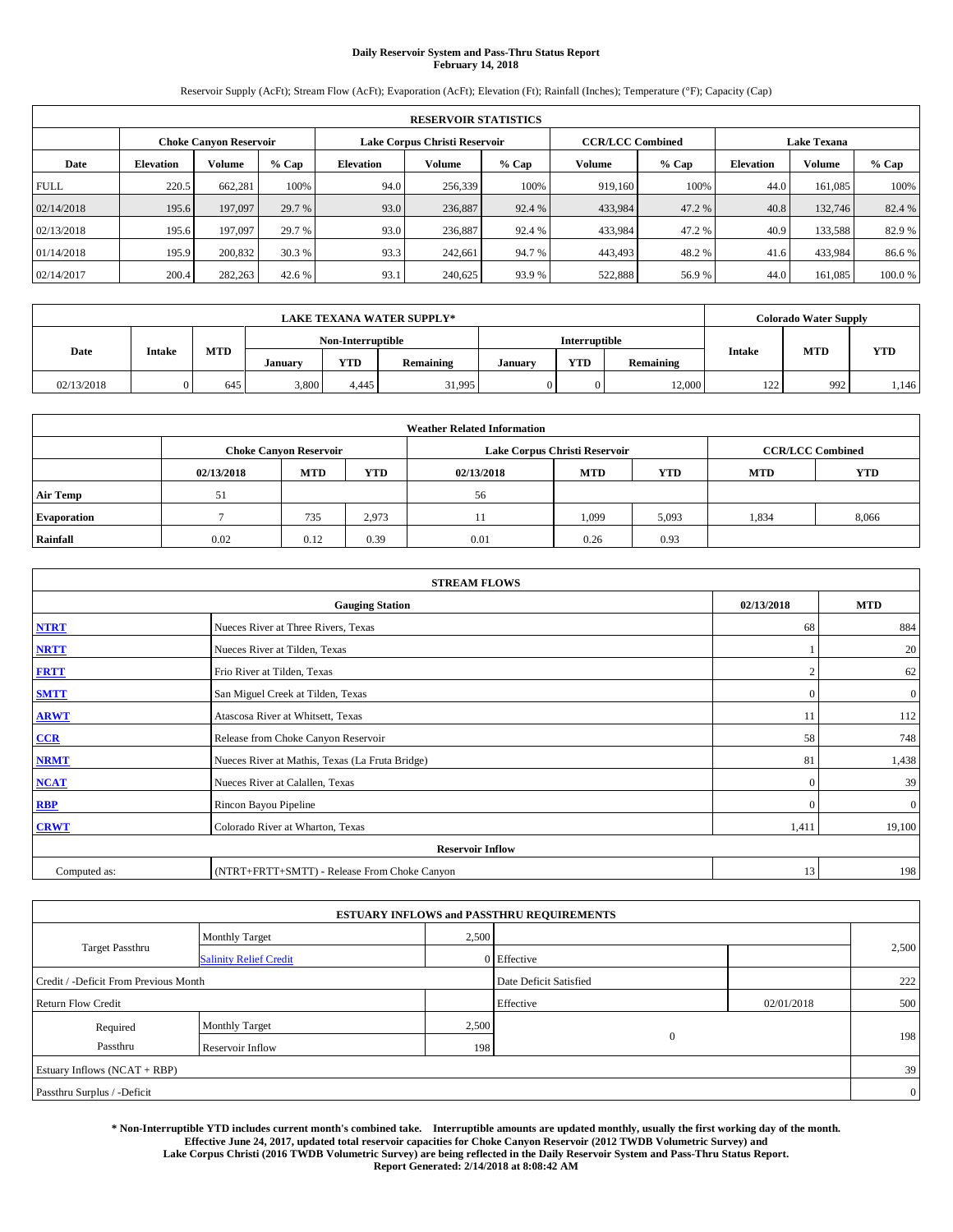## **Daily Reservoir System and Pass-Thru Status Report February 15, 2018**

Reservoir Supply (AcFt); Stream Flow (AcFt); Evaporation (AcFt); Elevation (Ft); Rainfall (Inches); Temperature (°F); Capacity (Cap)

|             | <b>RESERVOIR STATISTICS</b> |                        |         |                  |                               |         |                         |         |                  |                    |         |  |
|-------------|-----------------------------|------------------------|---------|------------------|-------------------------------|---------|-------------------------|---------|------------------|--------------------|---------|--|
|             |                             | Choke Canvon Reservoir |         |                  | Lake Corpus Christi Reservoir |         | <b>CCR/LCC Combined</b> |         |                  | <b>Lake Texana</b> |         |  |
| Date        | <b>Elevation</b>            | Volume                 | $%$ Cap | <b>Elevation</b> | Volume                        | $%$ Cap | Volume                  | $%$ Cap | <b>Elevation</b> | <b>Volume</b>      | % Cap   |  |
| <b>FULL</b> | 220.5                       | 662,281                | 100%    | 94.0             | 256,339                       | 100%    | 919.160                 | 100%    | 44.0             | 161.085            | 100%    |  |
| 02/15/2018  | 195.6                       | 197,097                | 29.7 %  | 93.0             | 236,887                       | 92.4 %  | 433,984                 | 47.2 %  | 40.8             | 132,746            | 82.4 %  |  |
| 02/14/2018  | 195.6                       | 197,097                | 29.7 %  | 93.0             | 236,887                       | 92.4 %  | 433,984                 | 47.2 %  | 40.8             | 132,746            | 82.4 %  |  |
| 01/15/2018  | 195.9                       | 200,832                | 30.3 %  | 93.3             | 242,661                       | 94.7 %  | 443,493                 | 48.2 %  | 41.6             | 433,984            | 86.6%   |  |
| 02/15/2017  | 200.4                       | 281,641                | 42.5 %  | 93.0             | 238,657                       | 93.1 %  | 520,298                 | 56.6 %  | 44.              | 162,101            | 100.6 % |  |

|            | <b>LAKE TEXANA WATER SUPPLY*</b> |            |         |                   |           |         |               |           |               | Colorado Water Supply |            |
|------------|----------------------------------|------------|---------|-------------------|-----------|---------|---------------|-----------|---------------|-----------------------|------------|
|            |                                  |            |         | Non-Interruptible |           |         | Interruptible |           |               |                       |            |
| Date       | <b>Intake</b>                    | <b>MTD</b> | January | <b>YTD</b>        | Remaining | January | <b>YTD</b>    | Remaining | <b>Intake</b> | <b>MTD</b>            | <b>YTD</b> |
| 02/14/2018 |                                  | 645        | 3,800   | 4.445             | 31,995    |         | 0             | 12,000    | 119           | 1,111                 | 1,265      |

| <b>Weather Related Information</b> |            |                               |            |            |                               |                         |       |       |  |
|------------------------------------|------------|-------------------------------|------------|------------|-------------------------------|-------------------------|-------|-------|--|
|                                    |            | <b>Choke Canyon Reservoir</b> |            |            | Lake Corpus Christi Reservoir | <b>CCR/LCC Combined</b> |       |       |  |
|                                    | 02/14/2018 | <b>MTD</b>                    | <b>YTD</b> | 02/14/2018 | <b>MTD</b>                    | <b>YTD</b>              |       |       |  |
| <b>Air Temp</b>                    | 71         |                               |            | 67         |                               |                         |       |       |  |
| <b>Evaporation</b>                 | 22         | 757                           | 2,995      | 22         | 1,121                         | 5,115                   | 1,878 | 8,110 |  |
| Rainfall                           | 0.03       | 0.15                          | 0.42       | 0.01       | 0.27                          | 0.94                    |       |       |  |

| <b>STREAM FLOWS</b> |                                                 |              |              |  |  |  |  |  |
|---------------------|-------------------------------------------------|--------------|--------------|--|--|--|--|--|
|                     | 02/14/2018                                      | <b>MTD</b>   |              |  |  |  |  |  |
| <b>NTRT</b>         | Nueces River at Three Rivers, Texas             | 68           | 952          |  |  |  |  |  |
| <b>NRTT</b>         | Nueces River at Tilden, Texas                   |              | 21           |  |  |  |  |  |
| <b>FRTT</b>         | Frio River at Tilden, Texas                     | 3            | 65           |  |  |  |  |  |
| <b>SMTT</b>         | San Miguel Creek at Tilden, Texas               | $\mathbf{0}$ | $\mathbf{0}$ |  |  |  |  |  |
| <b>ARWT</b>         | Atascosa River at Whitsett, Texas               | 12           | 123          |  |  |  |  |  |
| CCR                 | Release from Choke Canyon Reservoir             | 58           | 806          |  |  |  |  |  |
| <b>NRMT</b>         | Nueces River at Mathis, Texas (La Fruta Bridge) | 94           | 1,532        |  |  |  |  |  |
| <b>NCAT</b>         | Nueces River at Calallen, Texas                 | $\Omega$     | 39           |  |  |  |  |  |
| RBP                 | Rincon Bayou Pipeline                           | $\Omega$     | $\mathbf{0}$ |  |  |  |  |  |
| <b>CRWT</b>         | Colorado River at Wharton, Texas                | 1,380        | 20,479       |  |  |  |  |  |
|                     |                                                 |              |              |  |  |  |  |  |
| Computed as:        | (NTRT+FRTT+SMTT) - Release From Choke Canyon    | 13           | 211          |  |  |  |  |  |

|                                       |                               |       | <b>ESTUARY INFLOWS and PASSTHRU REQUIREMENTS</b> |            |                |  |  |
|---------------------------------------|-------------------------------|-------|--------------------------------------------------|------------|----------------|--|--|
|                                       | <b>Monthly Target</b>         | 2,500 |                                                  |            |                |  |  |
| <b>Target Passthru</b>                | <b>Salinity Relief Credit</b> |       | 0 Effective                                      |            | 2,500          |  |  |
| Credit / -Deficit From Previous Month |                               |       | Date Deficit Satisfied                           |            | 222            |  |  |
| <b>Return Flow Credit</b>             |                               |       | Effective                                        | 02/01/2018 | 500            |  |  |
| Required                              | Monthly Target                | 2,500 |                                                  |            |                |  |  |
| Passthru                              | Reservoir Inflow              | 211   | $\overline{0}$                                   |            | 211            |  |  |
| Estuary Inflows (NCAT + RBP)          |                               |       |                                                  |            |                |  |  |
| Passthru Surplus / -Deficit           |                               |       |                                                  |            | $\overline{0}$ |  |  |

**\* Non-Interruptible YTD includes current month's combined take. Interruptible amounts are updated monthly, usually the first working day of the month. Effective June 24, 2017, updated total reservoir capacities for Choke Canyon Reservoir (2012 TWDB Volumetric Survey) and Lake Corpus Christi (2016 TWDB Volumetric Survey) are being reflected in the Daily Reservoir System and Pass-Thru Status Report. Report Generated: 2/15/2018 at 8:03:45 AM**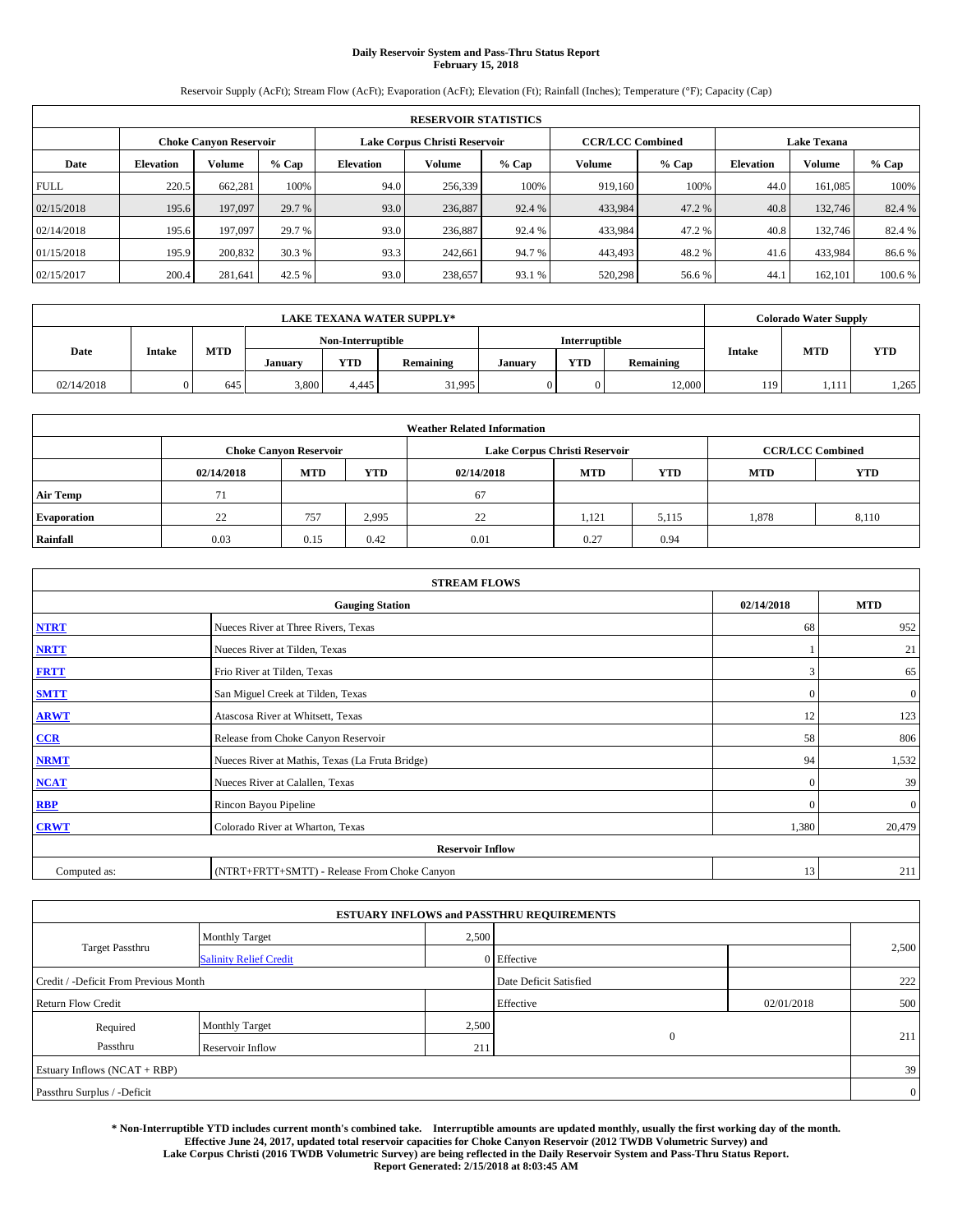## **Daily Reservoir System and Pass-Thru Status Report February 16, 2018**

Reservoir Supply (AcFt); Stream Flow (AcFt); Evaporation (AcFt); Elevation (Ft); Rainfall (Inches); Temperature (°F); Capacity (Cap)

|             | <b>RESERVOIR STATISTICS</b> |                               |         |                  |                               |         |                         |         |                  |                    |         |
|-------------|-----------------------------|-------------------------------|---------|------------------|-------------------------------|---------|-------------------------|---------|------------------|--------------------|---------|
|             |                             | <b>Choke Canyon Reservoir</b> |         |                  | Lake Corpus Christi Reservoir |         | <b>CCR/LCC Combined</b> |         |                  | <b>Lake Texana</b> |         |
| Date        | <b>Elevation</b>            | Volume                        | $%$ Cap | <b>Elevation</b> | Volume                        | $%$ Cap | Volume                  | $%$ Cap | <b>Elevation</b> | <b>Volume</b>      | % Cap   |
| <b>FULL</b> | 220.5                       | 662.281                       | 100%    | 94.0             | 256,339                       | 100%    | 919.160                 | 100%    | 44.0             | 161.085            | 100%    |
| 02/16/2018  | 195.6                       | 197,097                       | 29.7 %  | 93.0             | 236,887                       | 92.4 %  | 433,984                 | 47.2 %  | 40.8             | 132,746            | 82.4 %  |
| 02/15/2018  | 195.6                       | 197,097                       | 29.7 %  | 93.0             | 236,887                       | 92.4 %  | 433,984                 | 47.2%   | 40.8             | 132.746            | 82.4 %  |
| 01/16/2018  | 195.8                       | 199.582                       | 30.1 %  | 93.4             | 244,597                       | 95.4 %  | 444,179                 | 48.3 %  | 41.5             | 433.984            | 86.1 %  |
| 02/16/2017  | 200.5                       | 282,732                       | 42.7 %  | 92.9             | 236,872                       | 92.4 %  | 519,604                 | 56.5 %  | 44.              | 162,101            | 100.6 % |

| <b>LAKE TEXANA WATER SUPPLY*</b> |               |            |         |                   |           |         |               |           |                             | Colorado Water Supply |            |
|----------------------------------|---------------|------------|---------|-------------------|-----------|---------|---------------|-----------|-----------------------------|-----------------------|------------|
|                                  |               |            |         | Non-Interruptible |           |         | Interruptible |           |                             |                       |            |
| Date                             | <b>Intake</b> | <b>MTD</b> | January | <b>YTD</b>        | Remaining | January | <b>YTD</b>    | Remaining | <b>MTD</b><br><b>Intake</b> |                       | <b>YTD</b> |
| 02/15/2018                       |               | 645        | 3,800   | 4.445             | 31,995    |         | 0             | 12,000    | 118                         | .229                  | 1,383      |

| <b>Weather Related Information</b> |            |                               |            |            |                               |                         |       |       |  |  |
|------------------------------------|------------|-------------------------------|------------|------------|-------------------------------|-------------------------|-------|-------|--|--|
|                                    |            | <b>Choke Canyon Reservoir</b> |            |            | Lake Corpus Christi Reservoir | <b>CCR/LCC Combined</b> |       |       |  |  |
|                                    | 02/15/2018 | <b>MTD</b>                    | <b>YTD</b> | 02/15/2018 | <b>YTD</b>                    |                         |       |       |  |  |
| <b>Air Temp</b>                    | 83         |                               |            | 81         |                               |                         |       |       |  |  |
| <b>Evaporation</b>                 | 65         | 822                           | 3,060      | 134        | 1,255                         | 5,249                   | 2.077 | 8,309 |  |  |
| Rainfall                           | 0.00       | 0.15                          | 0.42       | 0.00       | 0.27                          | 0.94                    |       |       |  |  |

| <b>STREAM FLOWS</b> |                                                 |                |                  |  |  |  |  |  |
|---------------------|-------------------------------------------------|----------------|------------------|--|--|--|--|--|
|                     | 02/15/2018                                      | <b>MTD</b>     |                  |  |  |  |  |  |
| <b>NTRT</b>         | Nueces River at Three Rivers, Texas             | 69             | 1,021            |  |  |  |  |  |
| <b>NRTT</b>         | Nueces River at Tilden, Texas                   | $\overline{2}$ | 22               |  |  |  |  |  |
| <b>FRTT</b>         | Frio River at Tilden, Texas                     |                | 69               |  |  |  |  |  |
| <b>SMTT</b>         | San Miguel Creek at Tilden, Texas               | $\mathbf{0}$   | $\boldsymbol{0}$ |  |  |  |  |  |
| <b>ARWT</b>         | Atascosa River at Whitsett, Texas               | 13             | 136              |  |  |  |  |  |
| $CCR$               | Release from Choke Canyon Reservoir             | 58             | 863              |  |  |  |  |  |
| <b>NRMT</b>         | Nueces River at Mathis, Texas (La Fruta Bridge) | 116            | 1,648            |  |  |  |  |  |
| <b>NCAT</b>         | Nueces River at Calallen, Texas                 | $\Omega$       | 39               |  |  |  |  |  |
| RBP                 | Rincon Bayou Pipeline                           | $\Omega$       | $\mathbf{0}$     |  |  |  |  |  |
| <b>CRWT</b>         | Colorado River at Wharton, Texas                | 1,364          | 21,843           |  |  |  |  |  |
|                     |                                                 |                |                  |  |  |  |  |  |
| Computed as:        | (NTRT+FRTT+SMTT) - Release From Choke Canyon    | 16             | 227              |  |  |  |  |  |

|                                       |                               |       | <b>ESTUARY INFLOWS and PASSTHRU REQUIREMENTS</b> |            |                |
|---------------------------------------|-------------------------------|-------|--------------------------------------------------|------------|----------------|
|                                       | <b>Monthly Target</b>         | 2,500 |                                                  |            |                |
| Target Passthru                       | <b>Salinity Relief Credit</b> |       | 0 Effective                                      |            | 2,500          |
| Credit / -Deficit From Previous Month |                               |       | Date Deficit Satisfied                           |            | 222            |
| <b>Return Flow Credit</b>             |                               |       | Effective                                        | 02/01/2018 | 500            |
| Required                              | <b>Monthly Target</b>         | 2,500 |                                                  |            |                |
| Passthru                              | Reservoir Inflow              | 227   | $\mathbf{0}$                                     |            | 227            |
| Estuary Inflows (NCAT + RBP)          |                               |       |                                                  |            | 39             |
| Passthru Surplus / -Deficit           |                               |       |                                                  |            | $\overline{0}$ |

**\* Non-Interruptible YTD includes current month's combined take. Interruptible amounts are updated monthly, usually the first working day of the month. Effective June 24, 2017, updated total reservoir capacities for Choke Canyon Reservoir (2012 TWDB Volumetric Survey) and Lake Corpus Christi (2016 TWDB Volumetric Survey) are being reflected in the Daily Reservoir System and Pass-Thru Status Report. Report Generated: 2/16/2018 at 8:08:20 AM**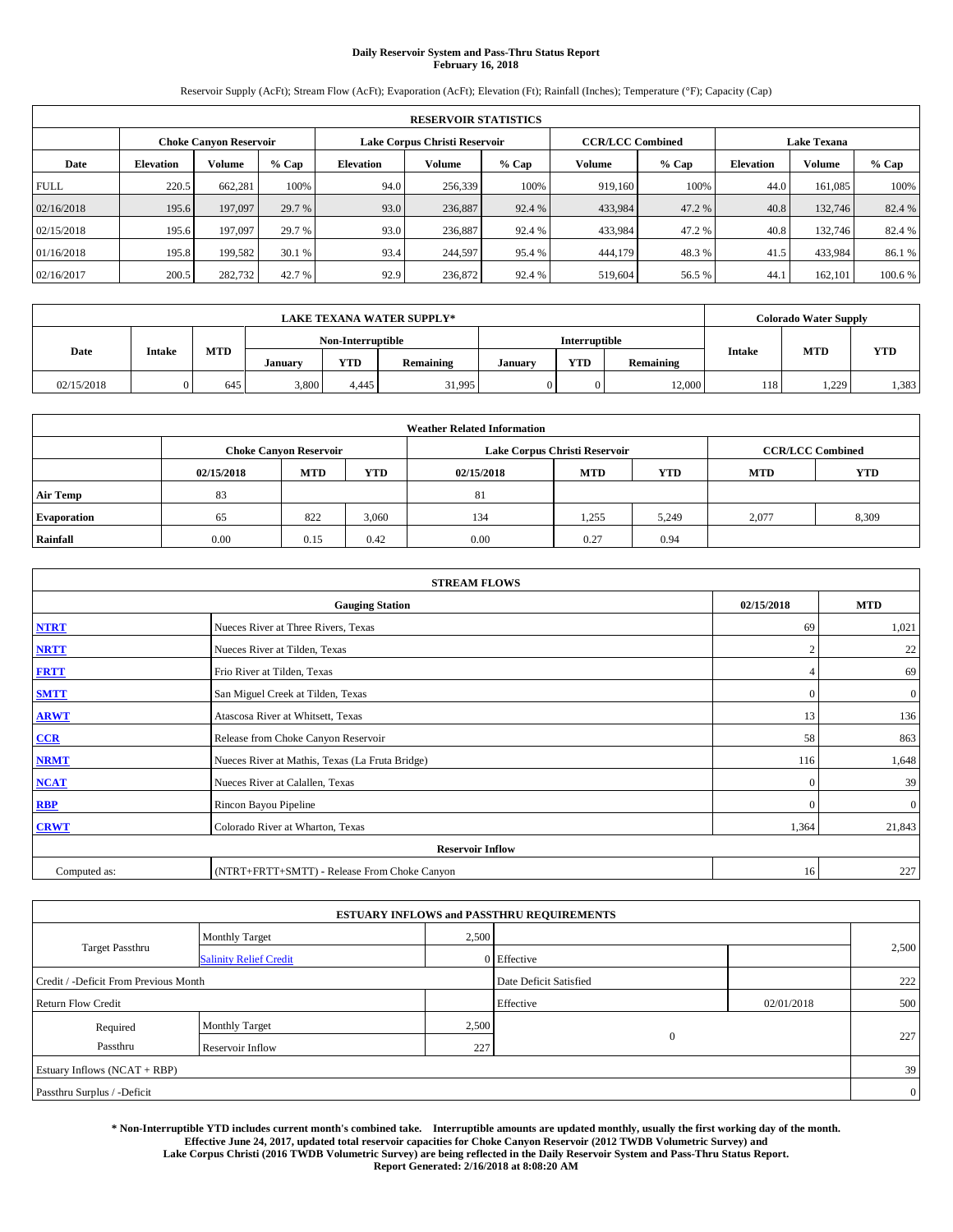## **Daily Reservoir System and Pass-Thru Status Report February 17, 2018**

Reservoir Supply (AcFt); Stream Flow (AcFt); Evaporation (AcFt); Elevation (Ft); Rainfall (Inches); Temperature (°F); Capacity (Cap)

| <b>RESERVOIR STATISTICS</b> |                  |                        |         |                  |                               |         |                         |         |                  |                    |         |
|-----------------------------|------------------|------------------------|---------|------------------|-------------------------------|---------|-------------------------|---------|------------------|--------------------|---------|
|                             |                  | Choke Canvon Reservoir |         |                  | Lake Corpus Christi Reservoir |         | <b>CCR/LCC Combined</b> |         |                  | <b>Lake Texana</b> |         |
| Date                        | <b>Elevation</b> | Volume                 | $%$ Cap | <b>Elevation</b> | Volume                        | $%$ Cap | Volume                  | $%$ Cap | <b>Elevation</b> | <b>Volume</b>      | % Cap   |
| <b>FULL</b>                 | 220.5            | 662,281                | 100%    | 94.0             | 256,339                       | 100%    | 919.160                 | 100%    | 44.0             | 161.085            | 100%    |
| 02/17/2018                  | 195.6            | 197,097                | 29.7 %  | 93.0             | 236,887                       | 92.4 %  | 433,984                 | 47.2 %  | 40.8             | 132,746            | 82.4 %  |
| 02/16/2018                  | 195.6            | 197,097                | 29.7 %  | 93.0             | 236,887                       | 92.4 %  | 433,984                 | 47.2%   | 40.8             | 132,746            | 82.4 %  |
| 01/17/2018                  | 195.8            | 199.582                | 30.1 %  | 93.3             | 242,661                       | 94.7 %  | 442,243                 | 48.1 %  | 41.6             | 433,984            | 86.6%   |
| 02/17/2017                  | 200.4            | 282,107                | 42.6 %  | 92.9             | 236,694                       | 92.3 %  | 518,801                 | 56.4 %  | 44.2             | 163,121            | 101.3 % |

| <b>LAKE TEXANA WATER SUPPLY*</b> |               |            |         |                   |           |         |               |                            |     | Colorado Water Supply |            |
|----------------------------------|---------------|------------|---------|-------------------|-----------|---------|---------------|----------------------------|-----|-----------------------|------------|
|                                  |               |            |         | Non-Interruptible |           |         | Interruptible |                            |     |                       |            |
| Date                             | <b>Intake</b> | <b>MTD</b> | January | <b>YTD</b>        | Remaining | January | <b>YTD</b>    | <b>Intake</b><br>Remaining |     | <b>MTD</b>            | <b>YTD</b> |
| 02/16/2018                       |               | 647        | 3,800   | 4.446             | 31,994    |         | 0             | 12,000                     | 117 | .346                  | 1,499      |

| <b>Weather Related Information</b> |            |                               |            |            |                               |                         |       |       |  |
|------------------------------------|------------|-------------------------------|------------|------------|-------------------------------|-------------------------|-------|-------|--|
|                                    |            | <b>Choke Canyon Reservoir</b> |            |            | Lake Corpus Christi Reservoir | <b>CCR/LCC Combined</b> |       |       |  |
|                                    | 02/16/2018 | <b>MTD</b>                    | <b>YTD</b> | 02/16/2018 | <b>YTD</b>                    |                         |       |       |  |
| <b>Air Temp</b>                    | 81         |                               |            | 81         |                               |                         |       |       |  |
| <b>Evaporation</b>                 | 94         | 916                           | 3,154      | 123        | 1,378                         | 5,372                   | 2.294 | 8,526 |  |
| Rainfall                           | 0.00       | 0.15                          | 0.42       | 0.00       | 0.27                          | 0.94                    |       |       |  |

| <b>STREAM FLOWS</b> |                                                 |                |              |  |  |  |  |  |
|---------------------|-------------------------------------------------|----------------|--------------|--|--|--|--|--|
|                     | 02/16/2018                                      | <b>MTD</b>     |              |  |  |  |  |  |
| <b>NTRT</b>         | Nueces River at Three Rivers, Texas             | 72             | 1,094        |  |  |  |  |  |
| <b>NRTT</b>         | Nueces River at Tilden, Texas                   | $\overline{2}$ | 24           |  |  |  |  |  |
| <b>FRTT</b>         | Frio River at Tilden, Texas                     |                | 73           |  |  |  |  |  |
| <b>SMTT</b>         | San Miguel Creek at Tilden, Texas               | $\mathbf{0}$   | $\mathbf{0}$ |  |  |  |  |  |
| <b>ARWT</b>         | Atascosa River at Whitsett, Texas               | 13             | 150          |  |  |  |  |  |
| CCR                 | Release from Choke Canyon Reservoir             | 58             | 921          |  |  |  |  |  |
| <b>NRMT</b>         | Nueces River at Mathis, Texas (La Fruta Bridge) | 116            | 1,764        |  |  |  |  |  |
| <b>NCAT</b>         | Nueces River at Calallen, Texas                 | $\Omega$       | 39           |  |  |  |  |  |
| <b>RBP</b>          | Rincon Bayou Pipeline                           | $\Omega$       | $\mathbf{0}$ |  |  |  |  |  |
| <b>CRWT</b>         | Colorado River at Wharton, Texas                | 1,340          | 23,183       |  |  |  |  |  |
|                     |                                                 |                |              |  |  |  |  |  |
| Computed as:        | (NTRT+FRTT+SMTT) - Release From Choke Canyon    | 19             | 246          |  |  |  |  |  |

| <b>ESTUARY INFLOWS and PASSTHRU REQUIREMENTS</b> |                               |       |                        |            |       |  |  |  |  |  |
|--------------------------------------------------|-------------------------------|-------|------------------------|------------|-------|--|--|--|--|--|
|                                                  | <b>Monthly Target</b>         | 2,500 |                        |            |       |  |  |  |  |  |
| <b>Target Passthru</b>                           | <b>Salinity Relief Credit</b> |       | 0 Effective            |            | 2,500 |  |  |  |  |  |
| Credit / -Deficit From Previous Month            |                               |       | Date Deficit Satisfied |            | 222   |  |  |  |  |  |
| <b>Return Flow Credit</b>                        |                               |       | Effective              | 02/01/2018 | 500   |  |  |  |  |  |
| Required                                         | <b>Monthly Target</b>         | 2,500 |                        |            |       |  |  |  |  |  |
| Passthru                                         | Reservoir Inflow              | 246   | $\mathbf{0}$           |            | 246   |  |  |  |  |  |
| Estuary Inflows (NCAT + RBP)                     |                               |       |                        |            |       |  |  |  |  |  |
| Passthru Surplus / -Deficit                      |                               |       |                        |            |       |  |  |  |  |  |

**\* Non-Interruptible YTD includes current month's combined take. Interruptible amounts are updated monthly, usually the first working day of the month. Effective June 24, 2017, updated total reservoir capacities for Choke Canyon Reservoir (2012 TWDB Volumetric Survey) and Lake Corpus Christi (2016 TWDB Volumetric Survey) are being reflected in the Daily Reservoir System and Pass-Thru Status Report. Report Generated: 2/17/2018 at 7:53:36 AM**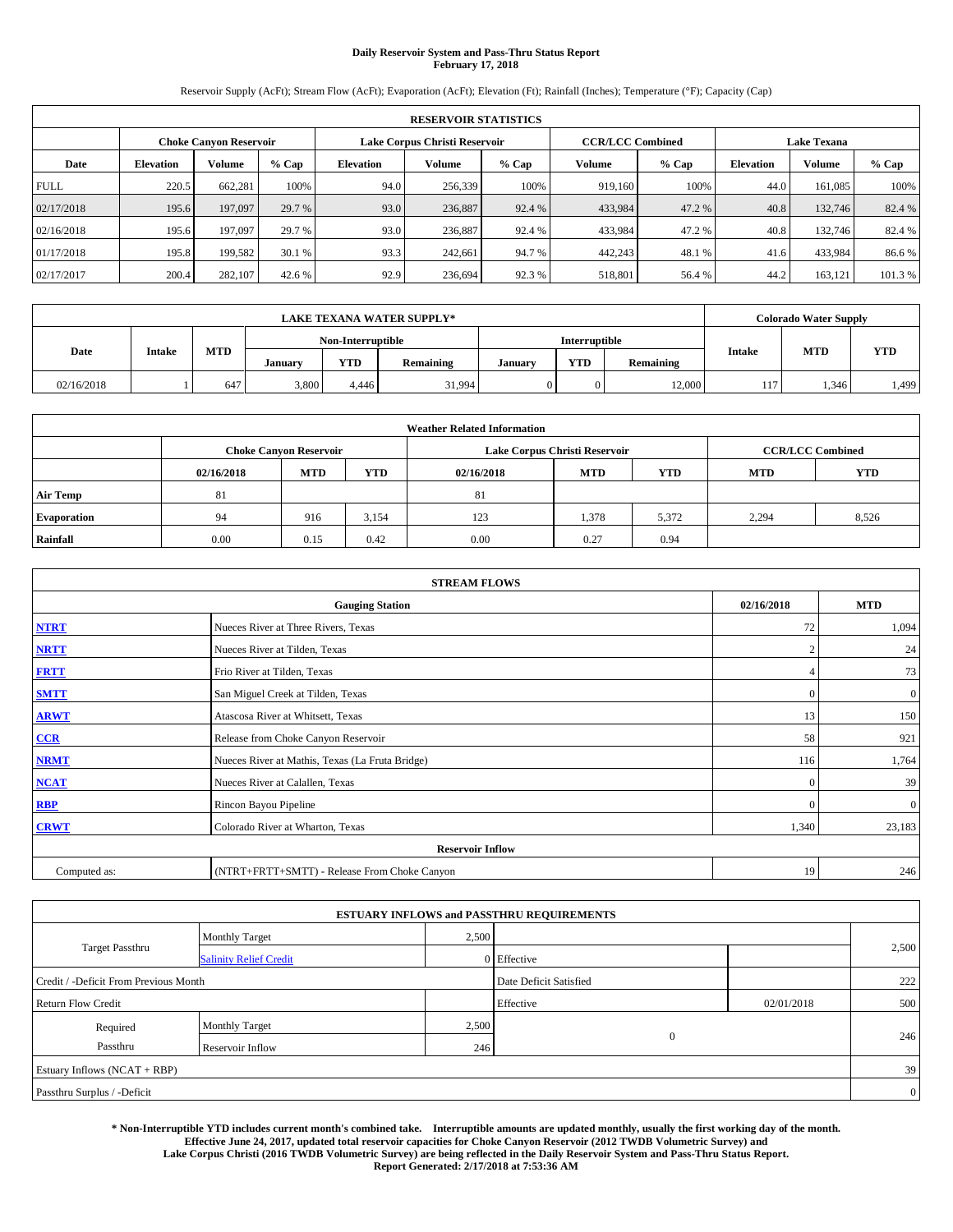## **Daily Reservoir System and Pass-Thru Status Report February 18, 2018**

Reservoir Supply (AcFt); Stream Flow (AcFt); Evaporation (AcFt); Elevation (Ft); Rainfall (Inches); Temperature (°F); Capacity (Cap)

|                                                         | <b>RESERVOIR STATISTICS</b> |         |         |                  |         |         |                         |         |                  |                    |         |
|---------------------------------------------------------|-----------------------------|---------|---------|------------------|---------|---------|-------------------------|---------|------------------|--------------------|---------|
| Lake Corpus Christi Reservoir<br>Choke Canvon Reservoir |                             |         |         |                  |         |         | <b>CCR/LCC Combined</b> |         |                  | <b>Lake Texana</b> |         |
| Date                                                    | <b>Elevation</b>            | Volume  | $%$ Cap | <b>Elevation</b> | Volume  | $%$ Cap | Volume                  | $%$ Cap | <b>Elevation</b> | <b>Volume</b>      | % Cap   |
| <b>FULL</b>                                             | 220.5                       | 662,281 | 100%    | 94.0             | 256,339 | 100%    | 919.160                 | 100%    | 44.0             | 161.085            | 100%    |
| 02/18/2018                                              | 195.6                       | 197,097 | 29.7 %  | 93.0             | 236,887 | 92.4 %  | 433,984                 | 47.2 %  | 40.8             | 132,746            | 82.4 %  |
| 02/17/2018                                              | 195.6                       | 197,097 | 29.7 %  | 93.0             | 236,887 | 92.4 %  | 433,984                 | 47.2%   | 40.8             | 132,746            | 82.4 %  |
| 01/18/2018                                              | 195.9                       | 200,832 | 30.3 %  | 93.2             | 240,730 | 93.9 %  | 441.562                 | 48.0%   | 41.5             | 433,984            | 86.1 %  |
| 02/18/2017                                              | 200.4                       | 281,951 | 42.5 %  | 92.8             | 235,803 | 92.0%   | 517,754                 | 56.3%   | 44.              | 162,101            | 100.6 % |

|            |        |            |         |                                           | <b>LAKE TEXANA WATER SUPPLY*</b> |               |            |           |               | <b>Colorado Water Supply</b> |            |
|------------|--------|------------|---------|-------------------------------------------|----------------------------------|---------------|------------|-----------|---------------|------------------------------|------------|
|            |        |            |         | <b>Interruptible</b><br>Non-Interruptible |                                  |               |            |           |               |                              |            |
| Date       | Intake | <b>MTD</b> | Januarv | <b>YTD</b>                                | Remaining                        | <b>Januar</b> | <b>YTD</b> | Remaining | <b>Intake</b> | <b>MTD</b>                   | <b>YTD</b> |
| 02/17/2018 |        | 647        | 3,800   | 4.447                                     | 31,993                           |               |            | 12,000    | 116           | 1,462                        | .616       |

| <b>Weather Related Information</b> |            |                                                                                  |       |      |                               |       |                         |            |  |  |
|------------------------------------|------------|----------------------------------------------------------------------------------|-------|------|-------------------------------|-------|-------------------------|------------|--|--|
|                                    |            | <b>Choke Canyon Reservoir</b>                                                    |       |      | Lake Corpus Christi Reservoir |       | <b>CCR/LCC Combined</b> |            |  |  |
|                                    | 02/17/2018 | <b>YTD</b><br><b>YTD</b><br><b>MTD</b><br><b>MTD</b><br><b>MTD</b><br>02/17/2018 |       |      |                               |       |                         | <b>YTD</b> |  |  |
| <b>Air Temp</b>                    | 77         |                                                                                  |       | 85   |                               |       |                         |            |  |  |
| <b>Evaporation</b>                 | 123        | 1,039                                                                            | 3,277 | 156  | 1,534                         | 5,528 | 2.573                   | 8,805      |  |  |
| Rainfall                           | 0.00       | 0.15                                                                             | 0.42  | 0.00 | 0.27                          | 0.94  |                         |            |  |  |

|              | <b>STREAM FLOWS</b>                             |                |                  |  |  |  |  |  |  |  |
|--------------|-------------------------------------------------|----------------|------------------|--|--|--|--|--|--|--|
|              | <b>Gauging Station</b>                          | 02/17/2018     | <b>MTD</b>       |  |  |  |  |  |  |  |
| <b>NTRT</b>  | Nueces River at Three Rivers, Texas             | 72             | 1,166            |  |  |  |  |  |  |  |
| <b>NRTT</b>  | Nueces River at Tilden, Texas                   | $\overline{2}$ | 26               |  |  |  |  |  |  |  |
| <b>FRTT</b>  | Frio River at Tilden, Texas                     | 5              | 78               |  |  |  |  |  |  |  |
| <b>SMTT</b>  | San Miguel Creek at Tilden, Texas               | $\mathbf{0}$   | $\boldsymbol{0}$ |  |  |  |  |  |  |  |
| <b>ARWT</b>  | Atascosa River at Whitsett, Texas               | 13             | 163              |  |  |  |  |  |  |  |
| CCR          | Release from Choke Canyon Reservoir             | 58             | 979              |  |  |  |  |  |  |  |
| <b>NRMT</b>  | Nueces River at Mathis, Texas (La Fruta Bridge) | 115            | 1,879            |  |  |  |  |  |  |  |
| <b>NCAT</b>  | Nueces River at Calallen, Texas                 | $\Omega$       | 39               |  |  |  |  |  |  |  |
| RBP          | Rincon Bayou Pipeline                           | $\Omega$       | $\mathbf{0}$     |  |  |  |  |  |  |  |
| <b>CRWT</b>  | Colorado River at Wharton, Texas                | 1,302          | 24,485           |  |  |  |  |  |  |  |
|              | <b>Reservoir Inflow</b>                         |                |                  |  |  |  |  |  |  |  |
| Computed as: | (NTRT+FRTT+SMTT) - Release From Choke Canyon    | 20             | 266              |  |  |  |  |  |  |  |

| <b>ESTUARY INFLOWS and PASSTHRU REQUIREMENTS</b> |                               |       |                        |            |       |  |  |  |  |  |
|--------------------------------------------------|-------------------------------|-------|------------------------|------------|-------|--|--|--|--|--|
|                                                  | <b>Monthly Target</b>         | 2,500 |                        |            |       |  |  |  |  |  |
| <b>Target Passthru</b>                           | <b>Salinity Relief Credit</b> |       | 0 Effective            |            | 2,500 |  |  |  |  |  |
| Credit / -Deficit From Previous Month            |                               |       | Date Deficit Satisfied |            | 222   |  |  |  |  |  |
| <b>Return Flow Credit</b>                        |                               |       | Effective              | 02/01/2018 | 500   |  |  |  |  |  |
| Required                                         | Monthly Target                | 2,500 |                        |            |       |  |  |  |  |  |
| Passthru                                         | Reservoir Inflow              | 266   | $\overline{0}$         |            | 266   |  |  |  |  |  |
| Estuary Inflows (NCAT + RBP)                     |                               |       |                        |            |       |  |  |  |  |  |
| Passthru Surplus / -Deficit                      |                               |       |                        |            |       |  |  |  |  |  |

**\* Non-Interruptible YTD includes current month's combined take. Interruptible amounts are updated monthly, usually the first working day of the month. Effective June 24, 2017, updated total reservoir capacities for Choke Canyon Reservoir (2012 TWDB Volumetric Survey) and Lake Corpus Christi (2016 TWDB Volumetric Survey) are being reflected in the Daily Reservoir System and Pass-Thru Status Report. Report Generated: 2/18/2018 at 7:47:23 AM**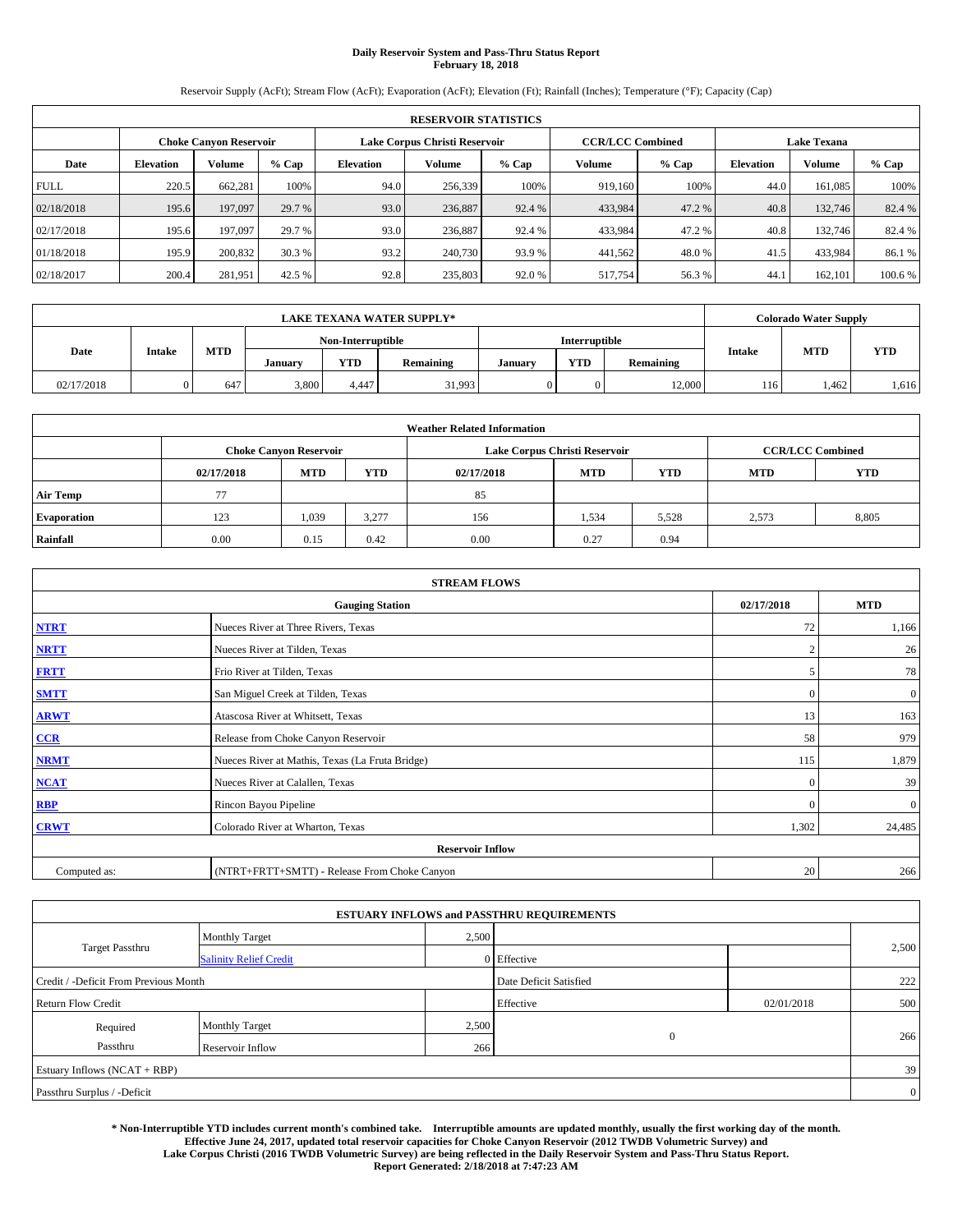## **Daily Reservoir System and Pass-Thru Status Report February 19, 2018**

Reservoir Supply (AcFt); Stream Flow (AcFt); Evaporation (AcFt); Elevation (Ft); Rainfall (Inches); Temperature (°F); Capacity (Cap)

|                                                         | <b>RESERVOIR STATISTICS</b> |         |         |                  |         |         |                         |         |                  |                    |         |
|---------------------------------------------------------|-----------------------------|---------|---------|------------------|---------|---------|-------------------------|---------|------------------|--------------------|---------|
| Lake Corpus Christi Reservoir<br>Choke Canvon Reservoir |                             |         |         |                  |         |         | <b>CCR/LCC Combined</b> |         |                  | <b>Lake Texana</b> |         |
| Date                                                    | <b>Elevation</b>            | Volume  | $%$ Cap | <b>Elevation</b> | Volume  | $%$ Cap | Volume                  | $%$ Cap | <b>Elevation</b> | <b>Volume</b>      | % Cap   |
| <b>FULL</b>                                             | 220.5                       | 662,281 | 100%    | 94.0             | 256,339 | 100%    | 919.160                 | 100%    | 44.0             | 161.085            | 100%    |
| 02/19/2018                                              | 195.5                       | 195,863 | 29.5 %  | 93.0             | 236,887 | 92.4 %  | 432,750                 | 47.1 %  | 40.8             | 132,746            | 82.4 %  |
| 02/18/2018                                              | 195.6                       | 197,097 | 29.7 %  | 93.0             | 236,887 | 92.4 %  | 433,984                 | 47.2%   | 40.8             | 132,746            | 82.4 %  |
| 01/19/2018                                              | 195.8                       | 199.582 | 30.1 %  | 93.2             | 240,730 | 93.9 %  | 440.312                 | 47.9 %  | 41.4             | 432,750            | 85.6 %  |
| 02/19/2017                                              | 200.3                       | 280,565 | 42.3 %  | 92.8             | 235,625 | 91.9%   | 516,190                 | 56.2%   | 44.              | 162,101            | 100.6 % |

|            |               |            |                   |            | <b>LAKE TEXANA WATER SUPPLY*</b> |         |            |           |               | Colorado Water Supply |            |
|------------|---------------|------------|-------------------|------------|----------------------------------|---------|------------|-----------|---------------|-----------------------|------------|
|            |               |            | Non-Interruptible |            | Interruptible                    |         |            |           |               |                       |            |
| Date       | <b>Intake</b> | <b>MTD</b> | January           | <b>YTD</b> | Remaining                        | January | <b>YTD</b> | Remaining | <b>Intake</b> | <b>MTD</b>            | <b>YTD</b> |
| 02/18/2018 |               | 647        | 3,800             | 4.447      | 31,993                           |         | 0          | 12,000    | 116           | 1,579                 | 1,732      |

| <b>Weather Related Information</b> |            |                                                                                  |       |      |                               |       |                         |            |  |  |
|------------------------------------|------------|----------------------------------------------------------------------------------|-------|------|-------------------------------|-------|-------------------------|------------|--|--|
|                                    |            | <b>Choke Canyon Reservoir</b>                                                    |       |      | Lake Corpus Christi Reservoir |       | <b>CCR/LCC Combined</b> |            |  |  |
|                                    | 02/18/2018 | <b>MTD</b><br><b>YTD</b><br><b>YTD</b><br><b>MTD</b><br><b>MTD</b><br>02/18/2018 |       |      |                               |       |                         | <b>YTD</b> |  |  |
| <b>Air Temp</b>                    | 84         |                                                                                  |       | 83   |                               |       |                         |            |  |  |
| <b>Evaporation</b>                 | 122        | 1,161                                                                            | 3,399 | 368  | 1,902                         | 5,896 | 3,063                   | 9,295      |  |  |
| Rainfall                           | 0.00       | 0.15                                                                             | 0.42  | 0.00 | 0.27                          | 0.94  |                         |            |  |  |

|              | <b>STREAM FLOWS</b>                             |              |                  |  |  |  |  |  |  |  |
|--------------|-------------------------------------------------|--------------|------------------|--|--|--|--|--|--|--|
|              | <b>Gauging Station</b>                          | 02/18/2018   | <b>MTD</b>       |  |  |  |  |  |  |  |
| <b>NTRT</b>  | Nueces River at Three Rivers, Texas             | 72           | 1,238            |  |  |  |  |  |  |  |
| <b>NRTT</b>  | Nueces River at Tilden, Texas                   | 3            | 30               |  |  |  |  |  |  |  |
| <b>FRTT</b>  | Frio River at Tilden, Texas                     | 5            | 84               |  |  |  |  |  |  |  |
| <b>SMTT</b>  | San Miguel Creek at Tilden, Texas               | $\mathbf{0}$ | $\boldsymbol{0}$ |  |  |  |  |  |  |  |
| <b>ARWT</b>  | Atascosa River at Whitsett, Texas               | 13           | 176              |  |  |  |  |  |  |  |
| $CCR$        | Release from Choke Canyon Reservoir             | 58           | 1,036            |  |  |  |  |  |  |  |
| <b>NRMT</b>  | Nueces River at Mathis, Texas (La Fruta Bridge) | 112          | 1,991            |  |  |  |  |  |  |  |
| <b>NCAT</b>  | Nueces River at Calallen, Texas                 | $\Omega$     | 39               |  |  |  |  |  |  |  |
| RBP          | Rincon Bayou Pipeline                           | $\Omega$     | $\mathbf{0}$     |  |  |  |  |  |  |  |
| <b>CRWT</b>  | Colorado River at Wharton, Texas                | 1,255        | 25,739           |  |  |  |  |  |  |  |
|              | <b>Reservoir Inflow</b>                         |              |                  |  |  |  |  |  |  |  |
| Computed as: | (NTRT+FRTT+SMTT) - Release From Choke Canyon    | 19           | 285              |  |  |  |  |  |  |  |

| <b>ESTUARY INFLOWS and PASSTHRU REQUIREMENTS</b> |                               |       |                        |            |       |  |  |  |  |  |
|--------------------------------------------------|-------------------------------|-------|------------------------|------------|-------|--|--|--|--|--|
|                                                  | <b>Monthly Target</b>         | 2,500 |                        |            |       |  |  |  |  |  |
| <b>Target Passthru</b>                           | <b>Salinity Relief Credit</b> |       | 0 Effective            |            | 2,500 |  |  |  |  |  |
| Credit / -Deficit From Previous Month            |                               |       | Date Deficit Satisfied |            | 222   |  |  |  |  |  |
| <b>Return Flow Credit</b>                        |                               |       | Effective              | 02/01/2018 | 500   |  |  |  |  |  |
| Required                                         | Monthly Target                | 2,500 |                        |            |       |  |  |  |  |  |
| Passthru                                         | Reservoir Inflow              | 285   | $\overline{0}$         |            | 285   |  |  |  |  |  |
| Estuary Inflows (NCAT + RBP)                     |                               |       |                        |            |       |  |  |  |  |  |
| Passthru Surplus / -Deficit                      |                               |       |                        |            |       |  |  |  |  |  |

**\* Non-Interruptible YTD includes current month's combined take. Interruptible amounts are updated monthly, usually the first working day of the month. Effective June 24, 2017, updated total reservoir capacities for Choke Canyon Reservoir (2012 TWDB Volumetric Survey) and Lake Corpus Christi (2016 TWDB Volumetric Survey) are being reflected in the Daily Reservoir System and Pass-Thru Status Report. Report Generated: 2/19/2018 at 8:16:41 AM**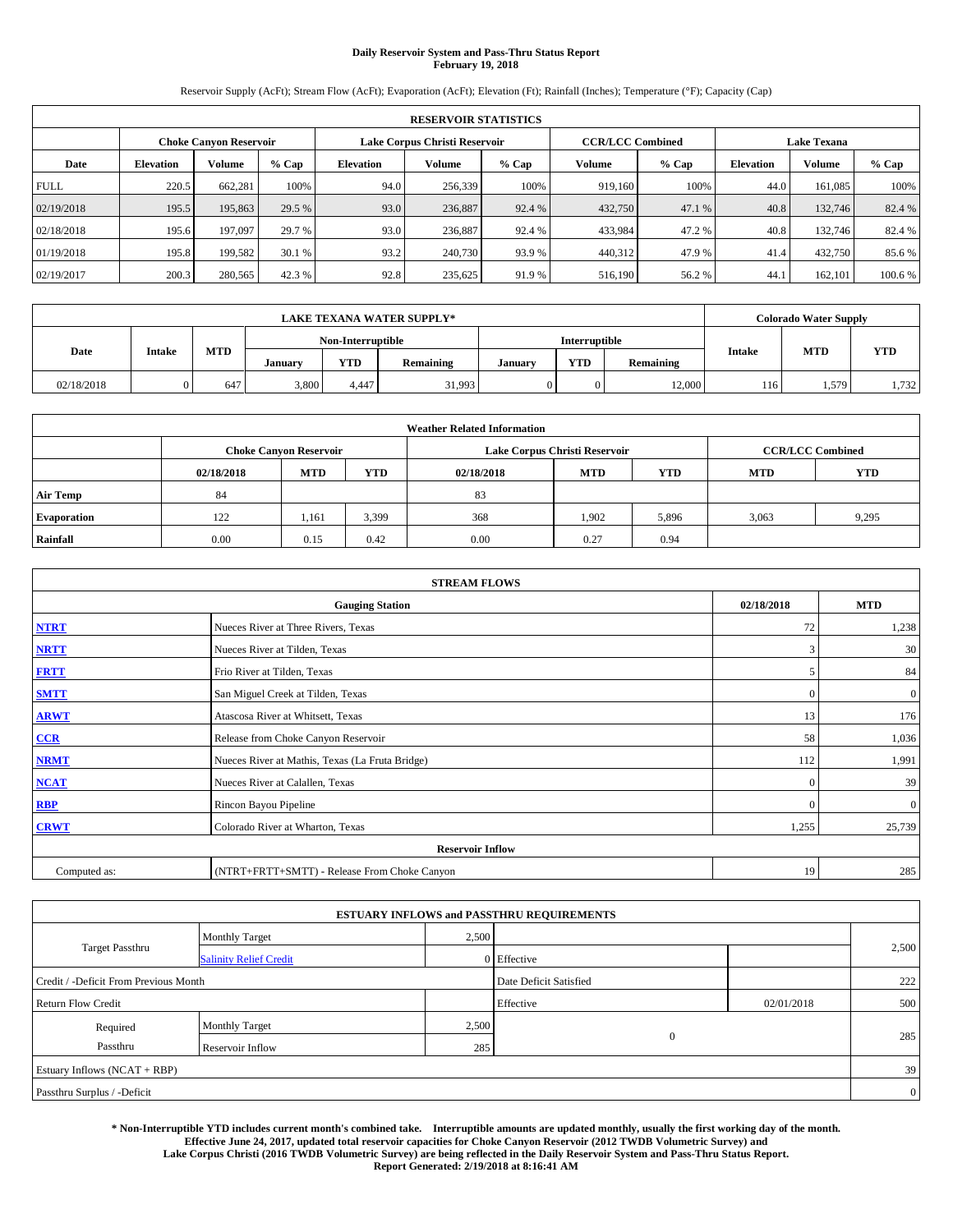## **Daily Reservoir System and Pass-Thru Status Report February 20, 2018**

Reservoir Supply (AcFt); Stream Flow (AcFt); Evaporation (AcFt); Elevation (Ft); Rainfall (Inches); Temperature (°F); Capacity (Cap)

|                                                         | <b>RESERVOIR STATISTICS</b> |         |         |                  |         |         |                         |         |                  |                    |         |
|---------------------------------------------------------|-----------------------------|---------|---------|------------------|---------|---------|-------------------------|---------|------------------|--------------------|---------|
| Lake Corpus Christi Reservoir<br>Choke Canvon Reservoir |                             |         |         |                  |         |         | <b>CCR/LCC Combined</b> |         |                  | <b>Lake Texana</b> |         |
| Date                                                    | <b>Elevation</b>            | Volume  | $%$ Cap | <b>Elevation</b> | Volume  | $%$ Cap | Volume                  | $%$ Cap | <b>Elevation</b> | <b>Volume</b>      | % Cap   |
| <b>FULL</b>                                             | 220.5                       | 662,281 | 100%    | 94.0             | 256,339 | 100%    | 919.160                 | 100%    | 44.0             | 161.085            | 100%    |
| 02/20/2018                                              | 195.5                       | 195,863 | 29.5 %  | 92.9             | 234,975 | 91.7 %  | 430,838                 | 46.9%   | 40.8             | 132,746            | 82.4 %  |
| 02/19/2018                                              | 195.5                       | 195,863 | 29.5 %  | 93.0             | 236,887 | 92.4 %  | 432,750                 | 47.1 %  | 40.8             | 132,746            | 82.4 %  |
| 01/20/2018                                              | 195.9                       | 200,832 | 30.3 %  | 93.2             | 240,730 | 93.9 %  | 441.562                 | 48.0%   | 41.4             | 430,838            | 85.6 %  |
| 02/20/2017                                              | 200.5                       | 283,044 | 42.7 %  | 92.8             | 236,337 | 92.2 %  | 519,381                 | 56.5 %  | 44.              | 162,101            | 100.6 % |

|            | <b>LAKE TEXANA WATER SUPPLY*</b> |            |         |                   |           |                      |            |           |               | <b>Colorado Water Supply</b> |            |
|------------|----------------------------------|------------|---------|-------------------|-----------|----------------------|------------|-----------|---------------|------------------------------|------------|
|            |                                  |            |         | Non-Interruptible |           | <b>Interruptible</b> |            |           |               |                              |            |
| Date       | <b>Intake</b>                    | <b>MTD</b> | January | <b>YTD</b>        | Remaining | January              | <b>YTD</b> | Remaining | <b>Intake</b> | <b>MTD</b>                   | <b>YTD</b> |
| 02/19/2018 |                                  | 647        | 3,800   | 4.447             | 31,993    |                      |            | 12,000    | 116           | .,695                        | 1,849      |

| <b>Weather Related Information</b> |            |                                                                                  |       |      |                               |                         |       |       |  |  |  |
|------------------------------------|------------|----------------------------------------------------------------------------------|-------|------|-------------------------------|-------------------------|-------|-------|--|--|--|
|                                    |            | <b>Choke Canyon Reservoir</b>                                                    |       |      | Lake Corpus Christi Reservoir | <b>CCR/LCC Combined</b> |       |       |  |  |  |
|                                    | 02/19/2018 | <b>YTD</b><br><b>YTD</b><br><b>MTD</b><br><b>MTD</b><br><b>MTD</b><br>02/19/2018 |       |      |                               |                         |       |       |  |  |  |
| <b>Air Temp</b>                    | 85         |                                                                                  |       | 82   |                               |                         |       |       |  |  |  |
| <b>Evaporation</b>                 | 151        | 1,312                                                                            | 3,550 | 256  | 2,158                         | 6,152                   | 3,470 | 9,702 |  |  |  |
| Rainfall                           | 0.00       | 0.15                                                                             | 0.42  | 0.00 | 0.27                          | 0.94                    |       |       |  |  |  |

| <b>STREAM FLOWS</b> |                                                 |              |              |  |  |  |  |  |
|---------------------|-------------------------------------------------|--------------|--------------|--|--|--|--|--|
|                     | <b>Gauging Station</b>                          | 02/19/2018   | <b>MTD</b>   |  |  |  |  |  |
| <b>NTRT</b>         | Nueces River at Three Rivers, Texas             | 71           | 1,309        |  |  |  |  |  |
| <b>NRTT</b>         | Nueces River at Tilden, Texas                   | 5            | 34           |  |  |  |  |  |
| <b>FRTT</b>         | Frio River at Tilden, Texas                     | 5            | 88           |  |  |  |  |  |
| <b>SMTT</b>         | San Miguel Creek at Tilden, Texas               | $\mathbf{0}$ | $\mathbf{0}$ |  |  |  |  |  |
| <b>ARWT</b>         | Atascosa River at Whitsett, Texas               | 12           | 189          |  |  |  |  |  |
| $CCR$               | Release from Choke Canyon Reservoir             | 58           | 1,094        |  |  |  |  |  |
| <b>NRMT</b>         | Nueces River at Mathis, Texas (La Fruta Bridge) | 125          | 2,116        |  |  |  |  |  |
| <b>NCAT</b>         | Nueces River at Calallen, Texas                 | $\Omega$     | 39           |  |  |  |  |  |
| RBP                 | Rincon Bayou Pipeline                           | $\Omega$     | $\mathbf{0}$ |  |  |  |  |  |
| <b>CRWT</b>         | Colorado River at Wharton, Texas                | 1,227        | 26,966       |  |  |  |  |  |
|                     | <b>Reservoir Inflow</b>                         |              |              |  |  |  |  |  |
| Computed as:        | (NTRT+FRTT+SMTT) - Release From Choke Canyon    | 18           | 304          |  |  |  |  |  |

|                                       |                               |       | <b>ESTUARY INFLOWS and PASSTHRU REQUIREMENTS</b> |            |                |
|---------------------------------------|-------------------------------|-------|--------------------------------------------------|------------|----------------|
|                                       | <b>Monthly Target</b>         | 2,500 |                                                  |            |                |
| <b>Target Passthru</b>                | <b>Salinity Relief Credit</b> |       | 0 Effective                                      |            | 2,500          |
| Credit / -Deficit From Previous Month |                               |       | Date Deficit Satisfied                           |            | 222            |
| <b>Return Flow Credit</b>             |                               |       | Effective                                        | 02/01/2018 | 500            |
| Required                              | Monthly Target                | 2,500 |                                                  |            |                |
| Passthru                              | Reservoir Inflow              | 304   | $\overline{0}$                                   |            | 304            |
| Estuary Inflows (NCAT + RBP)          |                               |       |                                                  |            | 39             |
| Passthru Surplus / -Deficit           |                               |       |                                                  |            | $\overline{0}$ |

**\* Non-Interruptible YTD includes current month's combined take. Interruptible amounts are updated monthly, usually the first working day of the month. Effective June 24, 2017, updated total reservoir capacities for Choke Canyon Reservoir (2012 TWDB Volumetric Survey) and Lake Corpus Christi (2016 TWDB Volumetric Survey) are being reflected in the Daily Reservoir System and Pass-Thru Status Report. Report Generated: 2/20/2018 at 8:32:34 AM**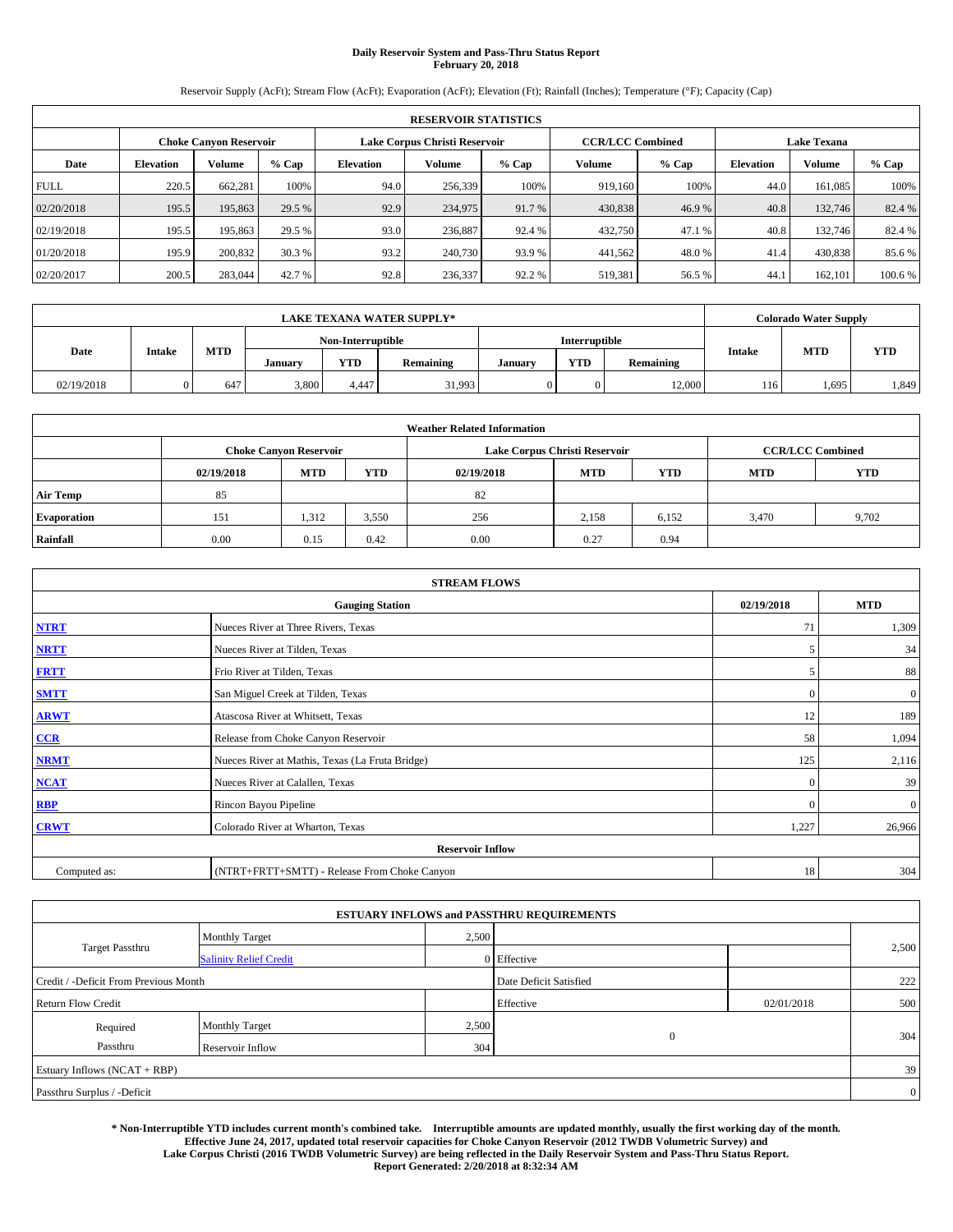## **Daily Reservoir System and Pass-Thru Status Report February 21, 2018**

Reservoir Supply (AcFt); Stream Flow (AcFt); Evaporation (AcFt); Elevation (Ft); Rainfall (Inches); Temperature (°F); Capacity (Cap)

|             | <b>RESERVOIR STATISTICS</b> |                               |         |                  |                               |         |                         |         |                    |               |         |  |  |
|-------------|-----------------------------|-------------------------------|---------|------------------|-------------------------------|---------|-------------------------|---------|--------------------|---------------|---------|--|--|
|             |                             | <b>Choke Canyon Reservoir</b> |         |                  | Lake Corpus Christi Reservoir |         | <b>CCR/LCC Combined</b> |         | <b>Lake Texana</b> |               |         |  |  |
| Date        | <b>Elevation</b>            | Volume                        | $%$ Cap | <b>Elevation</b> | Volume                        | $%$ Cap | Volume                  | $%$ Cap | <b>Elevation</b>   | <b>Volume</b> | % Cap   |  |  |
| <b>FULL</b> | 220.5                       | 662.281                       | 100%    | 94.0             | 256,339                       | 100%    | 919.160                 | 100%    | 44.0               | 161.085       | 100%    |  |  |
| 02/21/2018  | 195.5                       | 195,863                       | 29.5 %  | 93.0             | 236,887                       | 92.4 %  | 432,750                 | 47.1 %  | 40.8               | 132,887       | 82.5 %  |  |  |
| 02/20/2018  | 195.5                       | 195,863                       | 29.5 %  | 92.9             | 234,975                       | 91.7 %  | 430,838                 | 46.9%   | 40.8               | 132,887       | 82.5 %  |  |  |
| 01/21/2018  | 195.8                       | 199.582                       | 30.1 %  | 93.2             | 240,730                       | 93.9 %  | 440,312                 | 47.9 %  | 41.4               | 432,750       | 85.6%   |  |  |
| 02/21/2017  | 200.5                       | 282,732                       | 42.7 %  | 92.9             | 236,872                       | 92.4 %  | 519,604                 | 56.5 %  | 44.4               | 162,101       | 100.6 % |  |  |

|            |               |            |         |                   | <b>LAKE TEXANA WATER SUPPLY*</b> |               |            |           |               | Colorado Water Supply |            |
|------------|---------------|------------|---------|-------------------|----------------------------------|---------------|------------|-----------|---------------|-----------------------|------------|
|            |               |            |         | Non-Interruptible |                                  | Interruptible |            |           |               |                       |            |
| Date       | <b>Intake</b> | <b>MTD</b> | January | <b>YTD</b>        | Remaining                        | January       | <b>YTD</b> | Remaining | <b>Intake</b> | <b>MTD</b>            | <b>YTD</b> |
| 02/20/2018 |               | 647        | 3,800   | 4.447             | 31,993                           |               | 0          | 12,000    | 117           | 1.812                 | 1,965      |

| <b>Weather Related Information</b> |            |                                                                                  |       |      |                               |                         |       |       |  |  |  |
|------------------------------------|------------|----------------------------------------------------------------------------------|-------|------|-------------------------------|-------------------------|-------|-------|--|--|--|
|                                    |            | <b>Choke Canyon Reservoir</b>                                                    |       |      | Lake Corpus Christi Reservoir | <b>CCR/LCC Combined</b> |       |       |  |  |  |
|                                    | 02/20/2018 | <b>YTD</b><br><b>YTD</b><br><b>MTD</b><br><b>MTD</b><br><b>MTD</b><br>02/20/2018 |       |      |                               |                         |       |       |  |  |  |
| <b>Air Temp</b>                    | 85         |                                                                                  |       | 76   |                               |                         |       |       |  |  |  |
| <b>Evaporation</b>                 | 57         | 1,369                                                                            | 3,607 | 89   | 2,247                         | 6,241                   | 3.616 | 9,848 |  |  |  |
| Rainfall                           | 0.05       | 0.20                                                                             | 0.47  | 0.30 | 0.57                          | 1.24                    |       |       |  |  |  |

| <b>STREAM FLOWS</b> |                                                 |              |              |  |  |  |  |  |
|---------------------|-------------------------------------------------|--------------|--------------|--|--|--|--|--|
|                     | <b>Gauging Station</b>                          | 02/20/2018   | <b>MTD</b>   |  |  |  |  |  |
| <b>NTRT</b>         | Nueces River at Three Rivers, Texas             | 70           | 1,379        |  |  |  |  |  |
| <b>NRTT</b>         | Nueces River at Tilden, Texas                   | 4            | 39           |  |  |  |  |  |
| <b>FRTT</b>         | Frio River at Tilden, Texas                     |              | 93           |  |  |  |  |  |
| <b>SMTT</b>         | San Miguel Creek at Tilden, Texas               | $\mathbf{0}$ | $\mathbf{0}$ |  |  |  |  |  |
| <b>ARWT</b>         | Atascosa River at Whitsett, Texas               | 12           | 201          |  |  |  |  |  |
| CCR                 | Release from Choke Canyon Reservoir             | 58           | 1,151        |  |  |  |  |  |
| <b>NRMT</b>         | Nueces River at Mathis, Texas (La Fruta Bridge) | 148          | 2,264        |  |  |  |  |  |
| <b>NCAT</b>         | Nueces River at Calallen, Texas                 | $\Omega$     | 39           |  |  |  |  |  |
| <b>RBP</b>          | Rincon Bayou Pipeline                           | $\Omega$     | $\mathbf{0}$ |  |  |  |  |  |
| <b>CRWT</b>         | Colorado River at Wharton, Texas                | 1,223        | 28,189       |  |  |  |  |  |
|                     | <b>Reservoir Inflow</b>                         |              |              |  |  |  |  |  |
| Computed as:        | (NTRT+FRTT+SMTT) - Release From Choke Canyon    | 17           | 321          |  |  |  |  |  |

|                                       |                               |       | <b>ESTUARY INFLOWS and PASSTHRU REQUIREMENTS</b> |            |                |
|---------------------------------------|-------------------------------|-------|--------------------------------------------------|------------|----------------|
|                                       | <b>Monthly Target</b>         | 2,500 |                                                  |            |                |
| Target Passthru                       | <b>Salinity Relief Credit</b> |       | 0 Effective                                      |            | 2,500          |
| Credit / -Deficit From Previous Month |                               |       | Date Deficit Satisfied                           |            | 222            |
| <b>Return Flow Credit</b>             |                               |       | Effective                                        | 02/01/2018 | 500            |
| Required                              | <b>Monthly Target</b>         | 2,500 |                                                  |            |                |
| Passthru                              | Reservoir Inflow              | 321   | $\theta$                                         |            | 321            |
| Estuary Inflows (NCAT + RBP)          |                               |       |                                                  |            | 39             |
| Passthru Surplus / -Deficit           |                               |       |                                                  |            | $\overline{0}$ |

**\* Non-Interruptible YTD includes current month's combined take. Interruptible amounts are updated monthly, usually the first working day of the month. Effective June 24, 2017, updated total reservoir capacities for Choke Canyon Reservoir (2012 TWDB Volumetric Survey) and Lake Corpus Christi (2016 TWDB Volumetric Survey) are being reflected in the Daily Reservoir System and Pass-Thru Status Report. Report Generated: 2/21/2018 at 7:41:06 AM**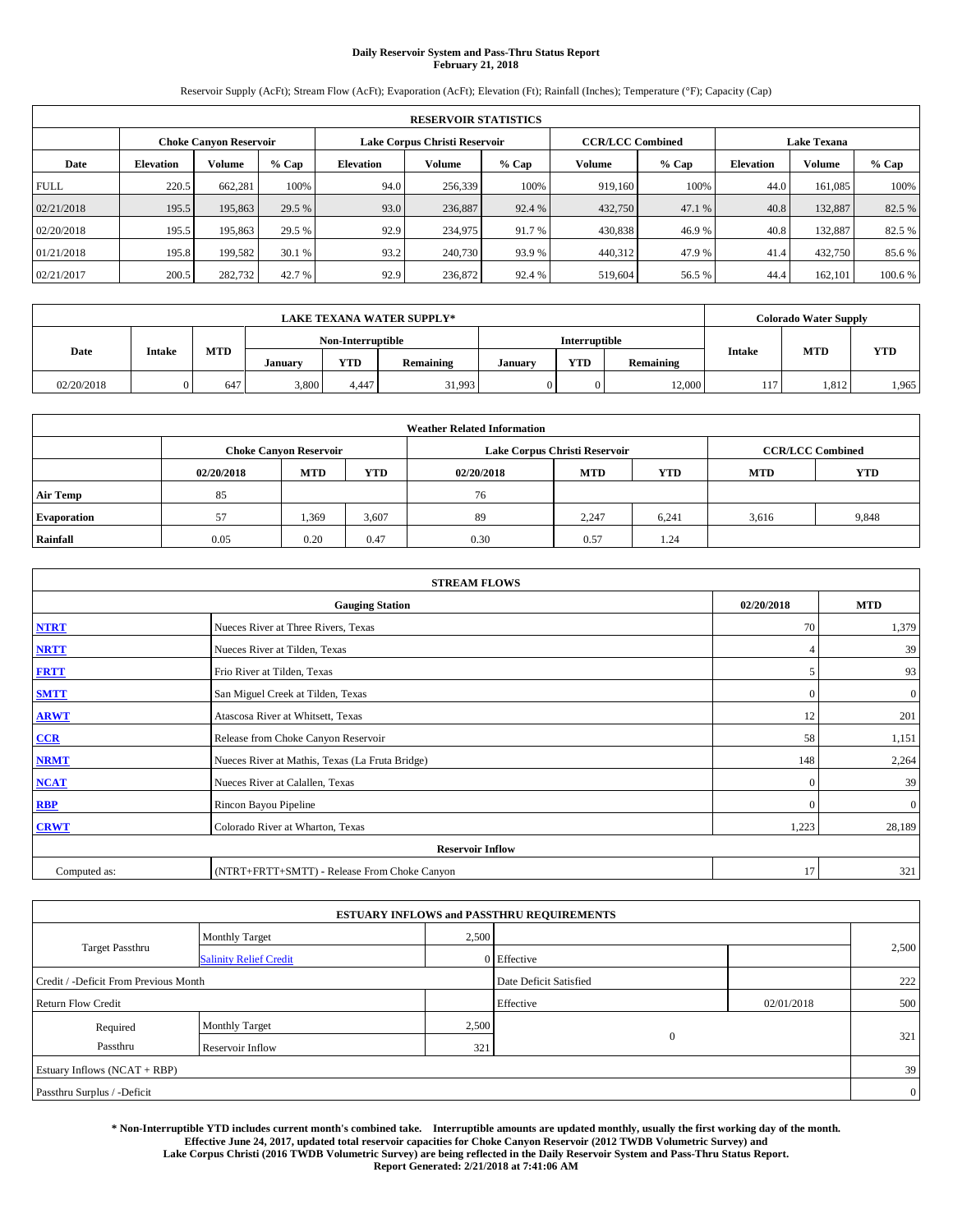## **Daily Reservoir System and Pass-Thru Status Report February 22, 2018**

Reservoir Supply (AcFt); Stream Flow (AcFt); Evaporation (AcFt); Elevation (Ft); Rainfall (Inches); Temperature (°F); Capacity (Cap)

|             | <b>RESERVOIR STATISTICS</b> |                               |         |                  |                               |         |                         |         |                    |               |         |  |  |
|-------------|-----------------------------|-------------------------------|---------|------------------|-------------------------------|---------|-------------------------|---------|--------------------|---------------|---------|--|--|
|             |                             | <b>Choke Canyon Reservoir</b> |         |                  | Lake Corpus Christi Reservoir |         | <b>CCR/LCC Combined</b> |         | <b>Lake Texana</b> |               |         |  |  |
| Date        | <b>Elevation</b>            | Volume                        | $%$ Cap | <b>Elevation</b> | Volume                        | $%$ Cap | Volume                  | $%$ Cap | <b>Elevation</b>   | <b>Volume</b> | % Cap   |  |  |
| <b>FULL</b> | 220.5                       | 662.281                       | 100%    | 94.0             | 256,339                       | 100%    | 919.160                 | 100%    | 44.0               | 161.085       | 100%    |  |  |
| 02/22/2018  | 195.5                       | 195,863                       | 29.5 %  | 93.1             | 238,806                       | 93.2 %  | 434,669                 | 47.3 %  | 40.8               | 132,887       | 82.5 %  |  |  |
| 02/21/2018  | 195.5                       | 195,863                       | 29.5 %  | 93.0             | 236,887                       | 92.4 %  | 432,750                 | 47.1 %  | 40.8               | 132,887       | 82.5 %  |  |  |
| 01/22/2018  | 195.8                       | 199.582                       | 30.1 %  | 93.2             | 240,730                       | 93.9 %  | 440,312                 | 47.9 %  | 41.4               | 434,669       | 85.6%   |  |  |
| 02/22/2017  | 200.5                       | 283,200                       | 42.7 %  | 92.9             | 236,515                       | 92.3 %  | 519,715                 | 56.5 %  | 44.                | 162,101       | 100.6 % |  |  |

|            |               |            |         |                   | <b>LAKE TEXANA WATER SUPPLY*</b> |               |            |           |               | Colorado Water Supply |            |
|------------|---------------|------------|---------|-------------------|----------------------------------|---------------|------------|-----------|---------------|-----------------------|------------|
|            |               |            |         | Non-Interruptible |                                  | Interruptible |            |           |               |                       |            |
| Date       | <b>Intake</b> | <b>MTD</b> | January | <b>YTD</b>        | Remaining                        | January       | <b>YTD</b> | Remaining | <b>Intake</b> | <b>MTD</b>            | <b>YTD</b> |
| 02/21/2018 |               | 647        | 3,800   | 4.447             | 31,993                           |               | 0          | 12,000    | 117           | 1,928                 | 2,082      |

|                    | <b>Weather Related Information</b> |                                                                                  |       |      |                               |                         |       |        |  |  |  |  |
|--------------------|------------------------------------|----------------------------------------------------------------------------------|-------|------|-------------------------------|-------------------------|-------|--------|--|--|--|--|
|                    |                                    | <b>Choke Canyon Reservoir</b>                                                    |       |      | Lake Corpus Christi Reservoir | <b>CCR/LCC Combined</b> |       |        |  |  |  |  |
|                    | 02/21/2018                         | <b>YTD</b><br><b>YTD</b><br><b>MTD</b><br><b>MTD</b><br><b>MTD</b><br>02/21/2018 |       |      |                               |                         |       |        |  |  |  |  |
| <b>Air Temp</b>    | 72                                 |                                                                                  |       | 81   |                               |                         |       |        |  |  |  |  |
| <b>Evaporation</b> | 57                                 | 1,426                                                                            | 3,664 | 201  | 2,448                         | 6,442                   | 3,874 | 10,106 |  |  |  |  |
| Rainfall           | 0.07                               | 0.27                                                                             | 0.54  | 0.02 | 0.59                          | 1.26                    |       |        |  |  |  |  |

| <b>STREAM FLOWS</b> |                                                 |              |              |  |  |  |  |  |
|---------------------|-------------------------------------------------|--------------|--------------|--|--|--|--|--|
|                     | <b>Gauging Station</b>                          |              |              |  |  |  |  |  |
| <b>NTRT</b>         | Nueces River at Three Rivers, Texas             | 69           | 1,448        |  |  |  |  |  |
| <b>NRTT</b>         | Nueces River at Tilden, Texas                   | 4            | 42           |  |  |  |  |  |
| <b>FRTT</b>         | Frio River at Tilden, Texas                     |              | 98           |  |  |  |  |  |
| <b>SMTT</b>         | San Miguel Creek at Tilden, Texas               | $\mathbf{0}$ | $\mathbf{0}$ |  |  |  |  |  |
| <b>ARWT</b>         | Atascosa River at Whitsett, Texas               | 11           | 211          |  |  |  |  |  |
| CCR                 | Release from Choke Canyon Reservoir             | 58           | 1,209        |  |  |  |  |  |
| <b>NRMT</b>         | Nueces River at Mathis, Texas (La Fruta Bridge) | 117          | 2,380        |  |  |  |  |  |
| <b>NCAT</b>         | Nueces River at Calallen, Texas                 | $\Omega$     | 39           |  |  |  |  |  |
| <b>RBP</b>          | Rincon Bayou Pipeline                           | $\Omega$     | $\mathbf{0}$ |  |  |  |  |  |
| <b>CRWT</b>         | Colorado River at Wharton, Texas                | 1,231        | 29,420       |  |  |  |  |  |
|                     | <b>Reservoir Inflow</b>                         |              |              |  |  |  |  |  |
| Computed as:        | (NTRT+FRTT+SMTT) - Release From Choke Canyon    | 16           | 337          |  |  |  |  |  |

|                                       |                               |                        | <b>ESTUARY INFLOWS and PASSTHRU REQUIREMENTS</b> |     |                |  |
|---------------------------------------|-------------------------------|------------------------|--------------------------------------------------|-----|----------------|--|
|                                       | <b>Monthly Target</b>         | 2,500                  |                                                  |     |                |  |
| <b>Target Passthru</b>                | <b>Salinity Relief Credit</b> |                        | 0 Effective                                      |     | 2,500          |  |
| Credit / -Deficit From Previous Month |                               | Date Deficit Satisfied |                                                  | 222 |                |  |
| <b>Return Flow Credit</b>             |                               | Effective              | 02/01/2018                                       | 500 |                |  |
| Required                              | Monthly Target                | 2,500                  |                                                  |     |                |  |
| Passthru                              | Reservoir Inflow              | 337                    | $\overline{0}$                                   |     | 337            |  |
| Estuary Inflows (NCAT + RBP)          |                               |                        |                                                  |     | 39             |  |
| Passthru Surplus / -Deficit           |                               |                        |                                                  |     | $\overline{0}$ |  |

**\* Non-Interruptible YTD includes current month's combined take. Interruptible amounts are updated monthly, usually the first working day of the month. Effective June 24, 2017, updated total reservoir capacities for Choke Canyon Reservoir (2012 TWDB Volumetric Survey) and Lake Corpus Christi (2016 TWDB Volumetric Survey) are being reflected in the Daily Reservoir System and Pass-Thru Status Report. Report Generated: 2/22/2018 at 8:04:25 AM**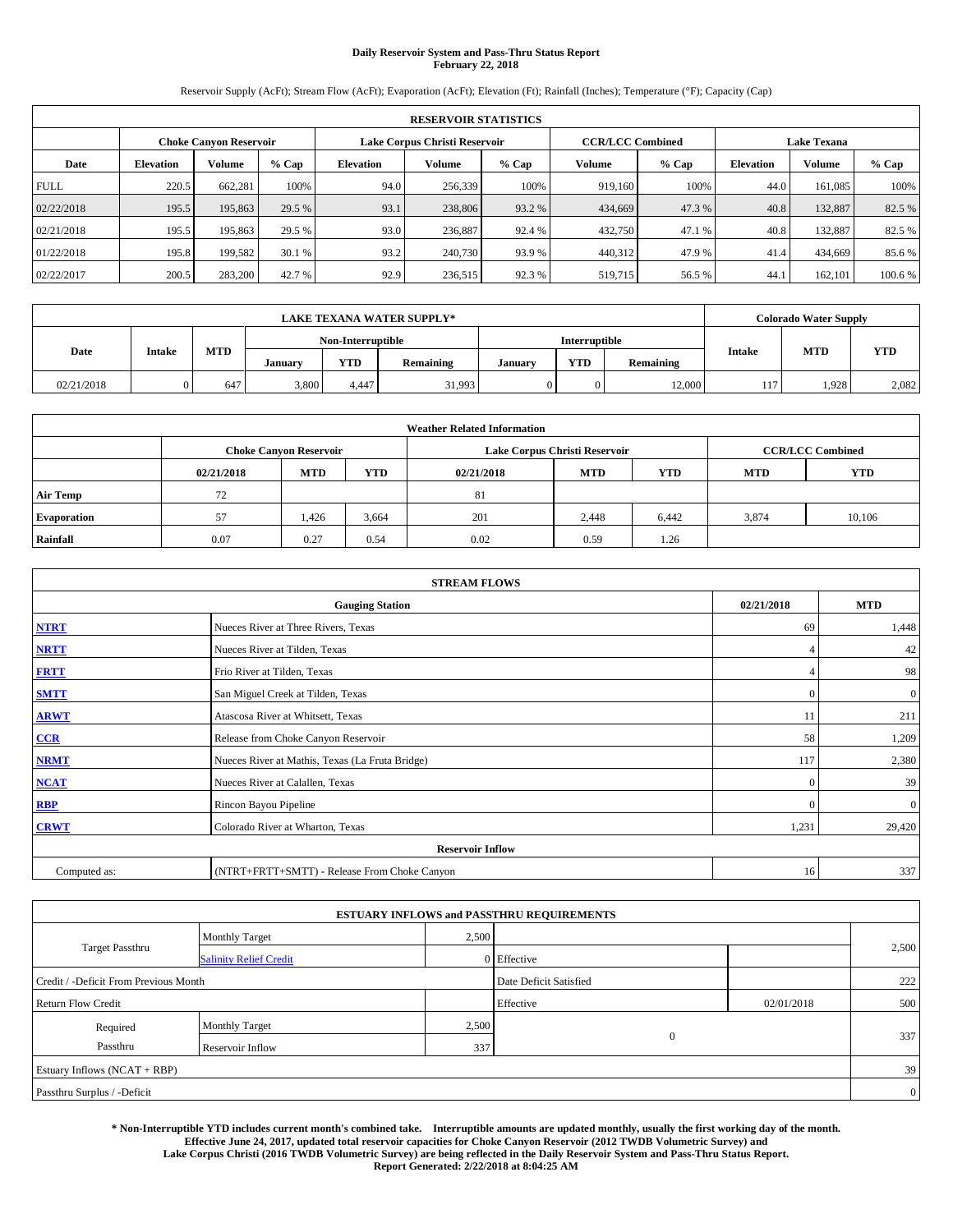## **Daily Reservoir System and Pass-Thru Status Report February 23, 2018**

Reservoir Supply (AcFt); Stream Flow (AcFt); Evaporation (AcFt); Elevation (Ft); Rainfall (Inches); Temperature (°F); Capacity (Cap)

|             | <b>RESERVOIR STATISTICS</b> |                        |         |                  |                               |         |                         |         |                  |                    |         |
|-------------|-----------------------------|------------------------|---------|------------------|-------------------------------|---------|-------------------------|---------|------------------|--------------------|---------|
|             |                             | Choke Canvon Reservoir |         |                  | Lake Corpus Christi Reservoir |         | <b>CCR/LCC Combined</b> |         |                  | <b>Lake Texana</b> |         |
| Date        | <b>Elevation</b>            | Volume                 | $%$ Cap | <b>Elevation</b> | Volume                        | $%$ Cap | Volume                  | $%$ Cap | <b>Elevation</b> | <b>Volume</b>      | % Cap   |
| <b>FULL</b> | 220.5                       | 662,281                | 100%    | 94.0             | 256,339                       | 100%    | 919.160                 | 100%    | 44.0             | 161.085            | 100%    |
| 02/23/2018  | 195.6                       | 197,097                | 29.7 %  | 93.0             | 236,887                       | 92.4 %  | 433,984                 | 47.2 %  | 40.8             | 132,746            | 82.4 %  |
| 02/22/2018  | 195.5                       | 195,863                | 29.5 %  | 93.1             | 238,806                       | 93.2 %  | 434,669                 | 47.3 %  | 40.8             | 132,887            | 82.5 %  |
| 01/23/2018  | 195.8                       | 199.582                | 30.1 %  | 93.2             | 240,730                       | 93.9 %  | 440.312                 | 47.9 %  | 41.4             | 433,984            | 85.6 %  |
| 02/23/2017  | 200.5                       | 283,200                | 42.7 %  | 92.8             | 235,981                       | 92.1 %  | 519,181                 | 56.5 %  | 44.              | 162,101            | 100.6 % |

| <b>LAKE TEXANA WATER SUPPLY*</b> |               |            |                   |            |           |               | <b>Colorado Water Supply</b> |           |               |            |            |
|----------------------------------|---------------|------------|-------------------|------------|-----------|---------------|------------------------------|-----------|---------------|------------|------------|
|                                  |               |            | Non-Interruptible |            |           | Interruptible |                              |           |               |            |            |
| Date                             | <b>Intake</b> | <b>MTD</b> | January           | <b>YTD</b> | Remaining | January       | <b>YTD</b>                   | Remaining | <b>Intake</b> | <b>MTD</b> | <b>YTD</b> |
| 02/22/2018                       |               | 647        | 3,800             | 4.447      | 31,993    |               | 0                            | 12,000    | 116           | 2.045      | 2,198      |

| <b>Weather Related Information</b> |            |                               |            |            |                               |                         |            |            |  |  |
|------------------------------------|------------|-------------------------------|------------|------------|-------------------------------|-------------------------|------------|------------|--|--|
|                                    |            | <b>Choke Canvon Reservoir</b> |            |            | Lake Corpus Christi Reservoir | <b>CCR/LCC Combined</b> |            |            |  |  |
|                                    | 02/22/2018 | <b>MTD</b>                    | <b>YTD</b> | 02/22/2018 | <b>MTD</b>                    | <b>YTD</b>              | <b>MTD</b> | <b>YTD</b> |  |  |
| <b>Air Temp</b>                    | 72         |                               |            | 52         |                               |                         |            |            |  |  |
| <b>Evaporation</b>                 |            | 1,433                         | 3,671      |            | 2,448                         | 6,442                   | 3,881      | 10,113     |  |  |
| Rainfall                           | 0.02       | 0.29                          | 0.56       | 0.04       | 0.63                          | 1.30                    |            |            |  |  |

| <b>STREAM FLOWS</b> |                                                 |              |              |  |  |  |  |  |
|---------------------|-------------------------------------------------|--------------|--------------|--|--|--|--|--|
|                     | <b>Gauging Station</b>                          |              |              |  |  |  |  |  |
| <b>NTRT</b>         | Nueces River at Three Rivers, Texas             | 67           | 1,515        |  |  |  |  |  |
| <b>NRTT</b>         | Nueces River at Tilden, Texas                   |              | 43           |  |  |  |  |  |
| <b>FRTT</b>         | Frio River at Tilden, Texas                     |              | 102          |  |  |  |  |  |
| <b>SMTT</b>         | San Miguel Creek at Tilden, Texas               | $\mathbf{0}$ | $\mathbf{0}$ |  |  |  |  |  |
| <b>ARWT</b>         | Atascosa River at Whitsett, Texas               | 11           | 222          |  |  |  |  |  |
| CCR                 | Release from Choke Canyon Reservoir             | 58           | 1,266        |  |  |  |  |  |
| <b>NRMT</b>         | Nueces River at Mathis, Texas (La Fruta Bridge) | 83           | 2,463        |  |  |  |  |  |
| <b>NCAT</b>         | Nueces River at Calallen, Texas                 | $\Omega$     | 39           |  |  |  |  |  |
| <b>RBP</b>          | Rincon Bayou Pipeline                           | $\Omega$     | $\mathbf{0}$ |  |  |  |  |  |
| <b>CRWT</b>         | Colorado River at Wharton, Texas                | 1,324        | 30,744       |  |  |  |  |  |
|                     | <b>Reservoir Inflow</b>                         |              |              |  |  |  |  |  |
| Computed as:        | (NTRT+FRTT+SMTT) - Release From Choke Canyon    | 13           | 350          |  |  |  |  |  |

|                                       |                               |       | <b>ESTUARY INFLOWS and PASSTHRU REQUIREMENTS</b> |            |                |  |
|---------------------------------------|-------------------------------|-------|--------------------------------------------------|------------|----------------|--|
|                                       | <b>Monthly Target</b>         | 2,500 |                                                  |            |                |  |
| <b>Target Passthru</b>                | <b>Salinity Relief Credit</b> |       | 0 Effective                                      |            | 2,500          |  |
| Credit / -Deficit From Previous Month |                               |       | Date Deficit Satisfied                           |            | 222            |  |
| <b>Return Flow Credit</b>             |                               |       | Effective                                        | 02/01/2018 | 500            |  |
| Required                              | <b>Monthly Target</b>         | 2,500 |                                                  |            |                |  |
| Passthru                              | Reservoir Inflow              | 350   | $\mathbf{0}$                                     |            | 350            |  |
| Estuary Inflows (NCAT + RBP)          |                               |       |                                                  |            | 39             |  |
| Passthru Surplus / -Deficit           |                               |       |                                                  |            | $\overline{0}$ |  |

**\* Non-Interruptible YTD includes current month's combined take. Interruptible amounts are updated monthly, usually the first working day of the month. Effective June 24, 2017, updated total reservoir capacities for Choke Canyon Reservoir (2012 TWDB Volumetric Survey) and Lake Corpus Christi (2016 TWDB Volumetric Survey) are being reflected in the Daily Reservoir System and Pass-Thru Status Report. Report Generated: 2/23/2018 at 8:04:48 AM**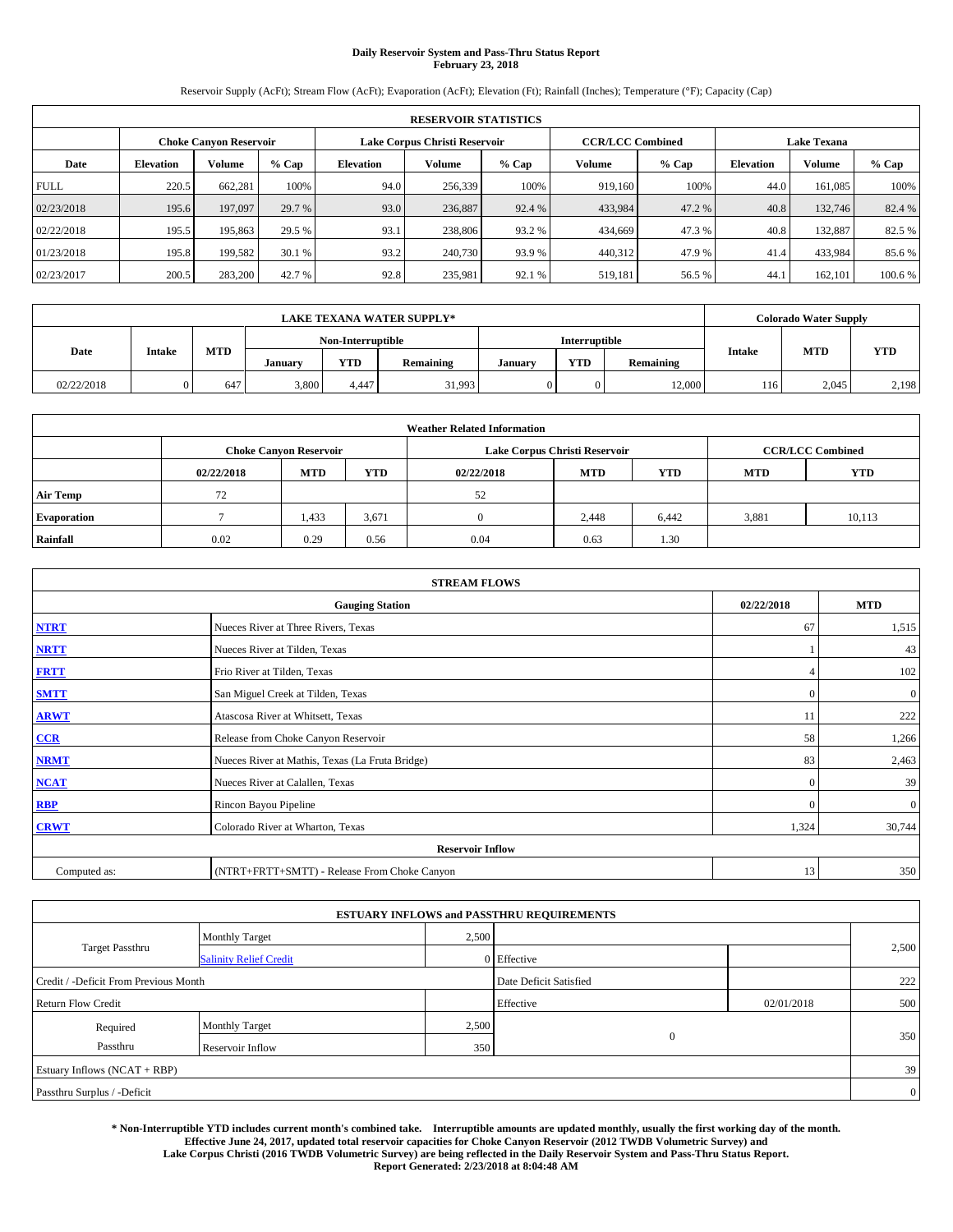## **Daily Reservoir System and Pass-Thru Status Report February 24, 2018**

Reservoir Supply (AcFt); Stream Flow (AcFt); Evaporation (AcFt); Elevation (Ft); Rainfall (Inches); Temperature (°F); Capacity (Cap)

|             | <b>RESERVOIR STATISTICS</b> |                               |         |                  |                               |         |                         |         |                  |                    |         |
|-------------|-----------------------------|-------------------------------|---------|------------------|-------------------------------|---------|-------------------------|---------|------------------|--------------------|---------|
|             |                             | <b>Choke Canyon Reservoir</b> |         |                  | Lake Corpus Christi Reservoir |         | <b>CCR/LCC Combined</b> |         |                  | <b>Lake Texana</b> |         |
| Date        | <b>Elevation</b>            | Volume                        | $%$ Cap | <b>Elevation</b> | Volume                        | $%$ Cap | Volume                  | $%$ Cap | <b>Elevation</b> | <b>Volume</b>      | % Cap   |
| <b>FULL</b> | 220.5                       | 662.281                       | 100%    | 94.0             | 256,339                       | 100%    | 919.160                 | 100%    | 44.0             | 161.085            | 100%    |
| 02/24/2018  | 195.5                       | 195,863                       | 29.5 %  | 93.0             | 236,887                       | 92.4 %  | 432,750                 | 47.1 %  | 40.8             | 132,746            | 82.4 %  |
| 02/23/2018  | 195.6                       | 197,097                       | 29.7 %  | 93.0             | 236,887                       | 92.4 %  | 433,984                 | 47.2%   | 40.8             | 132.746            | 82.4 %  |
| 01/24/2018  | 195.8                       | 199.582                       | 30.1 %  | 93.2             | 240,730                       | 93.9 %  | 440,312                 | 47.9 %  | 41.3             | 432,750            | 85.0%   |
| 02/24/2017  | 200.4                       | 281,641                       | 42.5 %  | 92.9             | 236,694                       | 92.3 %  | 518,335                 | 56.4 %  | 44.              | 162,101            | 100.6 % |

| <b>LAKE TEXANA WATER SUPPLY*</b> |               |            |                   |            |           |               | <b>Colorado Water Supply</b> |           |               |            |            |
|----------------------------------|---------------|------------|-------------------|------------|-----------|---------------|------------------------------|-----------|---------------|------------|------------|
|                                  |               |            | Non-Interruptible |            |           | Interruptible |                              |           |               |            |            |
| Date                             | <b>Intake</b> | <b>MTD</b> | January           | <b>YTD</b> | Remaining | January       | <b>YTD</b>                   | Remaining | <b>Intake</b> | <b>MTD</b> | <b>YTD</b> |
| 02/23/2018                       |               | 647        | 3,800             | 4.447      | 31,993    |               | 0                            | 12,000    | 118           | 2,163      | 2,316      |

| <b>Weather Related Information</b> |            |                               |            |            |                               |                         |            |            |  |  |
|------------------------------------|------------|-------------------------------|------------|------------|-------------------------------|-------------------------|------------|------------|--|--|
|                                    |            | <b>Choke Canyon Reservoir</b> |            |            | Lake Corpus Christi Reservoir | <b>CCR/LCC Combined</b> |            |            |  |  |
|                                    | 02/23/2018 | <b>MTD</b>                    | <b>YTD</b> | 02/23/2018 | <b>MTD</b>                    | <b>YTD</b>              | <b>MTD</b> | <b>YTD</b> |  |  |
| <b>Air Temp</b>                    | 76         |                               |            | 77         |                               |                         |            |            |  |  |
| <b>Evaporation</b>                 | 22         | 1,455                         | 3,693      | 201        | 2,649                         | 6,643                   | 4.104      | 10,336     |  |  |
| Rainfall                           | 0.00       | 0.29                          | 0.56       | 0.02       | 0.65                          | 1.32                    |            |            |  |  |

| <b>STREAM FLOWS</b> |                                                 |              |              |  |  |  |  |  |
|---------------------|-------------------------------------------------|--------------|--------------|--|--|--|--|--|
|                     | <b>Gauging Station</b>                          |              |              |  |  |  |  |  |
| <b>NTRT</b>         | Nueces River at Three Rivers, Texas             | 67           | 1,582        |  |  |  |  |  |
| <b>NRTT</b>         | Nueces River at Tilden, Texas                   | $\Omega$     | 44           |  |  |  |  |  |
| <b>FRTT</b>         | Frio River at Tilden, Texas                     |              | 106          |  |  |  |  |  |
| <b>SMTT</b>         | San Miguel Creek at Tilden, Texas               | $\mathbf{0}$ | $\mathbf{0}$ |  |  |  |  |  |
| <b>ARWT</b>         | Atascosa River at Whitsett, Texas               | 12           | 234          |  |  |  |  |  |
| CCR                 | Release from Choke Canyon Reservoir             | 58           | 1,324        |  |  |  |  |  |
| <b>NRMT</b>         | Nueces River at Mathis, Texas (La Fruta Bridge) | 101          | 2,565        |  |  |  |  |  |
| <b>NCAT</b>         | Nueces River at Calallen, Texas                 | $\Omega$     | 39           |  |  |  |  |  |
| <b>RBP</b>          | Rincon Bayou Pipeline                           | $\Omega$     | $\mathbf{0}$ |  |  |  |  |  |
| <b>CRWT</b>         | Colorado River at Wharton, Texas                | 1,896        | 32,639       |  |  |  |  |  |
|                     | <b>Reservoir Inflow</b>                         |              |              |  |  |  |  |  |
| Computed as:        | (NTRT+FRTT+SMTT) - Release From Choke Canyon    | 14           | 364          |  |  |  |  |  |

|                                       |                               |                        | <b>ESTUARY INFLOWS and PASSTHRU REQUIREMENTS</b> |            |                |  |
|---------------------------------------|-------------------------------|------------------------|--------------------------------------------------|------------|----------------|--|
|                                       | <b>Monthly Target</b>         | 2,500                  |                                                  |            |                |  |
| <b>Target Passthru</b>                | <b>Salinity Relief Credit</b> |                        | 0 Effective                                      |            | 2,500          |  |
| Credit / -Deficit From Previous Month |                               | Date Deficit Satisfied |                                                  | 222        |                |  |
| <b>Return Flow Credit</b>             |                               |                        | Effective                                        | 02/01/2018 | 500            |  |
| Required                              | Monthly Target                | 2,500                  |                                                  |            |                |  |
| Passthru                              | Reservoir Inflow              | 364                    | $\overline{0}$                                   |            | 364            |  |
| Estuary Inflows (NCAT + RBP)          |                               |                        |                                                  |            | 39             |  |
| Passthru Surplus / -Deficit           |                               |                        |                                                  |            | $\overline{0}$ |  |

**\* Non-Interruptible YTD includes current month's combined take. Interruptible amounts are updated monthly, usually the first working day of the month. Effective June 24, 2017, updated total reservoir capacities for Choke Canyon Reservoir (2012 TWDB Volumetric Survey) and Lake Corpus Christi (2016 TWDB Volumetric Survey) are being reflected in the Daily Reservoir System and Pass-Thru Status Report. Report Generated: 2/24/2018 at 7:57:22 AM**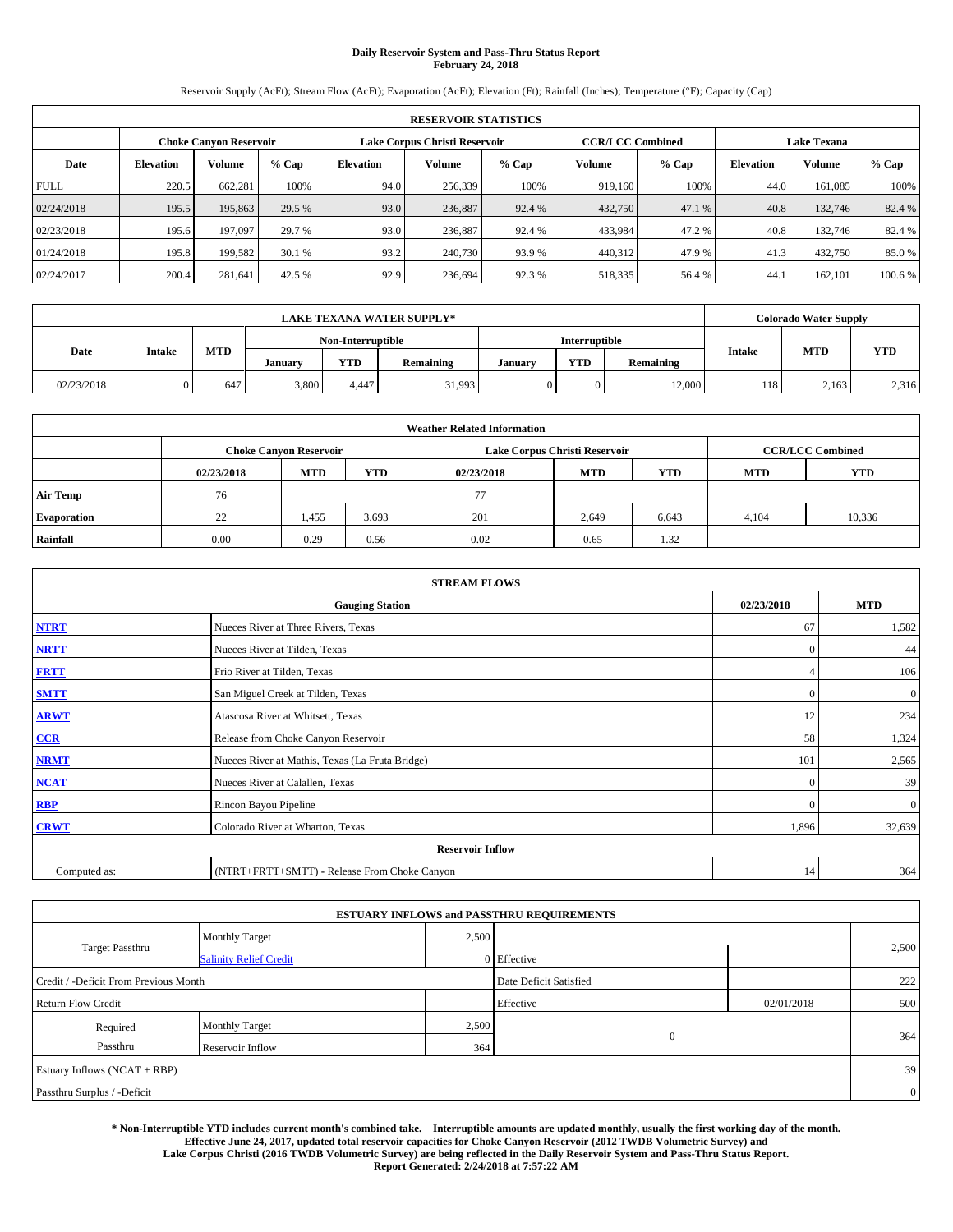## **Daily Reservoir System and Pass-Thru Status Report February 25, 2018**

Reservoir Supply (AcFt); Stream Flow (AcFt); Evaporation (AcFt); Elevation (Ft); Rainfall (Inches); Temperature (°F); Capacity (Cap)

|             | <b>RESERVOIR STATISTICS</b> |         |         |                               |         |         |                         |         |                    |               |         |
|-------------|-----------------------------|---------|---------|-------------------------------|---------|---------|-------------------------|---------|--------------------|---------------|---------|
|             | Choke Canvon Reservoir      |         |         | Lake Corpus Christi Reservoir |         |         | <b>CCR/LCC Combined</b> |         | <b>Lake Texana</b> |               |         |
| Date        | <b>Elevation</b>            | Volume  | $%$ Cap | <b>Elevation</b>              | Volume  | $%$ Cap | Volume                  | $%$ Cap | <b>Elevation</b>   | <b>Volume</b> |         |
| <b>FULL</b> | 220.5                       | 662,281 | 100%    | 94.0                          | 256,339 | 100%    | 919.160                 | 100%    | 44.0               | 161.085       | 100%    |
| 02/25/2018  | 195.6                       | 197,097 | 29.7 %  | 93.0                          | 236,887 | 92.4 %  | 433,984                 | 47.2 %  | 40.8               | 132,746       | 82.4 %  |
| 02/24/2018  | 195.5                       | 195,863 | 29.5 %  | 93.0                          | 236,887 | 92.4 %  | 432,750                 | 47.1 %  | 40.8               | 132,746       | 82.4 %  |
| 01/25/2018  | 195.8                       | 199.582 | 30.1 %  | 93.2                          | 240,730 | 93.9 %  | 440.312                 | 47.9 %  | 41.3               | 433,984       | 85.0 %  |
| 02/25/2017  | 200.4                       | 281,180 | 42.4 %  | 92.8                          | 236,337 | 92.2 %  | 517,517                 | 56.3%   | 44.                | 162,101       | 100.6 % |

|            | <b>LAKE TEXANA WATER SUPPLY*</b> |            |         |                   |           |         |            |               |               | <b>Colorado Water Supply</b> |            |  |
|------------|----------------------------------|------------|---------|-------------------|-----------|---------|------------|---------------|---------------|------------------------------|------------|--|
|            |                                  |            |         | Non-Interruptible |           |         |            | Interruptible |               |                              |            |  |
| Date       | <b>Intake</b>                    | <b>MTD</b> | January | <b>YTD</b>        | Remaining | Januarv | <b>YTD</b> | Remaining     | <b>Intake</b> | <b>MTD</b>                   | <b>YTD</b> |  |
| 02/24/2018 |                                  | 647        | 3,800   | 4.447             | 31,993    |         | 0          | 12,000        | 116           | 2,279                        | 2,433      |  |

| <b>Weather Related Information</b> |            |                                                                                  |       |      |                               |                         |       |            |  |  |
|------------------------------------|------------|----------------------------------------------------------------------------------|-------|------|-------------------------------|-------------------------|-------|------------|--|--|
|                                    |            | <b>Choke Canyon Reservoir</b>                                                    |       |      | Lake Corpus Christi Reservoir | <b>CCR/LCC Combined</b> |       |            |  |  |
|                                    | 02/24/2018 | <b>MTD</b><br><b>YTD</b><br><b>YTD</b><br><b>MTD</b><br><b>MTD</b><br>02/24/2018 |       |      |                               |                         |       | <b>YTD</b> |  |  |
| <b>Air Temp</b>                    | 88         |                                                                                  |       | 86   |                               |                         |       |            |  |  |
| <b>Evaporation</b>                 | 65         | 1,520                                                                            | 3,758 | 67   | 2,716                         | 6,710                   | 4,236 | 10,468     |  |  |
| Rainfall                           | 0.00       | 0.29                                                                             | 0.56  | 0.01 | 0.66                          | 1.33                    |       |            |  |  |

| <b>STREAM FLOWS</b> |                                                 |              |              |  |  |  |  |  |  |
|---------------------|-------------------------------------------------|--------------|--------------|--|--|--|--|--|--|
|                     | <b>Gauging Station</b>                          | 02/24/2018   | <b>MTD</b>   |  |  |  |  |  |  |
| <b>NTRT</b>         | Nueces River at Three Rivers, Texas             | 69           | 1,651        |  |  |  |  |  |  |
| <b>NRTT</b>         | Nueces River at Tilden, Texas                   | $\Omega$     | 44           |  |  |  |  |  |  |
| <b>FRTT</b>         | Frio River at Tilden, Texas                     |              | 109          |  |  |  |  |  |  |
| <b>SMTT</b>         | San Miguel Creek at Tilden, Texas               | $\mathbf{0}$ | $\mathbf{0}$ |  |  |  |  |  |  |
| <b>ARWT</b>         | Atascosa River at Whitsett, Texas               | 13           | 246          |  |  |  |  |  |  |
| CCR                 | Release from Choke Canyon Reservoir             | 58           | 1,382        |  |  |  |  |  |  |
| <b>NRMT</b>         | Nueces River at Mathis, Texas (La Fruta Bridge) | 129          | 2,694        |  |  |  |  |  |  |
| <b>NCAT</b>         | Nueces River at Calallen, Texas                 | $\Omega$     | 39           |  |  |  |  |  |  |
| <b>RBP</b>          | Rincon Bayou Pipeline                           | $\Omega$     | $\mathbf{0}$ |  |  |  |  |  |  |
| <b>CRWT</b>         | Colorado River at Wharton, Texas                | 2,025        | 34,664       |  |  |  |  |  |  |
|                     | <b>Reservoir Inflow</b>                         |              |              |  |  |  |  |  |  |
| Computed as:        | (NTRT+FRTT+SMTT) - Release From Choke Canyon    | 15           | 379          |  |  |  |  |  |  |

|                                       |                               |                        | <b>ESTUARY INFLOWS and PASSTHRU REQUIREMENTS</b> |            |                |
|---------------------------------------|-------------------------------|------------------------|--------------------------------------------------|------------|----------------|
|                                       | <b>Monthly Target</b>         | 2,500                  |                                                  |            |                |
| <b>Target Passthru</b>                | <b>Salinity Relief Credit</b> |                        | 0 Effective                                      |            | 2,500          |
| Credit / -Deficit From Previous Month |                               | Date Deficit Satisfied |                                                  | 222        |                |
| <b>Return Flow Credit</b>             |                               |                        | Effective                                        | 02/01/2018 | 500            |
| Required                              | Monthly Target                | 2,500                  |                                                  |            |                |
| Passthru                              | Reservoir Inflow              | 379                    | $\overline{0}$                                   |            | 379            |
| Estuary Inflows (NCAT + RBP)          |                               |                        |                                                  |            | 39             |
| Passthru Surplus / -Deficit           |                               |                        |                                                  |            | $\overline{0}$ |

**\* Non-Interruptible YTD includes current month's combined take. Interruptible amounts are updated monthly, usually the first working day of the month. Effective June 24, 2017, updated total reservoir capacities for Choke Canyon Reservoir (2012 TWDB Volumetric Survey) and Lake Corpus Christi (2016 TWDB Volumetric Survey) are being reflected in the Daily Reservoir System and Pass-Thru Status Report. Report Generated: 2/25/2018 at 7:55:03 AM**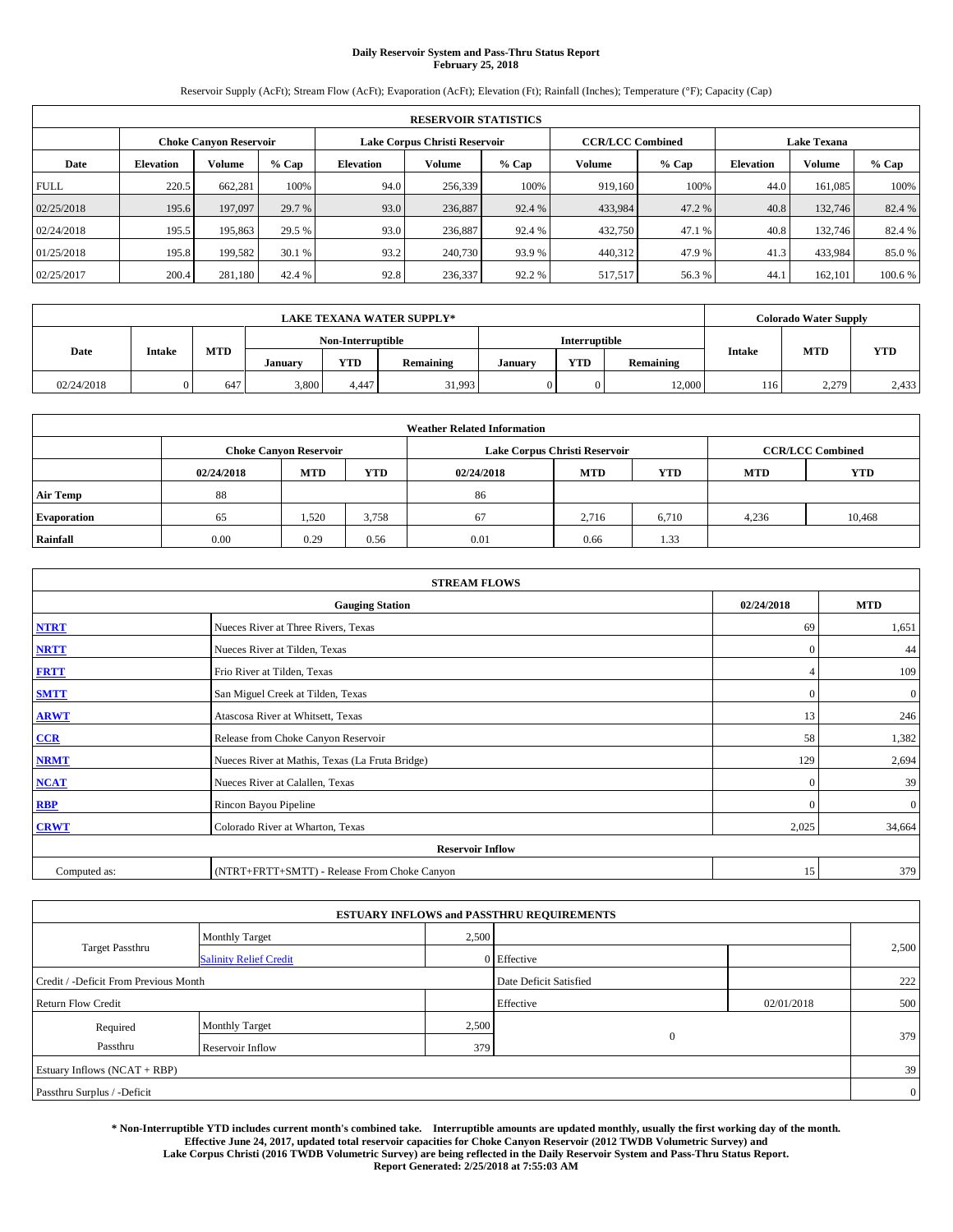## **Daily Reservoir System and Pass-Thru Status Report February 26, 2018**

Reservoir Supply (AcFt); Stream Flow (AcFt); Evaporation (AcFt); Elevation (Ft); Rainfall (Inches); Temperature (°F); Capacity (Cap)

|             | <b>RESERVOIR STATISTICS</b> |         |         |                                                          |         |         |         |         |                    |               |         |
|-------------|-----------------------------|---------|---------|----------------------------------------------------------|---------|---------|---------|---------|--------------------|---------------|---------|
|             | Choke Canvon Reservoir      |         |         | <b>CCR/LCC Combined</b><br>Lake Corpus Christi Reservoir |         |         |         |         | <b>Lake Texana</b> |               |         |
| Date        | <b>Elevation</b>            | Volume  | $%$ Cap | <b>Elevation</b>                                         | Volume  | $%$ Cap | Volume  | $%$ Cap | <b>Elevation</b>   | <b>Volume</b> |         |
| <b>FULL</b> | 220.5                       | 662,281 | 100%    | 94.0                                                     | 256,339 | 100%    | 919.160 | 100%    | 44.0               | 161.085       | 100%    |
| 02/26/2018  | 195.5                       | 195,863 | 29.5 %  | 93.1                                                     | 238,806 | 93.2 %  | 434,669 | 47.3 %  | 40.8               | 132,746       | 82.4 %  |
| 02/25/2018  | 195.6                       | 197,097 | 29.7 %  | 93.0                                                     | 236,887 | 92.4 %  | 433,984 | 47.2%   | 40.8               | 132,746       | 82.4 %  |
| 01/26/2018  | 195.7                       | 198.337 | 29.9 %  | 93.2                                                     | 240,730 | 93.9 %  | 439,067 | 47.8%   | 41.3               | 434,669       | 85.0 %  |
| 02/26/2017  | 200.3                       | 280,718 | 42.4 %  | 92.8                                                     | 234,735 | 91.6 %  | 515,453 | 56.1 %  | 44.                | 162,101       | 100.6 % |

|            | <b>LAKE TEXANA WATER SUPPLY*</b> |            |                   |            |           |         |               |           |               | Colorado Water Supply |            |
|------------|----------------------------------|------------|-------------------|------------|-----------|---------|---------------|-----------|---------------|-----------------------|------------|
|            |                                  |            | Non-Interruptible |            |           |         | Interruptible |           |               |                       |            |
| Date       | <b>Intake</b>                    | <b>MTD</b> | January           | <b>YTD</b> | Remaining | Januarv | <b>YTD</b>    | Remaining | <b>Intake</b> | <b>MTD</b>            | <b>YTD</b> |
| 02/25/2018 |                                  | 647        | 3,800             | 4.447      | 31,993    |         | 0             | 12,000    | 116           | 2,395                 | 2,548      |

| <b>Weather Related Information</b> |            |                                                                                  |       |      |                               |                         |       |            |  |  |
|------------------------------------|------------|----------------------------------------------------------------------------------|-------|------|-------------------------------|-------------------------|-------|------------|--|--|
|                                    |            | <b>Choke Canyon Reservoir</b>                                                    |       |      | Lake Corpus Christi Reservoir | <b>CCR/LCC Combined</b> |       |            |  |  |
|                                    | 02/25/2018 | <b>MTD</b><br><b>YTD</b><br><b>YTD</b><br><b>MTD</b><br><b>MTD</b><br>02/25/2018 |       |      |                               |                         |       | <b>YTD</b> |  |  |
| <b>Air Temp</b>                    | 62         |                                                                                  |       | 79   |                               |                         |       |            |  |  |
| <b>Evaporation</b>                 |            | 1,527                                                                            | 3,765 | 134  | 2,850                         | 6,844                   | 4,377 | 10,609     |  |  |
| Rainfall                           | 0.05       | 0.34                                                                             | 0.61  | 0.01 | 0.67                          | 1.34                    |       |            |  |  |

| <b>STREAM FLOWS</b> |                                                 |              |              |  |  |  |  |  |  |
|---------------------|-------------------------------------------------|--------------|--------------|--|--|--|--|--|--|
|                     | <b>Gauging Station</b>                          | 02/25/2018   | <b>MTD</b>   |  |  |  |  |  |  |
| <b>NTRT</b>         | Nueces River at Three Rivers, Texas             | 70           | 1,721        |  |  |  |  |  |  |
| <b>NRTT</b>         | Nueces River at Tilden, Texas                   |              | 45           |  |  |  |  |  |  |
| <b>FRTT</b>         | Frio River at Tilden, Texas                     |              | 113          |  |  |  |  |  |  |
| <b>SMTT</b>         | San Miguel Creek at Tilden, Texas               | $\mathbf{0}$ | $\mathbf{0}$ |  |  |  |  |  |  |
| <b>ARWT</b>         | Atascosa River at Whitsett, Texas               | 14           | 260          |  |  |  |  |  |  |
| CCR                 | Release from Choke Canyon Reservoir             | 58           | 1,439        |  |  |  |  |  |  |
| <b>NRMT</b>         | Nueces River at Mathis, Texas (La Fruta Bridge) | 140          | 2,834        |  |  |  |  |  |  |
| <b>NCAT</b>         | Nueces River at Calallen, Texas                 | $\Omega$     | 39           |  |  |  |  |  |  |
| <b>RBP</b>          | Rincon Bayou Pipeline                           | $\Omega$     | $\mathbf{0}$ |  |  |  |  |  |  |
| <b>CRWT</b>         | Colorado River at Wharton, Texas                | 1,806        | 36,470       |  |  |  |  |  |  |
|                     | <b>Reservoir Inflow</b>                         |              |              |  |  |  |  |  |  |
| Computed as:        | (NTRT+FRTT+SMTT) - Release From Choke Canyon    |              |              |  |  |  |  |  |  |

|                                       |                               |       | <b>ESTUARY INFLOWS and PASSTHRU REQUIREMENTS</b> |            |                |
|---------------------------------------|-------------------------------|-------|--------------------------------------------------|------------|----------------|
|                                       | <b>Monthly Target</b>         | 2,500 |                                                  |            |                |
| Target Passthru                       | <b>Salinity Relief Credit</b> |       | 0 Effective                                      |            | 2,500          |
| Credit / -Deficit From Previous Month |                               |       | Date Deficit Satisfied                           |            | 222            |
| <b>Return Flow Credit</b>             |                               |       | Effective                                        | 02/01/2018 | 500            |
| Required                              | <b>Monthly Target</b>         | 2,500 |                                                  |            |                |
| Passthru                              | Reservoir Inflow              | 396   | $\theta$                                         |            | 396            |
| Estuary Inflows (NCAT + RBP)          |                               |       |                                                  |            | 39             |
| Passthru Surplus / -Deficit           |                               |       |                                                  |            | $\overline{0}$ |

**\* Non-Interruptible YTD includes current month's combined take. Interruptible amounts are updated monthly, usually the first working day of the month. Effective June 24, 2017, updated total reservoir capacities for Choke Canyon Reservoir (2012 TWDB Volumetric Survey) and Lake Corpus Christi (2016 TWDB Volumetric Survey) are being reflected in the Daily Reservoir System and Pass-Thru Status Report. Report Generated: 2/26/2018 at 8:21:25 AM**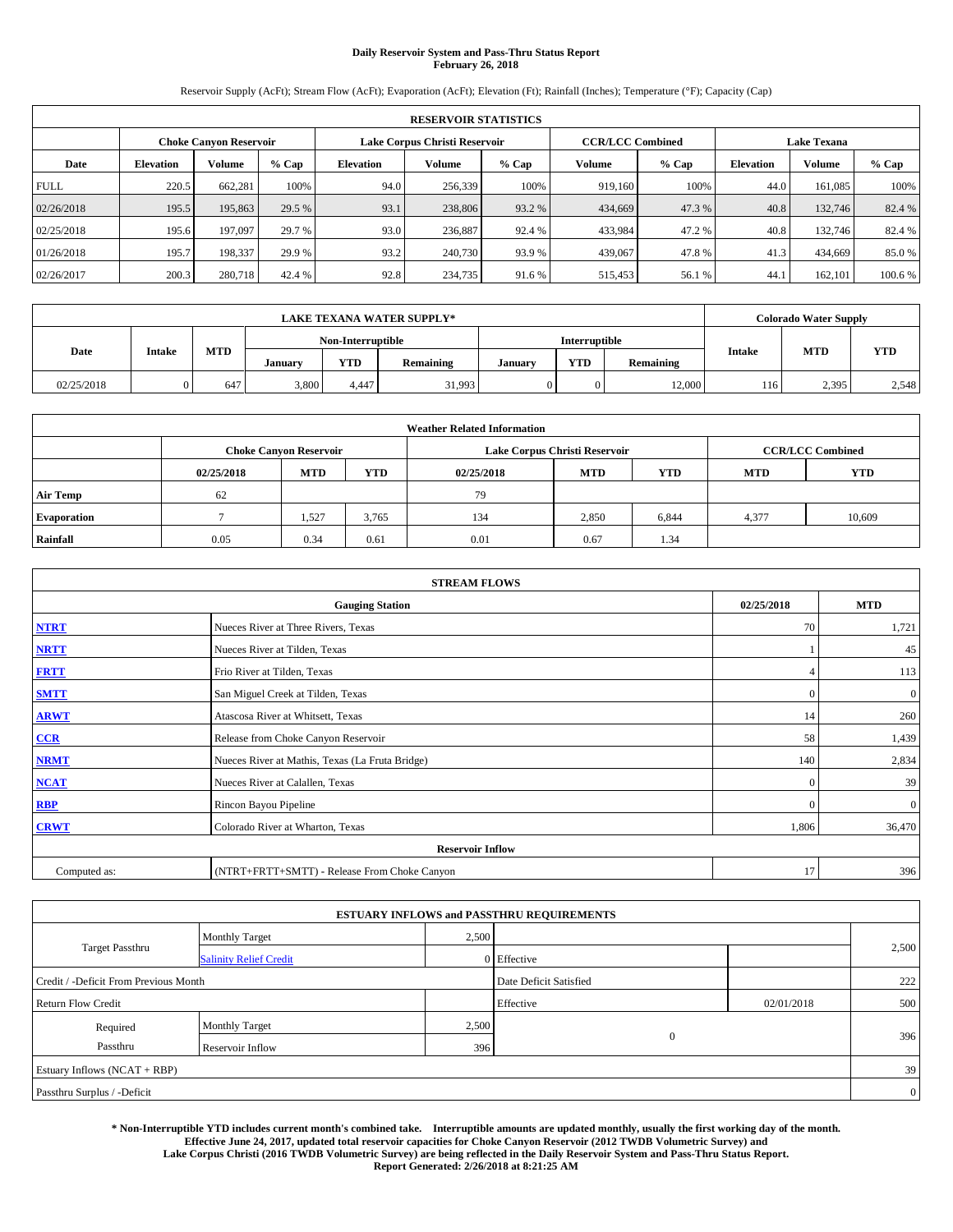## **Daily Reservoir System and Pass-Thru Status Report February 27, 2018**

Reservoir Supply (AcFt); Stream Flow (AcFt); Evaporation (AcFt); Elevation (Ft); Rainfall (Inches); Temperature (°F); Capacity (Cap)

|             | <b>RESERVOIR STATISTICS</b> |         |         |                               |                         |         |         |                    |                                   |         |         |
|-------------|-----------------------------|---------|---------|-------------------------------|-------------------------|---------|---------|--------------------|-----------------------------------|---------|---------|
|             | Choke Canvon Reservoir      |         |         | Lake Corpus Christi Reservoir | <b>CCR/LCC Combined</b> |         |         | <b>Lake Texana</b> |                                   |         |         |
| Date        | <b>Elevation</b>            | Volume  | $%$ Cap | <b>Elevation</b>              | Volume                  | $%$ Cap | Volume  | $%$ Cap            | <b>Volume</b><br><b>Elevation</b> |         | % Cap   |
| <b>FULL</b> | 220.5                       | 662,281 | 100%    | 94.0                          | 256,339                 | 100%    | 919.160 | 100%               | 44.0                              | 161.085 | 100%    |
| 02/27/2018  | 195.5                       | 195,863 | 29.5 %  | 93.0                          | 236,887                 | 92.4 %  | 432,750 | 47.1 %             | 40.9                              | 133,588 | 82.9%   |
| 02/26/2018  | 195.5                       | 195,863 | 29.5 %  | 93.1                          | 238,806                 | 93.2 %  | 434,669 | 47.3%              | 40.8                              | 132,746 | 82.4 %  |
| 01/27/2018  | 195.8                       | 199.582 | 30.1 %  | 93.2                          | 240,730                 | 93.9 %  | 440.312 | 47.9 %             | 41.2                              | 432,750 | 84.5 %  |
| 02/27/2017  | 200.3                       | 280,718 | 42.4 %  | 92.8                          | 234,735                 | 91.6%   | 515,453 | 56.1 %             | 44.                               | 162,101 | 100.6 % |

|            | <b>LAKE TEXANA WATER SUPPLY*</b> |            |         |                   |           |         |               |           |               | Colorado Water Supply |            |
|------------|----------------------------------|------------|---------|-------------------|-----------|---------|---------------|-----------|---------------|-----------------------|------------|
|            |                                  |            |         | Non-Interruptible |           |         | Interruptible |           |               |                       |            |
| Date       | <b>Intake</b>                    | <b>MTD</b> | January | <b>YTD</b>        | Remaining | Januarv | <b>YTD</b>    | Remaining | <b>Intake</b> | <b>MTD</b>            | <b>YTD</b> |
| 02/26/2018 |                                  | 647        | 3,800   | 4.447             | 31,993    |         | 0             | 12,000    | 116           | 2.511                 | 2,664      |

| <b>Weather Related Information</b> |                               |            |            |            |                               |                         |            |            |  |
|------------------------------------|-------------------------------|------------|------------|------------|-------------------------------|-------------------------|------------|------------|--|
|                                    | <b>Choke Canyon Reservoir</b> |            |            |            | Lake Corpus Christi Reservoir | <b>CCR/LCC Combined</b> |            |            |  |
|                                    | 02/26/2018                    | <b>MTD</b> | <b>YTD</b> | 02/26/2018 | <b>MTD</b>                    | <b>YTD</b>              | <b>MTD</b> | <b>YTD</b> |  |
| <b>Air Temp</b>                    | 78                            |            |            | 70         |                               |                         |            |            |  |
| <b>Evaporation</b>                 | 115                           | 1,642      | 3,880      | 67         | 2,917                         | 6,911                   | 4,559      | 10,791     |  |
| Rainfall                           | 0.06                          | 0.40       | 0.67       | 0.02       | 0.69                          | 1.36                    |            |            |  |

| <b>STREAM FLOWS</b> |                                                 |                |              |  |  |  |  |
|---------------------|-------------------------------------------------|----------------|--------------|--|--|--|--|
|                     | 02/26/2018                                      | <b>MTD</b>     |              |  |  |  |  |
| <b>NTRT</b>         | Nueces River at Three Rivers, Texas             | 70             | 1,792        |  |  |  |  |
| <b>NRTT</b>         | Nueces River at Tilden, Texas                   | $\overline{2}$ | 47           |  |  |  |  |
| <b>FRTT</b>         | Frio River at Tilden, Texas                     | 6              | 119          |  |  |  |  |
| <b>SMTT</b>         | San Miguel Creek at Tilden, Texas               | $\mathbf{0}$   | $\mathbf{0}$ |  |  |  |  |
| <b>ARWT</b>         | Atascosa River at Whitsett, Texas               | 15             | 275          |  |  |  |  |
| CCR                 | Release from Choke Canyon Reservoir             | 58             | 1,497        |  |  |  |  |
| <b>NRMT</b>         | Nueces River at Mathis, Texas (La Fruta Bridge) | 142            | 2,977        |  |  |  |  |
| <b>NCAT</b>         | Nueces River at Calallen, Texas                 | $\Omega$       | 39           |  |  |  |  |
| <b>RBP</b>          | Rincon Bayou Pipeline                           | $\Omega$       | $\mathbf{0}$ |  |  |  |  |
| <b>CRWT</b>         | Colorado River at Wharton, Texas                | 2,243          | 38,713       |  |  |  |  |
|                     | <b>Reservoir Inflow</b>                         |                |              |  |  |  |  |
| Computed as:        | (NTRT+FRTT+SMTT) - Release From Choke Canyon    | 18             | 414          |  |  |  |  |

| <b>ESTUARY INFLOWS and PASSTHRU REQUIREMENTS</b> |                               |             |                        |            |                |  |  |  |
|--------------------------------------------------|-------------------------------|-------------|------------------------|------------|----------------|--|--|--|
|                                                  | <b>Monthly Target</b>         | 2,500       |                        |            |                |  |  |  |
| Target Passthru                                  | <b>Salinity Relief Credit</b> | 0 Effective |                        |            | 2,500          |  |  |  |
| Credit / -Deficit From Previous Month            |                               |             | Date Deficit Satisfied |            | 222            |  |  |  |
| <b>Return Flow Credit</b>                        |                               |             | Effective              | 02/01/2018 | 500            |  |  |  |
| Required                                         | <b>Monthly Target</b>         | 2,500       |                        |            |                |  |  |  |
| Passthru                                         | Reservoir Inflow              | 414         | $\theta$               |            | 414            |  |  |  |
| Estuary Inflows (NCAT + RBP)                     |                               |             |                        |            |                |  |  |  |
| Passthru Surplus / -Deficit                      |                               |             |                        |            | $\overline{0}$ |  |  |  |

**\* Non-Interruptible YTD includes current month's combined take. Interruptible amounts are updated monthly, usually the first working day of the month. Effective June 24, 2017, updated total reservoir capacities for Choke Canyon Reservoir (2012 TWDB Volumetric Survey) and Lake Corpus Christi (2016 TWDB Volumetric Survey) are being reflected in the Daily Reservoir System and Pass-Thru Status Report. Report Generated: 2/27/2018 at 8:20:07 AM**